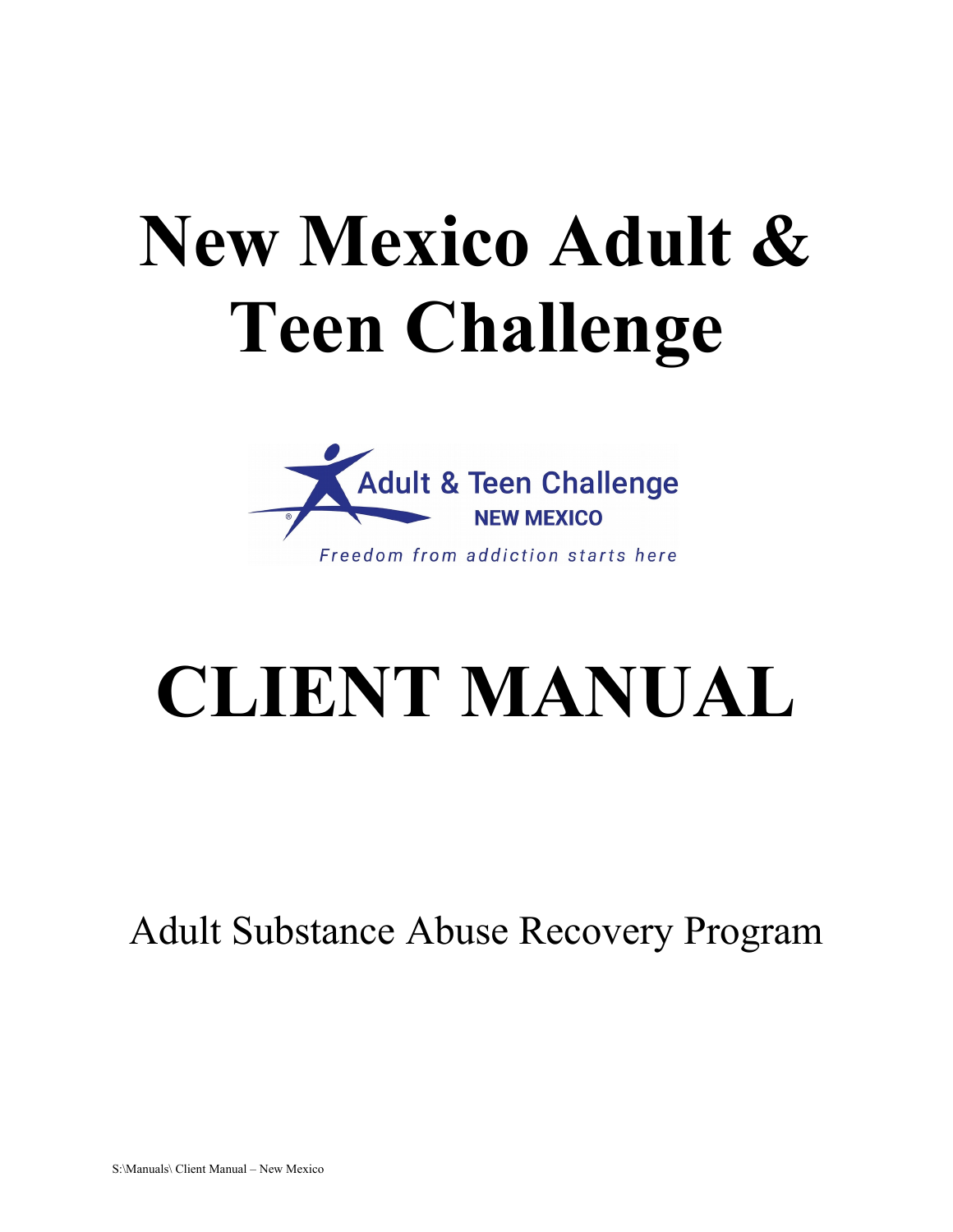### **New Mexico Adult & Teen Challenge**

P.O Box 20610 Albuquerque, NM 87154

505-281-8467

Dear Client,

Welcome to New Mexico Adult & Teen Challenge! We believe that God has brought you here, and we are hopeful for the life change that will happen in the months ahead.

You have come because you've said that you needed help – help in letting go of destructive and unproductive lifestyles, help with addictions, and help in building a new life of integrity and purpose. We are here to come alongside you through the structure of the program, as well as being here to encourage you, correct you, instruct and help you in any way we can. In this environment you will come to know how much God loves you and has a wonderful plan for your life. You will be able to develop a personal and life-changing relationship with Jesus Christ. You will begin to know your gifts and purpose in life. We believe you will graduate from this program a changed person if you will open up your heart and mind to God and to the people who are here to help you.

This program is hard and highly structured; change is hard! But as you learn to trust in God and give yourself fully to Him, you will see real transformation in your life. We know this program works if you work it. God is on your side. He will strengthen, heal and restore your life.

In Jeremiah 29:11 there is a wonderful promise that God declared. This verse is for you! *"For I know the plans I have for you," declares the Lord, "plans to prosper you and not to harm you; plans to give you hope and a future."*  May you hold on to this promise and see it come true.

We love you and we are glad you are here. Our prayers are with you.

The New Mexico Adult & Teen Challenge Staff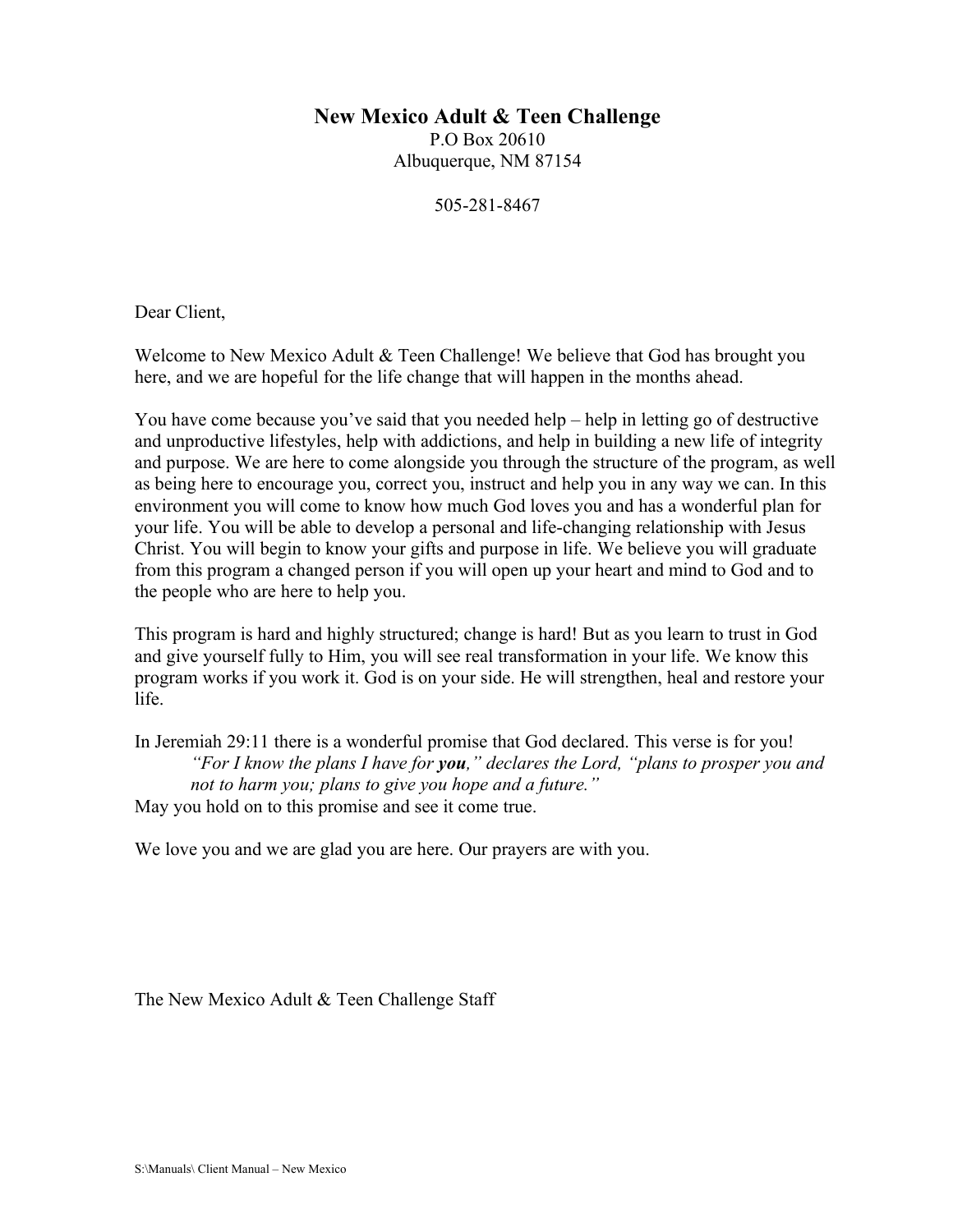# **Table of Contents**

| <b>Policy</b>                                | <b>Policy Number</b> |
|----------------------------------------------|----------------------|
| <b>Appearance Standards &amp; Dress Code</b> |                      |
| Dress Code - Females                         | <b>CM 100</b>        |
| Dress Code - Males                           | <b>CM 110</b>        |
| <b>Communication Issues</b>                  |                      |
| Passes                                       | <b>CM 200</b>        |
| <b>Holiday Breaks</b>                        | <b>CM 210</b>        |
| Communication (mail, phones, visits)         | <b>CM 220</b>        |
| <b>Client Relationships</b>                  | <b>CM 230</b>        |
| Married Couples/Couples with Children        | CM 235               |
| <b>Client Request Forms</b>                  | <b>CM 250</b>        |
| Discipline Issues                            |                      |
| Alcohol, Drugs and Tobacco                   | <b>CM 300</b>        |
| Discharge Policy                             | <b>CM 320</b>        |
| <b>Corrective Action</b>                     | CM 330               |
| <b>Financial Issues</b>                      |                      |
| Cash                                         | <b>CM 400</b>        |
| Debit/Credit Cards                           | <b>CM 410</b>        |
| Intake Fee & Tuition                         | <b>CM 420</b>        |
| General Assistance - EBT Cards               | CM 430               |
| Food & Nutrition Issues                      |                      |
| Food/Fasting                                 | <b>CM 500</b>        |
| <b>Health Issues</b>                         |                      |
| Appointments - Medical/Dental                | <b>CM 600</b>        |
| <b>Illness</b>                               | CM 620               |
| Medication                                   | CM 630               |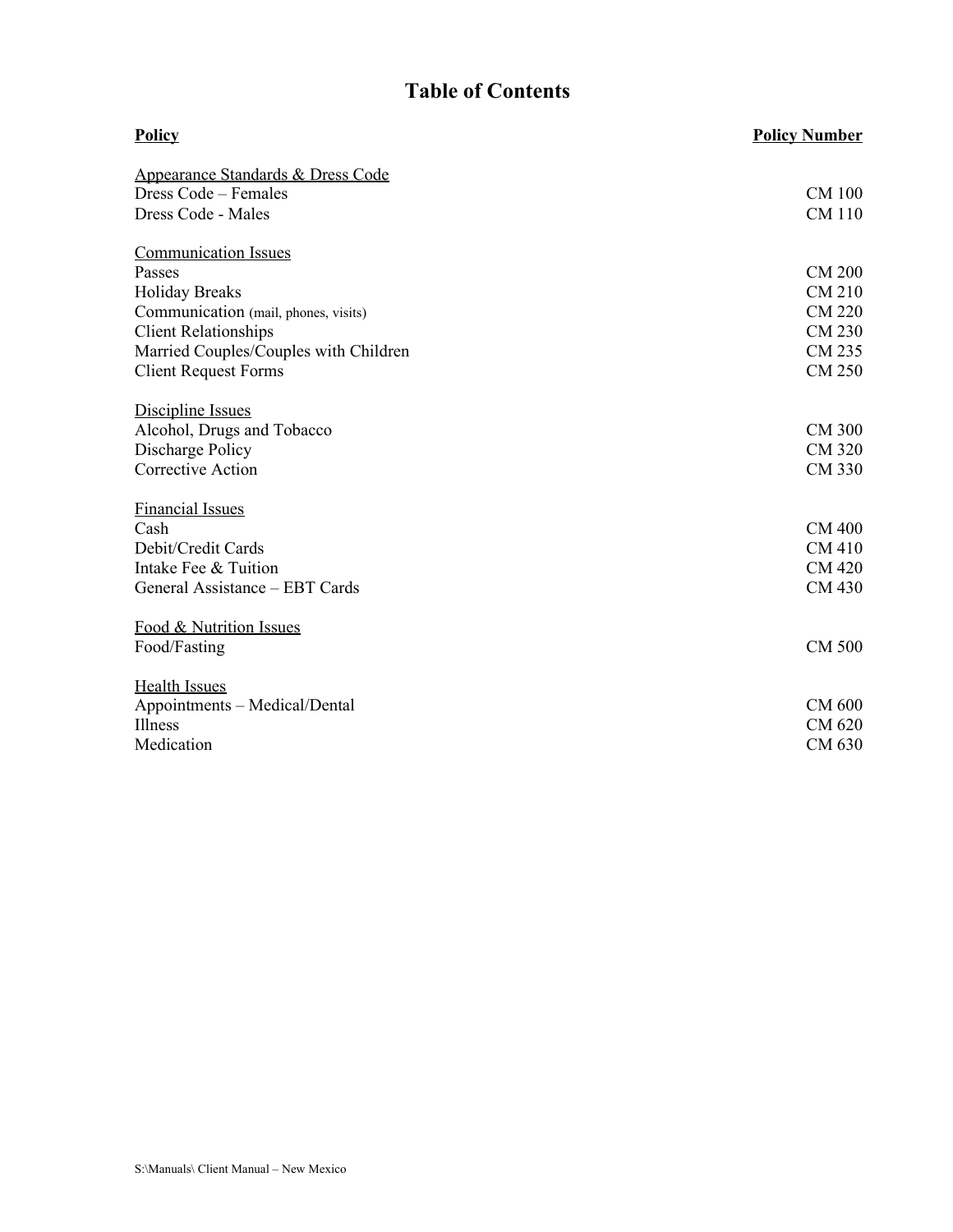# **Table of Contents**

(Continued)

| <b>Housing Issues</b>                      |                |
|--------------------------------------------|----------------|
| Laundry                                    | <b>CM 700</b>  |
| <b>Personal Property</b>                   | <b>CM 710</b>  |
| Room Inspections                           | <b>CM 720</b>  |
| <b>Legal Issues</b>                        |                |
| <b>Community Service</b>                   | <b>CM 800</b>  |
| <b>Court Appearances</b>                   | <b>CM 810</b>  |
| Grievances                                 | <b>CM 820</b>  |
| Probation                                  | CM 830         |
| <b>Program Requirements</b>                |                |
| <b>Adult Work Therapy</b>                  | CM 900         |
| <b>Missed Programming</b>                  | CM 905         |
| Counseling                                 | CM 910         |
|                                            | <b>CM 920</b>  |
| Vehicle Safety                             | <b>CM 940</b>  |
| Client Conduct for Church and Choir Events |                |
| <b>Outside Employment</b>                  | <b>CM 960</b>  |
| <b>Client Evaluations</b>                  |                |
| <b>Client Progress Evaluation</b>          | <b>CM 1000</b> |
| Recreation & Leisure Activities            |                |
|                                            |                |
|                                            |                |
|                                            |                |
|                                            |                |
|                                            | CM 1200        |
|                                            |                |

#### **Policy Policy Number**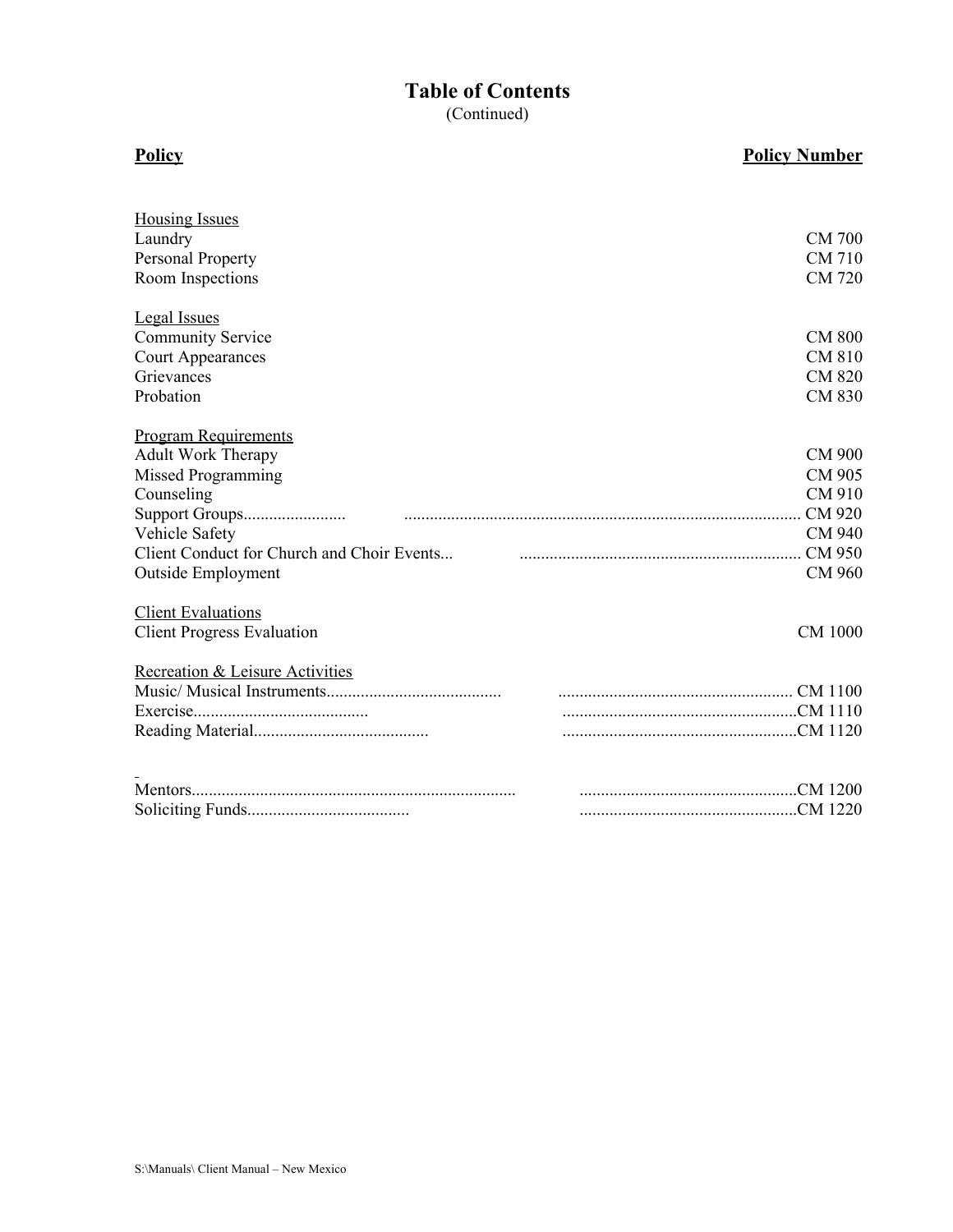|                             | <sup>1</sup> Policy No. | CM 100         |
|-----------------------------|-------------------------|----------------|
| <b>Dress Code - Females</b> | Date:                   | $01 - 27 - 22$ |
|                             | <b>Revision:</b>        | $01 - 27 - 22$ |
|                             | Page                    | l of 2         |

#### **Hair**

Hair is to be neat, clean and must not bring unusual attention to the individual. Unnatural hair colors are restricted to **muted** purple, mauve, grey and burgundy.

#### **Jewelry**

Jewelry must be conservative and may not draw undue attention to the individual. Chains are not permitted. Clients may not wear jewelry in any body piercing except ears and nose (no bull rings). Clients are not permitted to get new piercings or tattoos while enrolled in the program. Clients are strongly encouraged to leave expensive jewelry and other valuable items with family or friends. New Mexico Adult & Teen Challenge does not accept responsibility for lost, damaged, or stolen items.

#### **Make-up**

Make-up must be applied conservatively and may not draw unusual attention to the individual.

#### **Perfume/Cologne**

Any product containing alcohol is not permitted. This would include perfumes, colognes, and other hygiene items. Essential oils are not allowed.

#### **Dress Code**

The standards for dress are modest, conservative, neat and clean. Shoes are required for all activities except sleeping and showering; shoelaces are to be tied at all times. No clothing may be worn that promotes secular groups or messages that are not consistent with NMTC values. Pajamas are not allowed to be worn outside the floor or living area. Sunglasses and hats may only be worn outside and are to be removed upon entering the building. If there are questions regarding this policy, the client should be directed to their Program Manager.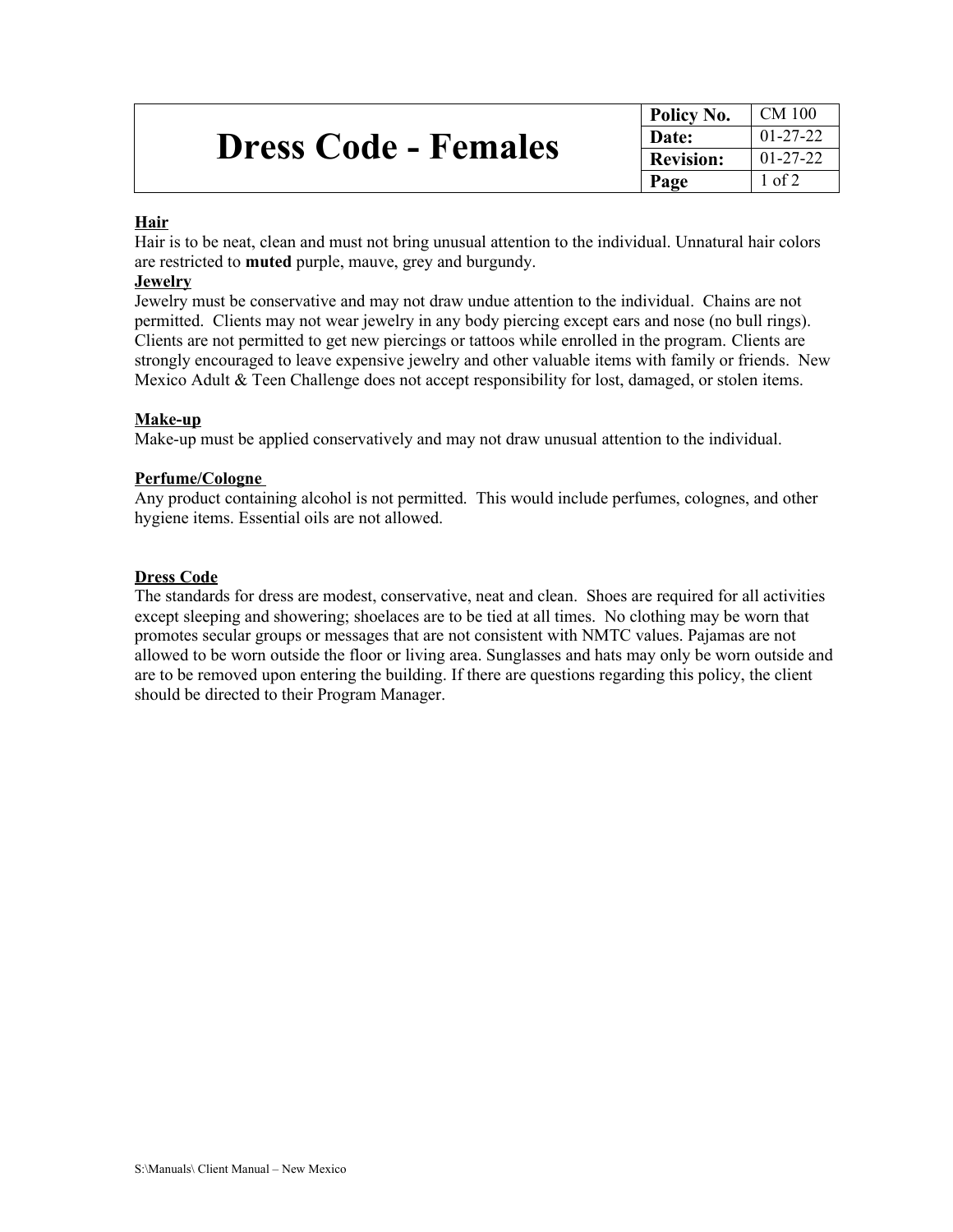|                             | Policy No.       | CM 100         |
|-----------------------------|------------------|----------------|
| <b>Dress Code - Females</b> | Date:            | $11 - 10 - 21$ |
|                             | <b>Revision:</b> | $11 - 10 - 21$ |
|                             | Page             |                |

There are 4 general classifications of dress at Minnesota Adult & Teen Challenge. The appropriate appearance standards for female activities are:

#### **Choir**

- To be worn at choir singing engagements.
- Solid white, collared, button-up, long sleeve blouse; undergarments that will not show through blouse (bra, slip or camisole); black dress pants; and black dress shoes. Shoes must have a back strap on them and heels cannot be more than 2 inches tall.
- Black lipstick is not permitted.

#### **Class/Chapel/Church**

To be worn during classes, and whenever deemed appropriate by staff.

- Shirts, blouses, casual slacks, skirts, dresses, dress jeans, or shorts. Sleeveless shirts can only be worn with an appropriate shirt over it, or have a 3 inch wide strap.
- Clothing must not be torn, have holes or be patched.
- Clothing cannot be tight, revealing (no bra straps or cleavage), or excessively baggy.
- Skirts and dresses are to touch the top of the knee or longer, and slits no higher than knee length.
- Shorts are to touch the top of the knee.
- Hats, bandanas or dew-rags are **not** allowed during this time.
- Heels cannot be more than 2 inches tall.
- **Example 1** Leggings (no spandex) and skinny jeans maybe worn with a loose top that covers the butt completely

#### **Recreational/Leisure**

To be worn during P.E. class, recreational sports and activities.

- Sweat suits, T-shirts, gym trunks or shorts. Spandex workout clothing is allowed at this time only.
- One-piece bathing suits may be worn for swimming.
- Pants with words on the behind are not approved at any time.
- Bandanas covering the whole head can only be worn during free time.

#### **Work**

**•** Dress appropriate for the type of work being done. If unsure as to what is appropriate, the client should ask staff on duty. Closed toed shoes may be required.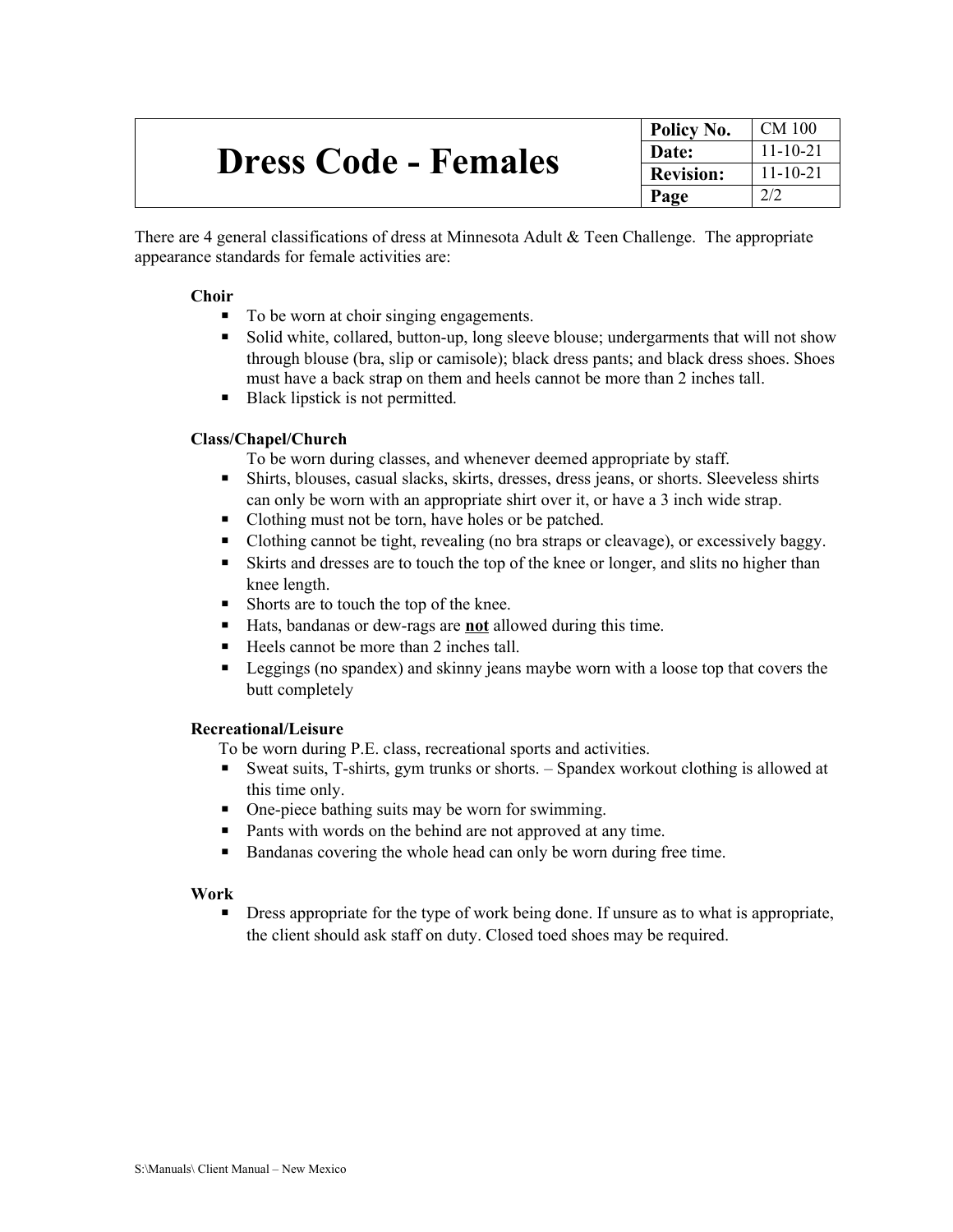|                           | Policy No.       | CM 110         |
|---------------------------|------------------|----------------|
| <b>Dress Code - Males</b> | Date:            | $11 - 10 - 21$ |
|                           | <b>Revision:</b> | $11 - 10 - 21$ |
|                           | Page             |                |

#### **Hair:**

Hair is to be neat, clean and must not bring unusual attention to the individual. Hair color is to be consistent with a natural/normal hair color.

#### **Jewelry:**

Jewelry must be conservative and may not draw undue attention to the individual. Chains are not permitted. Male clients may not wear jewelry in any body piercing including ears. Only one necklace may be worn at a time. Only one ring per hand may be worn. Clients are strongly encouraged to leave expensive jewelry and other valuable items with family or friends. Minnesota Adult & Teen Challenge does not accept responsibility for lost, damaged, or stolen items.

#### **Colognes**

Any product containing alcohol is not permitted. This would include colognes and other hygiene items. If alcohol is not a main ingredient, certain hygiene items may be approved by the program manager.

#### **Dress Code:**

The standards for dress are modest, conservative, neat and clean. Pants must be worn above the hips at all times, and may not be excessively baggy. Shorts are not to be above the knee. Hats and sunglasses may not be worn in the building. Shoes or sandals are required for all activities except sleeping and showering. No clothing may be worn that promotes secular groups or messages not consistent with NMTC values.

There 4 general classifications of dress at New Mexico Adult & Teen Challenge. The appropriate appearance standards for male activities are:

#### **Choir**

To be worn at choir singing engagements.

- White shirt, tie, dark blue or black dress trousers, dark colored socks and dress shoes.
- Dark blue/black sport coat or suit jacket may be required at staff's discretion.

#### **Class/Chapel/Church**

To be worn during classes, and whenever deemed appropriate by staff.

▪ Shirt, sweater, casual slacks, jeans or shorts. No skinny or tight jeans, sweatpants, bball shorts or hats are allowed. May wear dress shoes, casual shoes or athletic shoes unless otherwise directed.

#### **Recreational/Leisure**

To be worn during recreational sport activities and free time in the facility.

■ May wear sweat suits, T-shirts (including sleeveless), gym trunks or shorts. Shirts are required at all times. Sleeveless shirts should not be worn off the floor during business hours (8AM-5PM).

#### **Work**

**EXECUTE:** Dress appropriate for the type of work being done. Closed toed shoes may be required.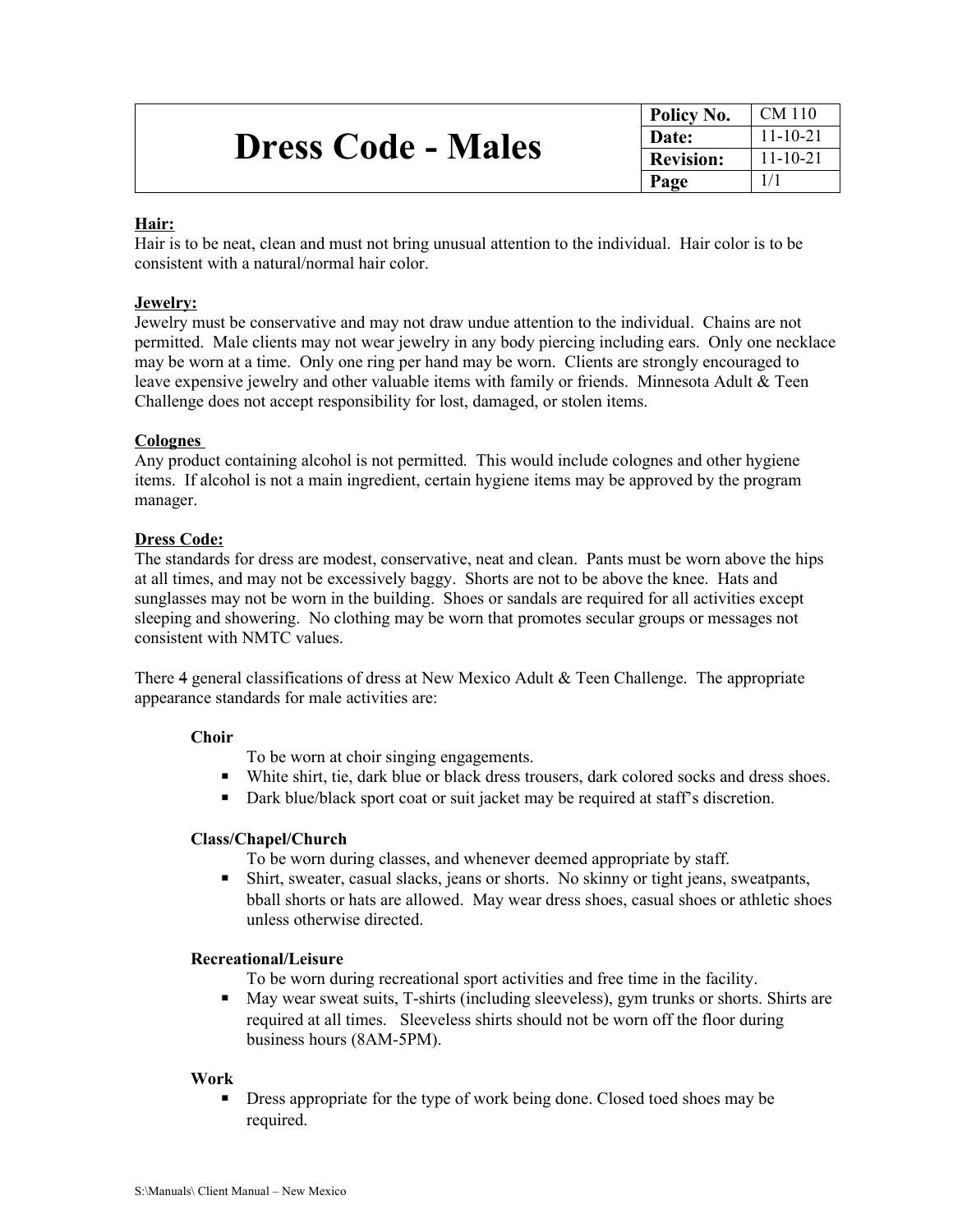|               | Policy No.       | <b>CM 200</b>  |
|---------------|------------------|----------------|
|               | Date:            | $11 - 10 - 21$ |
| <b>Passes</b> | <b>Revision:</b> | $01-24-22$     |
|               | Page             | 1/2            |

There are several types of passes granted at New Mexico Adult & Teen Challenge. Clients should familiarize themselves with the different types of passes and understand the eligibility requirements for each. Clients must submit a Pass Request Form to their Program Manager for approval by Wednesday of the week the pass is desired. (Emergency passes do not require advance notice.) The Program Manager will approve or disapprove the pass request. Clients on probation/parole or furlough must have approval from their probation officer or sheriff to qualify for any pass.

Clients may not take more than one pass in any particular week and may never combine passes with scheduled breaks.

Clients are responsible for their own transportation to and from our facility when going on pass. The visitor picking up the client is required to sign them out when leaving and sign them in when returning. The client is to remain with the person(s) reflected on their pass request.

New Mexico Adult & Teen Challenge occasionally schedules activities on Saturdays that may interfere with normal visitation pass schedules. The Program Manager will inform clients of any changes in schedule which may prevent passes and visitation on a given Saturday.

#### **Program Pass**

Clients are eligible for a program pass after completion of level one, two, and three. Program passes cannot be split into smaller blocks of time and cannot be combined with any other passes.

Clients are allowed one program pass for each level completed. Each pass is a onetime pass that must be used in the level it's assigned to. If a client given an extension with level one privileges, the client is not eligible for another level one or level two program pass.

COMPLETION OF LEVEL ONE: Client will receive one 10 hour pass. (11am – 9pm Sat.) COMPLETION OF LEVEL TWO: Client will receive one 36 hour pass. (8am Fri. – 8pm Sat.) COMPLETION OF LEVEL THREE: Client will receive one 48 hour pass. (6pm Thurs. – 6pm Sat.)

If a client is eligible for a program pass at Thanksgiving, the client may be eligible to take their program pass on Thanksgiving Day at the discretion of their Program Manager. Clients going on a program pass Thanksgiving Day are eligible to leave the facility at 10:00 a.m. that morning.

#### **Family Pass**

Each client is allowed **one** family pass during their stay at New Mexico Adult & Teen Challenge for a special family event such as wedding, birthday, anniversary, family reunion, Thanksgiving or other events of special importance. Eligibility will be considered after being in the program at least 90 days. **The Program Manager will determine the duration of each family pass based on the nature and location of the event.** Since only one pass of this nature is allowed during a client's stay, each client should carefully plan which family event is the most important for him/her to attend.

Clients will not normally be approved for family passes on Sundays because of the requirement to have everyone sing in the choir.

#### **Level 4 Weekly Pass**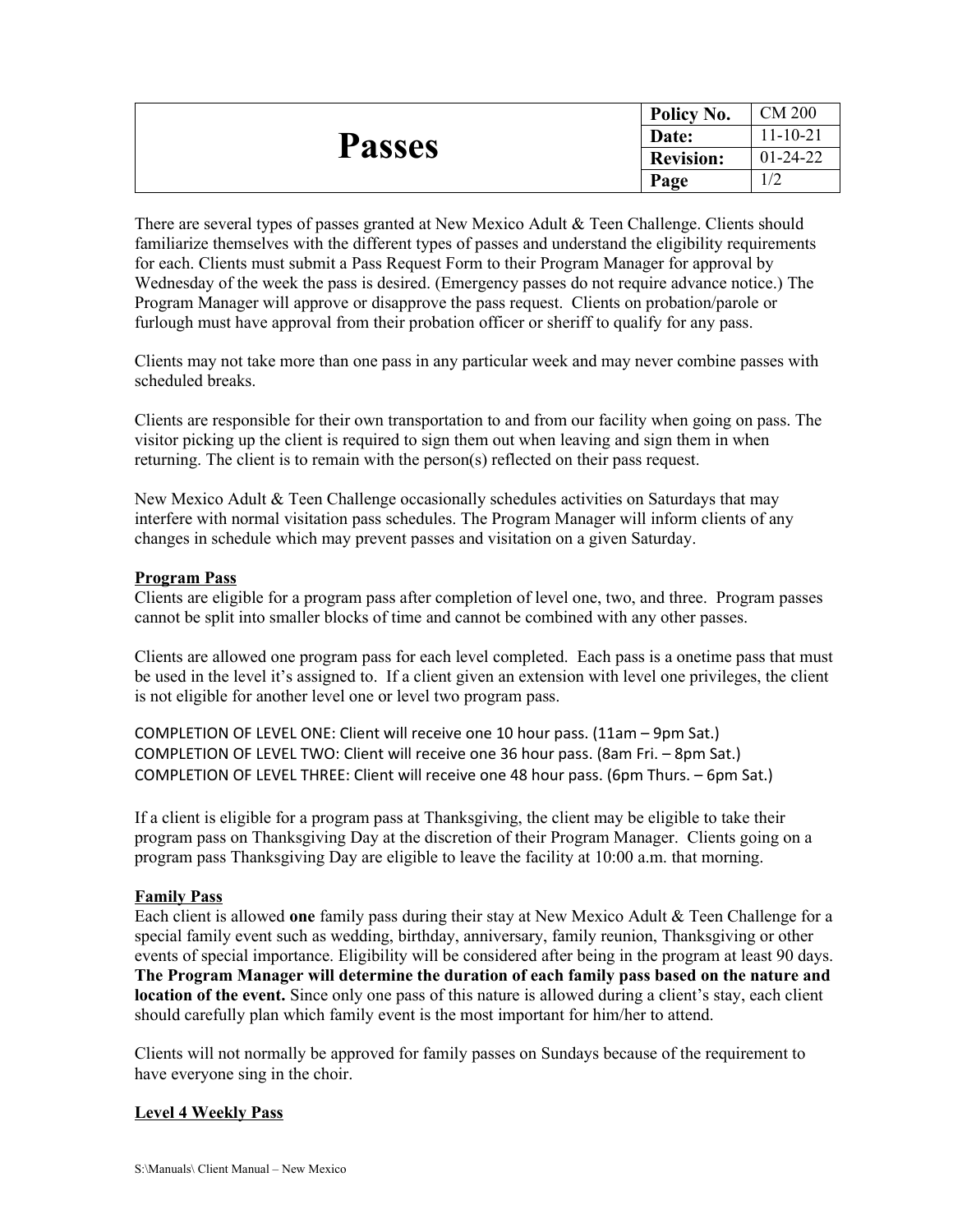Clients shall receive off-site passes for Saturdays. Passes may be used between the hours of 12:00pm and 6:00pm on Saturdays. **Pass agenda form must be submitted no later than noon on Thursday and be approved by Program Manager by Friday.** 

|               | Policy No.       | <b>CM 200</b>             |
|---------------|------------------|---------------------------|
| <b>Passes</b> | Date:            | $1-10-21$                 |
|               | <b>Revision:</b> | $11-10-21$                |
|               | Page             | $\gamma$ / $\sim$<br>ے اپ |

#### **Emergency Pass**

Unfortunately, emergencies are a part of life and require special and immediate attention. Clients should see the Program Manager to discuss their particular circumstance. If he/she approves the emergency pass, the Program Manager will complete the "Client Emergency Pass Request" form, and will work with the client in determining the duration of the pass. The amount of time allowed for the emergency pass will depend on the nature and location of the emergency. Qualifying emergencies include the death, severe injury, or severe illness of a close family member, or circumstances that threaten their immediate safety.

**Valentine's Day and Wedding Anniversary Pass:** Clients that are legally married at the time they enter the program will be allowed, at the discretion of their Program Manager, to take a four hour pass on Valentine's Day and also on their wedding anniversary. The pass shall be from 5:00 p.m. to 9:00 p.m.

#### **Abuse of Pass Privilege**

Clients who abuse their pass privileges by failing to return on time, falsifying information on their pass requests, or attempting to deceive staff about their passes will face disciplinary action. Clients returning from pass will be checked to ensure prohibited items are not brought into our facility. Any client attempting to bring prohibited items into our facility will face disciplinary action

Whether clients are at Teen Challenge or away from the program on passes, it is their responsibility to abide by Teen Challenge policies while enrolled as a client. This includes no smoking, drinking or using drugs, as well as all other policies outlined in the Client Manual. Clients are not permitted to pick up their own prescriptions. This must be done by Teen Challenge staff. If clients become ill while on pass and have medication prescribed, it is their responsibility to notify the Program Manager immediately.

#### **Transitional Appointments**

Level 4 clients will be allowed outside appointments, at the discretion of their Program Manager, for the purpose of aftercare planning for things such as: job interviews, church visits, and housing interviews. Appointment destinations, transportation and length of time must be determined prior to leaving the building and approved by their Program Manager. Clients are responsible for providing their own transportation.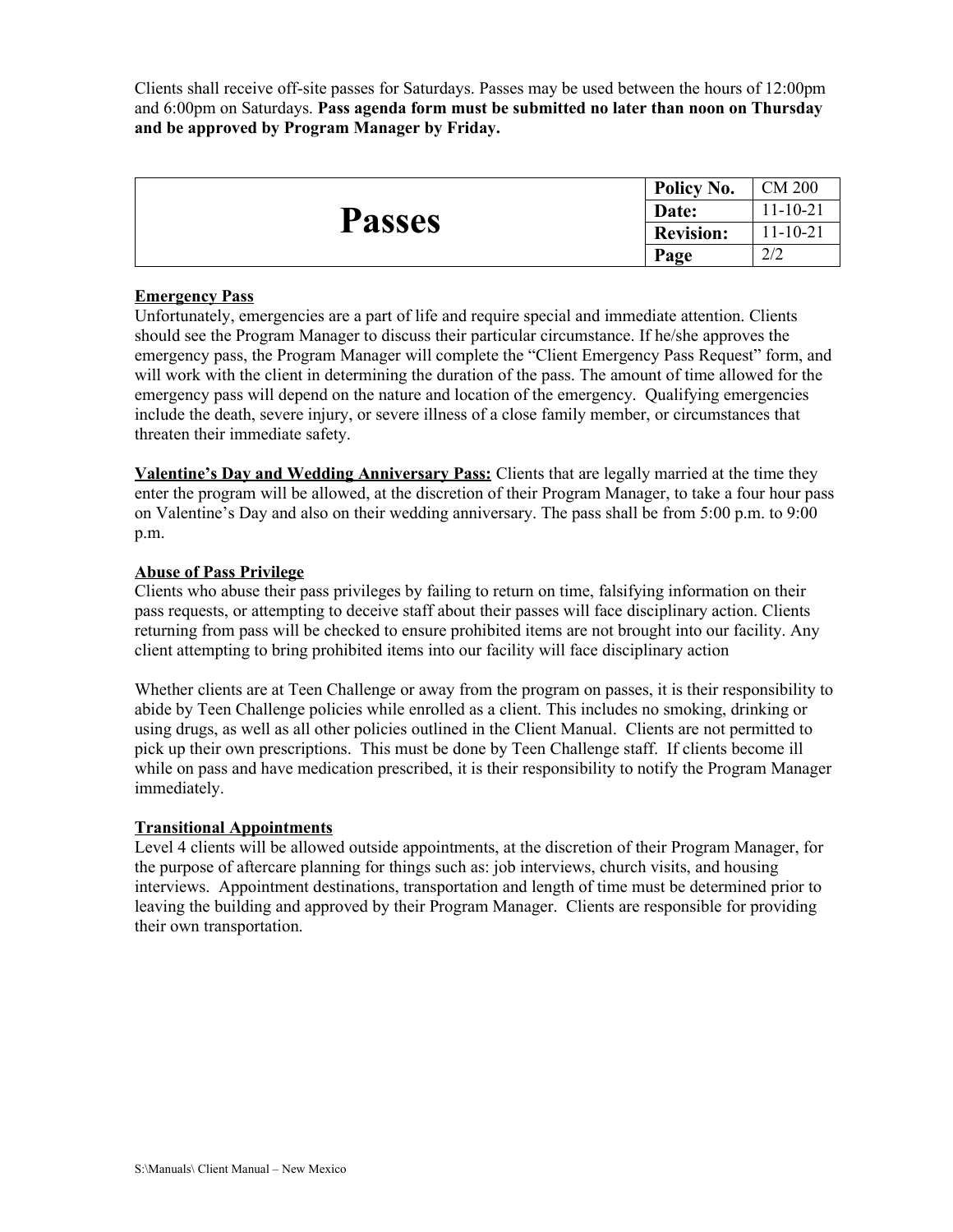|                       | Policy No.       | CM 210         |
|-----------------------|------------------|----------------|
| <b>Holiday Breaks</b> | Date:            | $11 - 12 - 21$ |
|                       | <b>Revision:</b> | $01 - 24 - 22$ |
|                       | Page             |                |

There are two scheduled holiday breaks in the program—Summer Break and Christmas. All normal client activities cease during these times, with the exception of the Short-Term Program. New Mexico Adult & Teen Challenge is not liable for the safety of clients who are away from our facility on break.

#### **Eligibility**

Clients may go home during these breaks only if all of the following conditions are met:

- 1. They must be in our program at least 90 consecutive days prior to the start of the break.
- 2. They must have the approval of their Program Manager.
- 3. If on parole/probation, they must have written permission from their probation officer.
- 4. Clients furloughed to New Mexico Adult & Teen Challenge must have approval from their county sheriff.

#### **Transportation**

New Mexico Adult & Teen Challenge does not provide transportation for adult clients who are going away on break. This includes transportation to/from airports, train stations, bus stations, or any other location.

#### **Clients Remaining At NMTC during Break**

Recreation, visitation and other activities will be scheduled for clients who remain in our facility during these breaks.

#### **Break Schedule**

A schedule of when clients may depart and when they must return during each break is listed below and is also posted on the bulletin board in the client's living facility. Clients who do not return from break on time may be discharged, their time in the program may be extended and/or lose future opportunities to go home during scheduled breaks.

Because there are no exceptions to the designated departure and return times to and from NMTC, clients should reserve their flight/bus tickets at times that will allow them enough time for transportation to and from their mode of travel.

#### *Summer Breaks 2022*

**Men:** Clients may not leave our facility prior to 1:00 pm on Wednesday, July  $6<sup>th</sup>$ , 2022 and must return to our facility no later than 6:00 pm on Saturday, July 9th, 2022. *(intake must occur on or before April 6th, 2022 to be eligible for this pass)*

**Women**: Clients may not leave our facility prior to 1:00 pm on Wednesday, July 20th, 2022 and must return to our facility no later than 6:00 pm on Saturday, July 23rd, 2022. *(intake must occur on or before April 20th, 2022 to be eligible for this pass)*

#### *Christmas Break 2022*

Clients may not leave our facility prior to 1:00 pm on Wednesday, December 22, 2022 and must return to our facility no later than 6:00 pm on Monday, December 26, 2022. *(intake must occur on or before September 23, 2022 to be eligible for this pass)*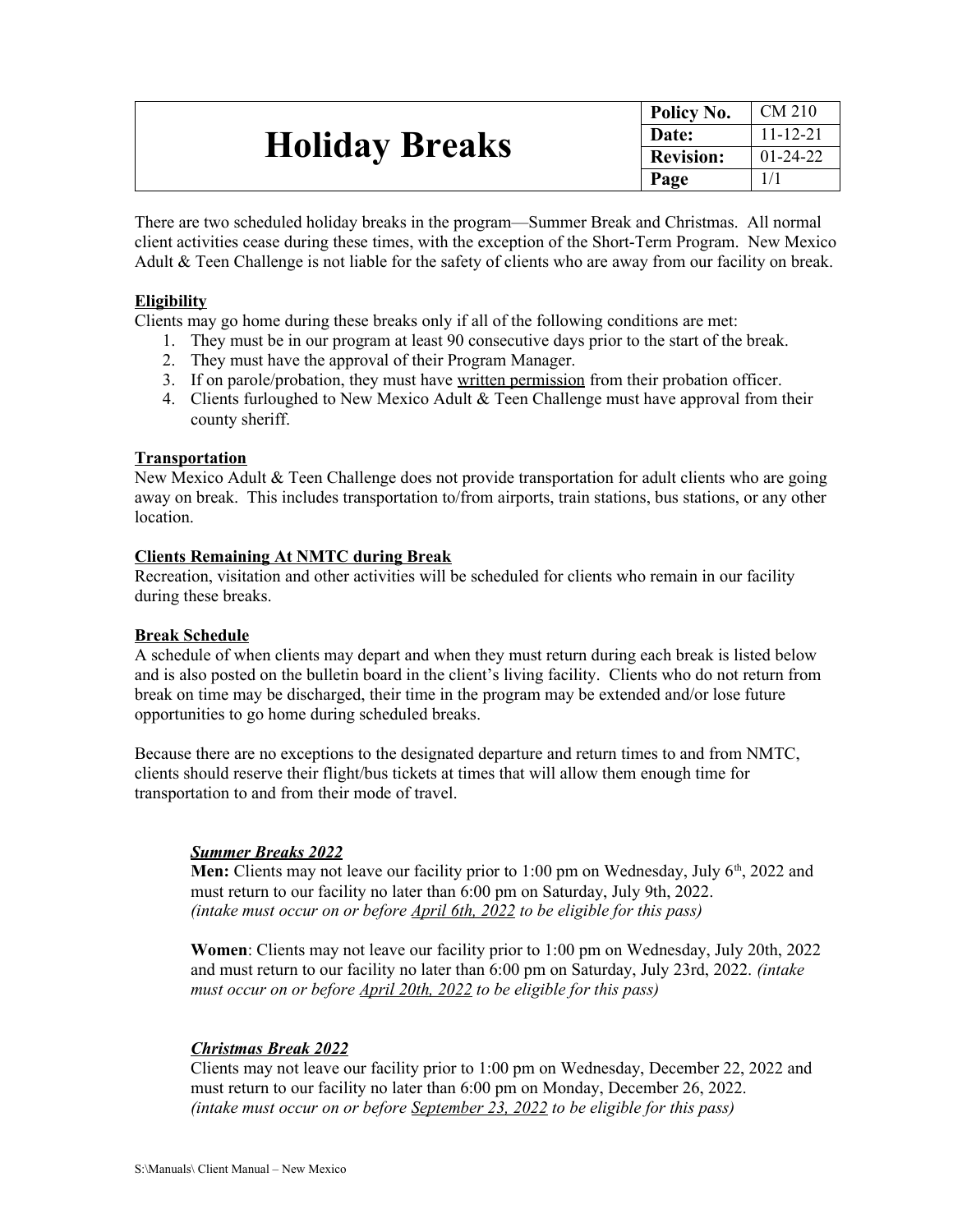|                      | Policy No.       | ∟CM 220        |
|----------------------|------------------|----------------|
| <b>Communication</b> | Date:            | $11 - 12 - 21$ |
|                      | <b>Revision:</b> | 11-12-21       |
|                      | Page             | /4             |

#### **All communication policies apply to clients while off-site on an appointment, break, pass or for any other reason.**

Phone calls and mail can be a tremendous source of encouragement and motivation for clients. It also can provide a means of fellowship and restoring family relationships. It is very important, however, that clients communicate with only those who are committed to helping them get free of their lifecontrolling addictions. All clients may receive visits and/or communication from their physician, religious advisor, county caseworker, attorney, and parole/probation officer. These visits may occur at any reasonable hour provided they schedule the visit in advance through the Program Manager who will instruct the charge staff to add their names to the client's correspondence list. All other visitors are subject to the following policy:

#### **One Week Limited Communication Period**

After admission to the program, for the first week clients will not be allowed to communicate (phone calls, letters, visits etc.) with anyone other than clergy, legal officials (county caseworker, attorney, and parole/probation officer), or in the case of family emergencies. The only exceptions to this are teen clients who will be allowed to communicate with their parents/guardians and parents who will be allowed to communicate with their minor children. The reason for this is to help the client settle into a daily routine in the program and to prevent the passing of contraband during this critical period. Exceptions to this rule must be approved by the client's Program Manager and/or Program Director.

#### **Computer/Internet**

Clients are not permitted to communicate with anyone through email, social media or internet sites (such as Facebook, My Space and others) while in the program. This includes times that clients are away from NMTC on passes, holiday breaks or for any other reason. As a client starts the re-entry process in Level 4, email communication will be allowed. This would apply to such areas as housing, employment, mentors, and church. Email and any internet use associated with it is not intended for casual communications.

#### **Correspondence List**

Communication by phone and mail is limited to those individuals whose names are listed on the client's correspondence list. When clients enter the program they will be asked to submit a Correspondence List of individuals with whom they would like to communicate. The Program Manager will review the list and approve those who are believed to be beneficial in motivating and encouraging the client to complete the program. Individuals who may hinder the progress of the client will be disapproved.

#### Additions to the list

Clients may request an individual be added to their correspondence list by submitting a Client Request form to their Program Manager. The individual will be added to the correspondence list upon approval from the Program Manager.

#### Deletions from the list

Individuals on the correspondence list who could hinder the progress of the client may be removed from the correspondence list, and are prohibited from further contact with the client.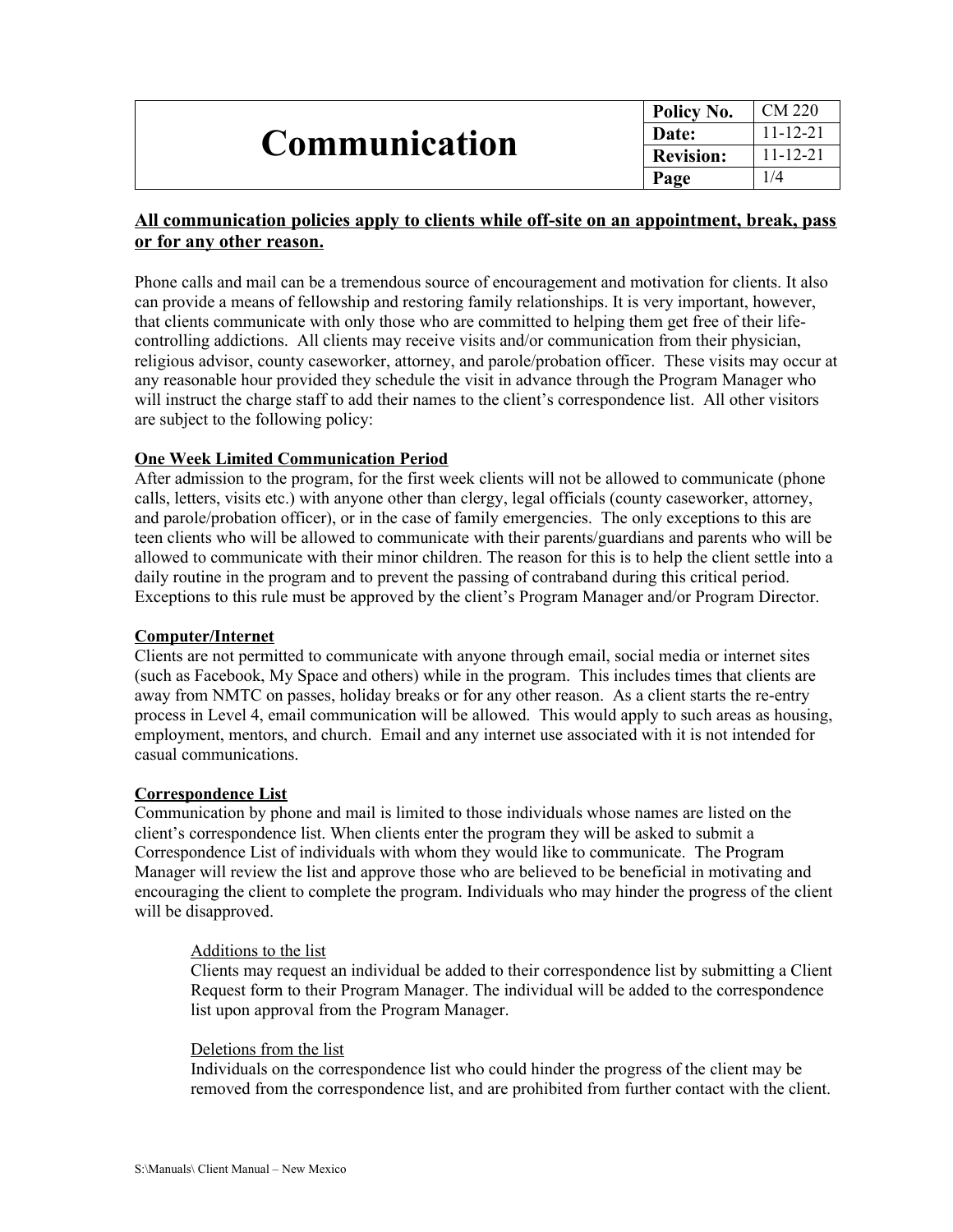|                      | Policy No.       | $\sim$ CM 220  |
|----------------------|------------------|----------------|
| <b>Communication</b> | Date:            | $11 - 12 - 21$ |
|                      | <b>Revision:</b> | $ 01-24-22 $   |
|                      | Page             | 2/4            |

#### **Phone calls**

Clients are not permitted to receive incoming calls except in extreme emergencies. The length of outgoing phone calls allowed is based on the client's level in the program. Privileges increase with advancement to each new level. Staff will observe Level 1 clients dialing phone numbers. Long distance calls are to be made with clients' calling cards.

Privileges are as follows:

| <b>Program Level</b> | <b>Number of Weekly Calls</b> | <b>Length of Call Time</b> |
|----------------------|-------------------------------|----------------------------|
| Level 1              |                               | 10 minutes                 |
| Level 2              |                               | 15 minutes                 |
| Level 3              |                               | 20 minutes                 |
| Level 4              |                               | 25 minutes                 |

Staff will be present during phone times to monitor the area and ensure that the phone guidelines are adhered to. Staff is not present to monitor an individual's phone conversation and will provide as much privacy as possible for clients during their phone time.

#### **Mentor Calls**

Clients may make one brief 5 minute call to their mentor once a week to set up a visit or pass without it counting as one of their weekly phone calls.

#### **Kids Calls**

Women with minor children will be permitted additional phone calls to their children that will not count as a weekly phone call. Women are allowed three 10 minute phone calls a week to their minor children.

#### **Video Calls**

Clients with children who are unable to visit their children will be allowed to video call with them. Clients are only allowed to video call their children not; spouse, significant other, family or friends. These calls are to be completed during visiting times and need to be pre-approved by the Program Manager. All calls will be monitored by staff.

#### **Incoming Mail**

All clients' mailing address is PO BOX 20610 Albuquerque , New Mexico 87154. To expedite the timely distribution of mail, clients should encourage their family/friends to include which center they reside at beside the client's name in the address. See examples:

| John Doe (Mens Center) | Jane Doe (Womens Center) |
|------------------------|--------------------------|
| PO BOX 20610           | PO BOX 20610             |
| Albuquerque, NM 87154  | Albuquerque, NM 87154    |

Incoming mail is normally distributed to the client on the day it is received. Mail from individuals who are not on the client's approved correspondence list will be given to the Program Manager. The Program Manager will meet with the client and determine if the individual should be added to the correspondence list. If so, the mail will be given to the client. If not, the mail will be returned to the individual who sent it.

Mail from federal, state, local agencies, corporations, private companies, etc. will be opened in the presence of the duty staff. Anything received that is not appropriate shall be returned to the sender by the client in the presence of the duty staff.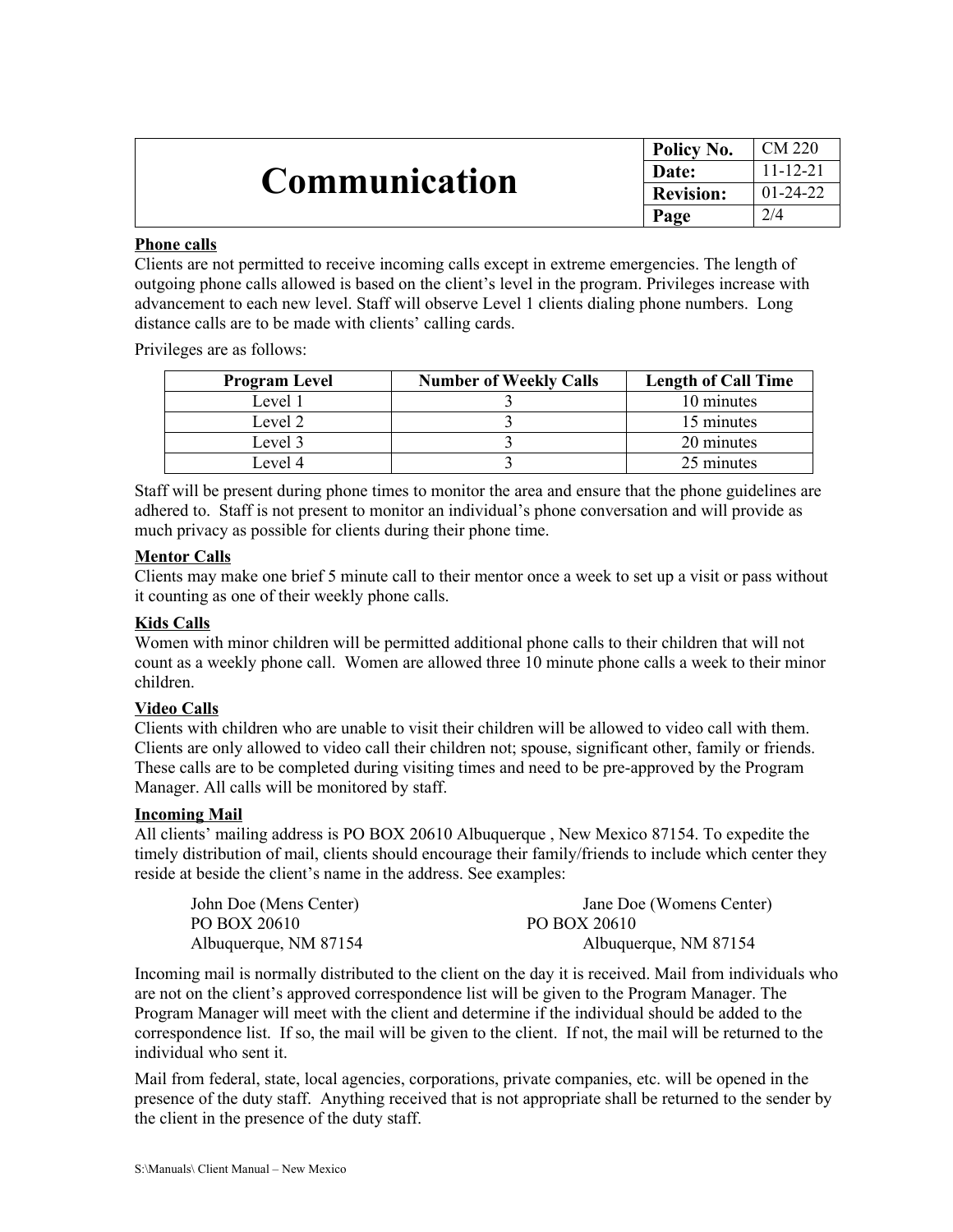All incoming packages must be opened in the presence of the duty staff. The Program Manager may also require a client to open a particular letter or other mail in the presence of the staff.

#### **Outgoing Mail**

Clients should seal their outgoing mail and attach postage prior to submitting it to the duty staff. Once the duty staff receives the outgoing mail, he/she will forward the mail to the Program Manager for mailing.

|                      | Policy No.       | . CM 220       |
|----------------------|------------------|----------------|
| <b>Communication</b> | Date:            | $11 - 14 - 21$ |
|                      | <b>Revision:</b> | $12 - 18 - 21$ |
|                      | Page             | 3/4            |

#### **Outgoing Mail** (continued)

The Program Manager may require any client to open a particular piece of outgoing mail in front of the staff whenever it is deemed appropriate.

Anytime outgoing mail is addressed to an individual who is not on the client's correspondence list, the Program Manager will meet with the client and determine if the individual should be added. If so, the mail will be sent out and the individual will be added to the correspondence list. If not, the mail will be returned to the client who will dispose of it in the presence of the staff.

Outgoing mail addressed to federal, state, or local agencies, corporations, private companies, etc. will normally be sent out by the Program Manager even though they are not on the client's correspondence list. If concerns about a particular piece of mail in this category arise, the Program Manager will meet with the client and then determine whether to send it or not. If the Program Manager decides not to send the mail, the client may appeal to the Program Director.

#### **Visitation**

Visitors can be a tremendous source of encouragement and motivation for clients. Visitation is limited to individuals whose names are approved on the client's Correspondence List. (See CM 220 for correspondence list guidelines.)

All clients, regardless of how long they have been in the program, may receive visits from their physician, religious advisor, county caseworker, attorney, and parole/probation officer. These visits are to be scheduled in advance through the Program Manager at a reasonable time in the program schedule. The Program Manager will add their names to the correspondence list. All other visitors are subject to the following policy:

Wednesday Night Chapel/ Church and Sundays are the only days clients may have visitors except during scheduled breaks and special events. Only visitors approved on the correspondence list will be allowed to visit. The maximum number of visitors a client may have during any visitation period is 5.

| Day       | <b>Program Level</b> | <b>Hours of Visitation</b>          | <b>Location of Visit</b> |
|-----------|----------------------|-------------------------------------|--------------------------|
| Wednesday | All Levels           | $6:00 \text{ PM} - 8:00 \text{ PM}$ | On or Off Campus         |
| Sundays   | All Levels           | $1:00 \text{ PM} - 4:30 \text{ PM}$ | Within our facility      |

#### **Visitor Responsibilities**

Clients are responsible for their own behavior and the behavior of their visitors. Visitors are to sign in upon arrival to the facility. A list of visitation guidelines is made available to visitors upon their arrival. Complying with these guidelines will help in the client's progress and help ensure continued visitation privileges. Visitor guidelines include:

- Money and personal items brought for the client are to be given directly to staff. Staff will check personal items and deposit the money into the client's account.
- Alcohol, drugs and tobacco are prohibited inside and outside on ATCNM property.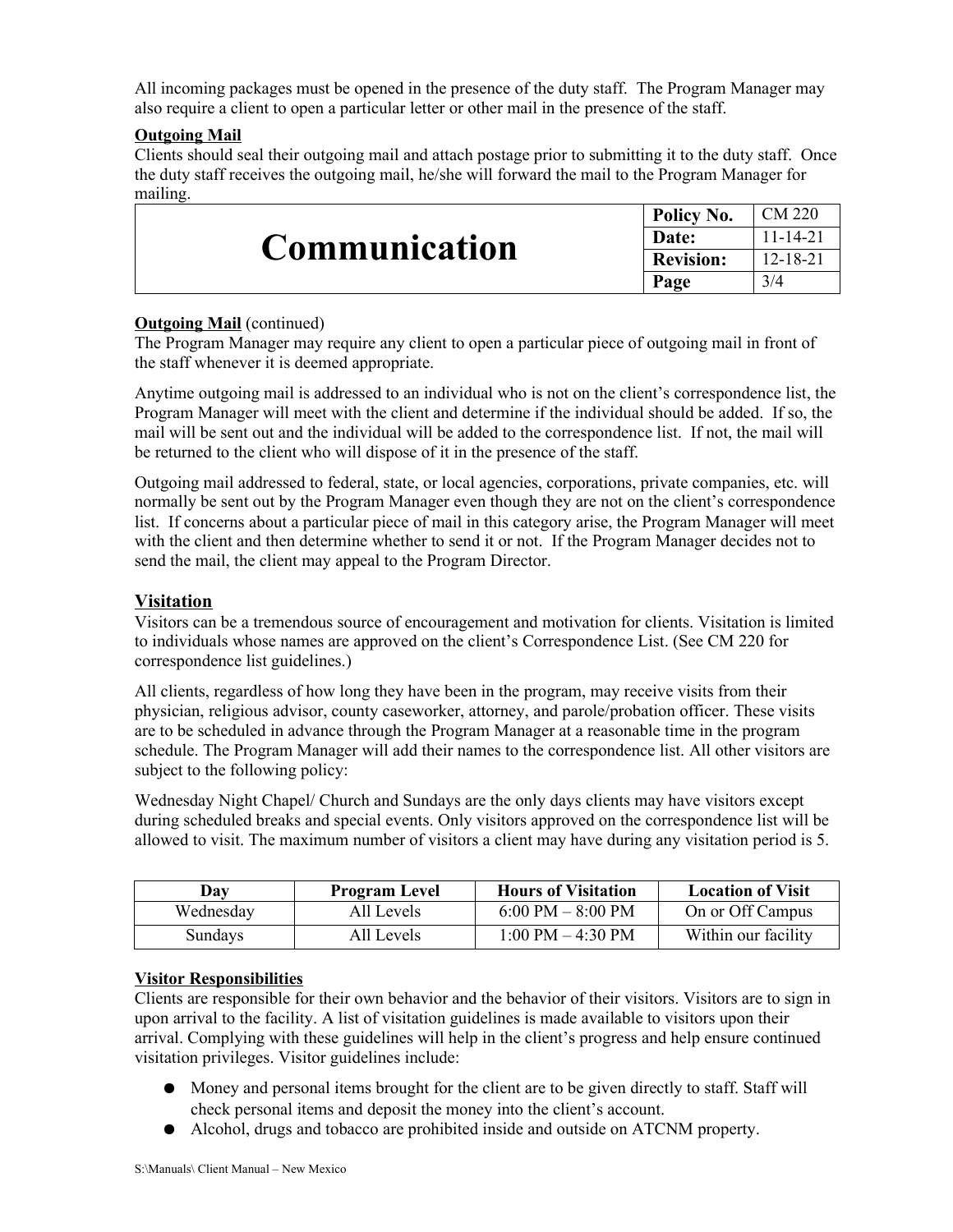- Visitors must remain with the client they came to visit in the designated visitation areas.
- Visitors are not to allow the client to use their cell phone.

|                      | Policy No.       | CM 220         |
|----------------------|------------------|----------------|
| <b>Communication</b> | Date:            | $12 - 18 - 21$ |
|                      | <b>Revision:</b> | $12 - 18 - 21$ |
|                      | Page             | 4/4            |

### **VISITOR GUIDELINES Long-Term Program**

During our clients' program, visits from family and friends can be a tremendous source of encouragement and support. We are glad for your concern and involvement. Following are some guidelines that will assist you in knowing expectations that New Mexico Adult & Teen Challenge has in relation to our clients and their visitors. If you have any questions, please feel free to speak to a staff member on duty.

- Visitors must provide valid I.D.
- Visitors are to sign in upon arrival and sign out upon departure from our facility.
- Visiting hours begin and end at specific times. Make sure you are aware of that time and end the visit accordingly.
- Money and personal items brought for the client are to be given directly to the staff, not the client. Clients are not permitted to keep money in their personal possession. (Requirements differ for Level 4 clients.) Our staff will deposit their money into their personal accounts, and will provide the client a receipt for any money received. Our staff will also check personal items brought for the client to ensure they are items that are in keeping with our guidelines. (Example: Do not bring gum to a client, as program rules don't allow clients to chew gum.)
- Visitors meet with clients in the designated visiting areas only. Food brought in is to be consumed in the dining room. Non-perishable snacks will be placed in the client's snack bin, and may not exceed the amount that will fit into the client's bin.
- Visitors, including children, may not use the exercise equipment. Children must be supervised at all times.
- **•** Please do not give a cell phone to a client, or allow them to use your phone.
- We encourage you to keep your conversations with clients on a positive note. Encourage them to do their best. While clients may at times be frustrated with the program, it is helping them to develop new life patterns and behaviors. Encourage them to not give up and to complete the program! Please refrain from cursing or using foul language, as well as wearing immodest apparel.
- $\blacksquare$  Alcohol, drugs and tobacco are prohibited inside and outside on New Mexico Adult & Teen Challenge property. If a client is given any of these products by their visitor, it is likely that the visitor could be restricted from further visits. Also, please do not give gum to clients.
- Pets are not to be brought to visits, as they are not allowed in the building or outside on TC property.
- When the client is eligible for passes off-site, the client must remain with the individual who picked them up for the entire pass time. Clients are not to be dropped off anywhere, and left unaccompanied or with someone other than the approved visitor. Clients are not to be in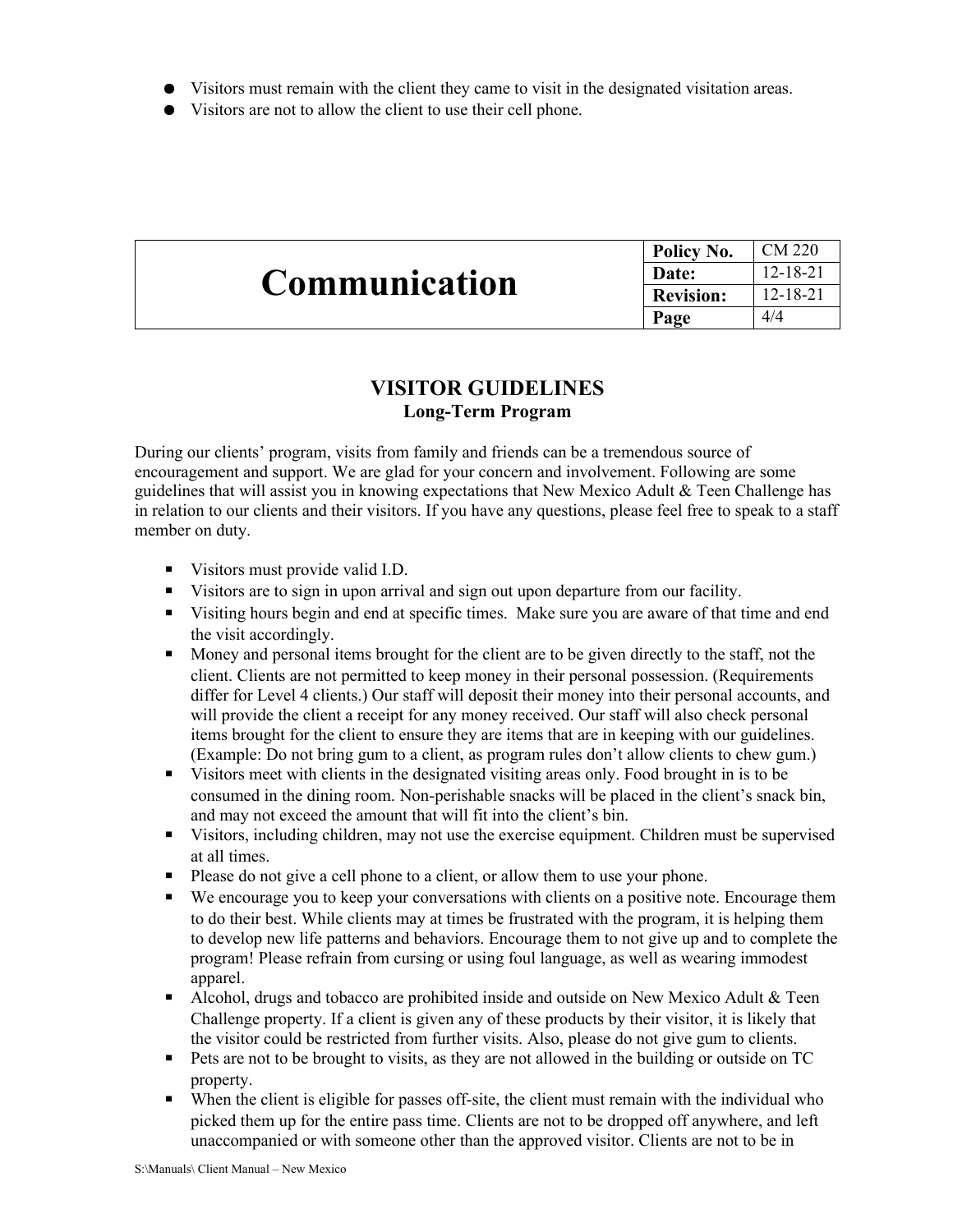contact with anyone who is not on their correspondence list, and may not communicate with anyone online.

If you have any questions or concerns regarding your visit, please feel free to speak to a staff member. If these guidelines are not followed, it could prevent clients from future visits or passes; we appreciate your cooperation in making this a positive time with your loved one.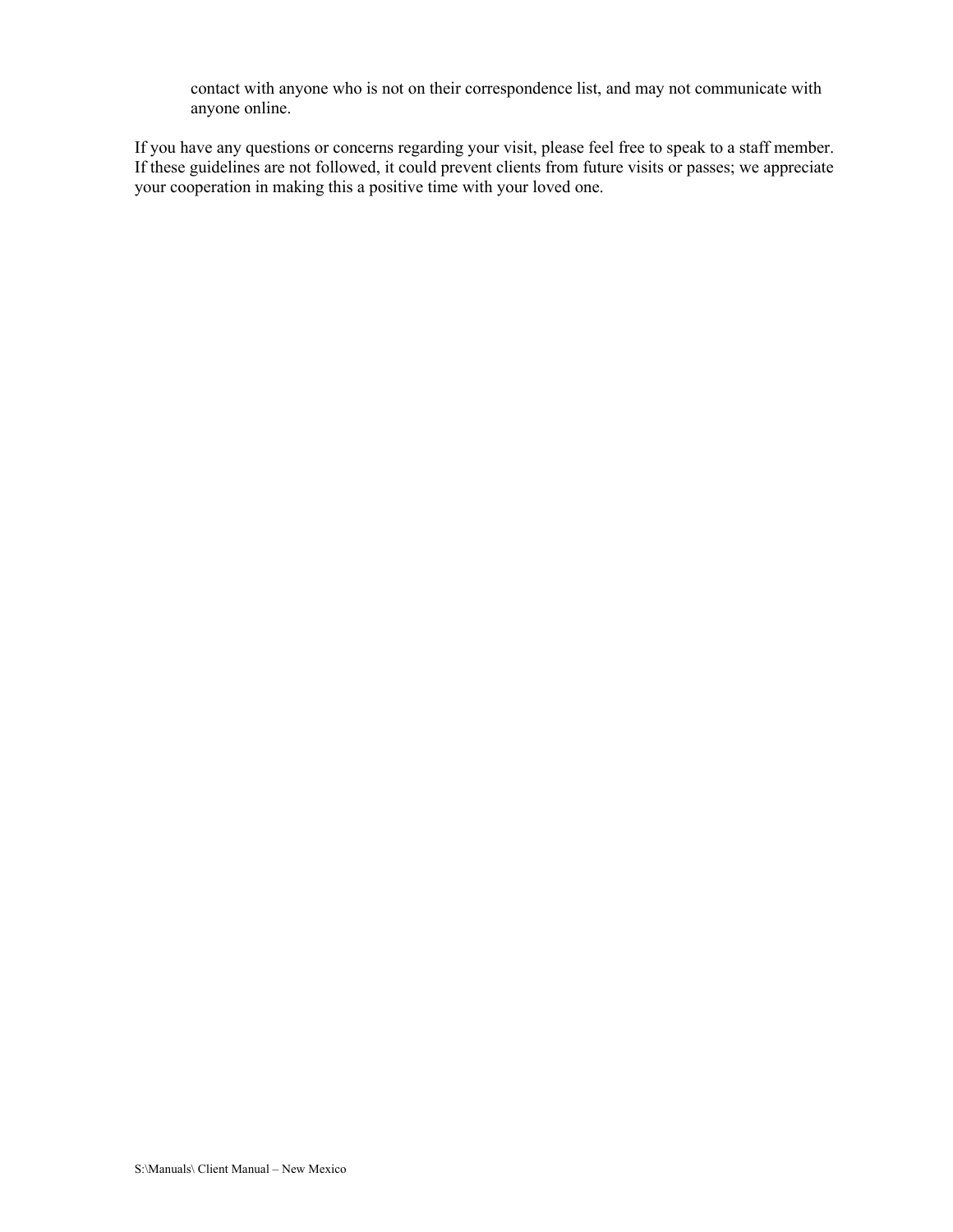|                             | Policy No.       | $\mathcal{C}$ M 230 |
|-----------------------------|------------------|---------------------|
| <b>Client Relationships</b> | <b>Date:</b>     | $01-21-22$          |
|                             | <b>Revision:</b> | $01 - 24 - 22$      |
|                             | Page             |                     |

Building healthy relationships is an important aspect of personal and spiritual growth. The program will provide an opportunity to learn how to relate to others who come from a diversity of backgrounds and cultures. Clients are expected to cooperate with one another and treat everyone with dignity and respect. All clients are prohibited from engaging in sexual activity, romantic relationships, or expressions of attraction with other clients.

#### **Clients of the Opposite Sex**

Clients are not permitted to have verbal, non-verbal, or written communication with clients of the opposite sex unless directed to do so by their staff as part of their program. This includes periods when they are away from the center while on breaks, passes, appointments, or for any other reason.

#### **Sexual Contact**

Clients are not permitted to have sexual contact of any kind with anyone but their spouse while enrolled in this program. This includes sexual contact with current clients, relationships before coming into the program, and any acquaintances made after being in the program. This applies whether on TC property or when clients are on passes or holiday breaks away from the TC facility. If clients are struggling with sexual lust of any kind, they are encouraged to address these concerns with their assigned counselor or Program Manager.

#### **Adult and Adolescent Client Relationships**

While clients in the adult and adolescent program, there may be times of informal interactions through classroom settings and casual conversations in passing. Adult and adolescent clients may not be in each other's living quarters or hallways. At the Program Manager's discretion, adult clients may be in each other's rooms for socializing, (i.e. playing games, talking, Bible studies). The door should remain open at all times.

#### **Threatening Behavior**

Threatening behavior will not be tolerated. This includes, but is not limited to: fighting, intimidation, disrespect or name calling. Clients having difficulty with another client should seek to resolve differences in a civil manner. If they are unable to do so, they should seek assistance from their staff.

#### **Friendships**

Clients are encouraged to evaluate their prior relationships and friendships they had before coming into the program to determine whether these relationships will promote or hinder future spiritual growth. They may find that some relationships may need to be ended in order to move forward into a new way of life. Clients are also encouraged to spend time with clients in the program who will be a positive influence and encouragement to them. Gossip and slander should be avoided.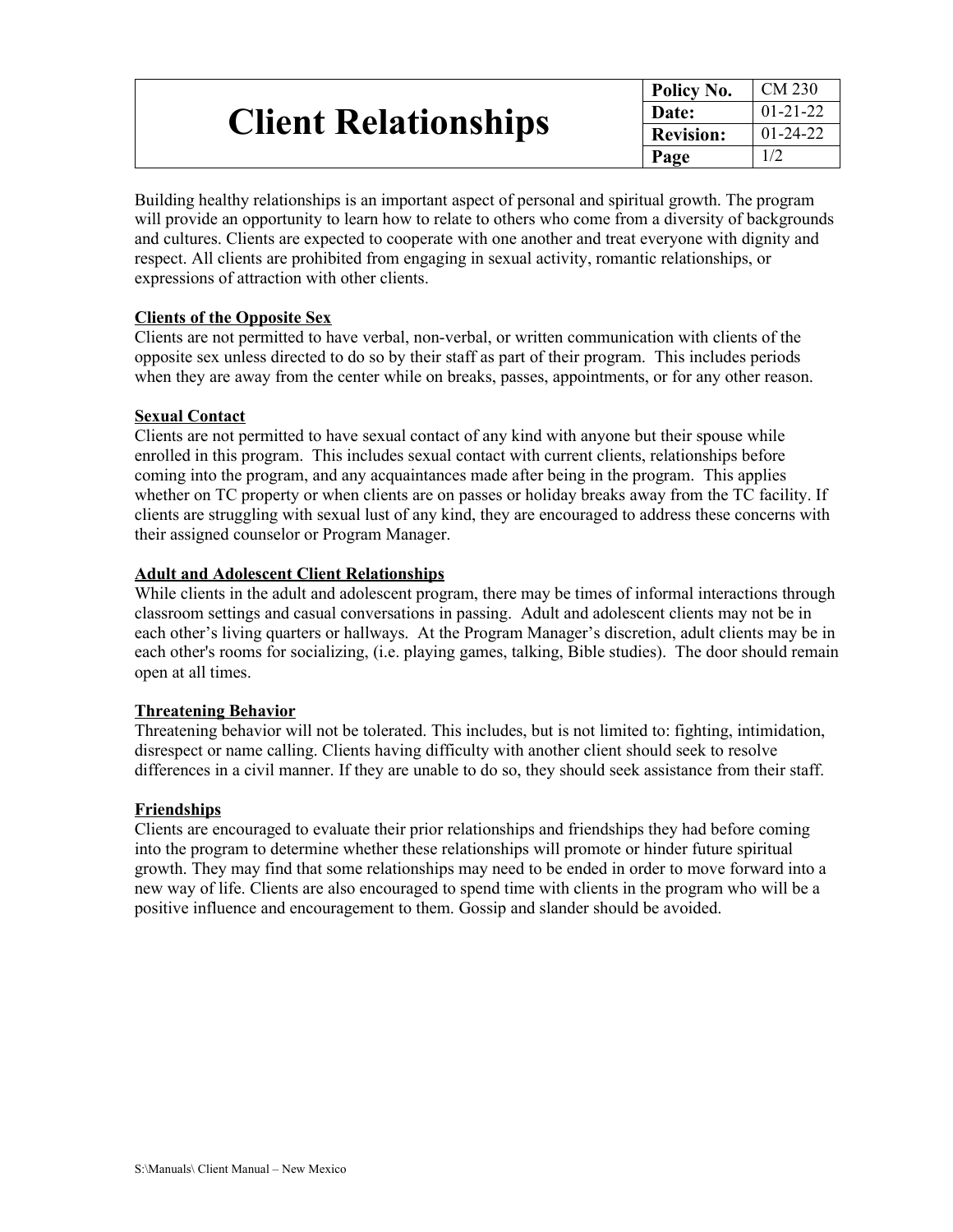|                             | Policy No.       | $\overline{\phantom{0}}$ CM 230 |
|-----------------------------|------------------|---------------------------------|
| <b>Client Relationships</b> | Date:            | $ 01-21-22 $                    |
|                             | <b>Revision:</b> | $01 - 21 - 22$                  |
|                             | Page             | 2/2                             |

#### **Sexual Harassment:**

Sexual harassment is unwelcome sexual advances, requests for sexual favors and other conduct of a sexual nature verbal or physical. It may involve but not be limited to: sexually-oriented humor or language; questions or comments about sexual behavior or preference; undesired physical contact; inappropriate comments about clothing or physical appearance; or repeated unwelcome requests for social engagements.

Inappropriate forms of affection are not tolerated at NM Teen Challenge and are grounds for discipline or discharge. Clients who feel they are experiencing sexual harassment or boundary issues, are encouraged to speak with staff and counselors. Information will be kept confidential and the appropriate reports completed and action taken to ensure a safe and nurturing environment.

A demonstration of love and affection are part of our Christian walk and encouraged at NM Teen Challenge. There are many ways to demonstrate affection while maintaining appropriate boundaries. Some forms of appropriate demonstration of affection are listed below: **Same sex only appropriate guidelines**

Brief hugs Verbal praise A pat on the back Hand shake Hand slapping/high fives Arms around someone's shoulder Holding hands during prayer Sitting next to someone Compliment on how someone looks

Some forms of inappropriate demonstration of affection are listed below:

Full body hugs or spending a long time hugging Kissing on the mouth Showing affection in isolated areas or locked areas Occupying the same bed Caressing knees, legs arms or any other body part Tickling Wrestling with Massage Playing with or stroking hair Comments or compliments that relate to physique or body parts Graphically discussing sexual activities or encouraging others to do so.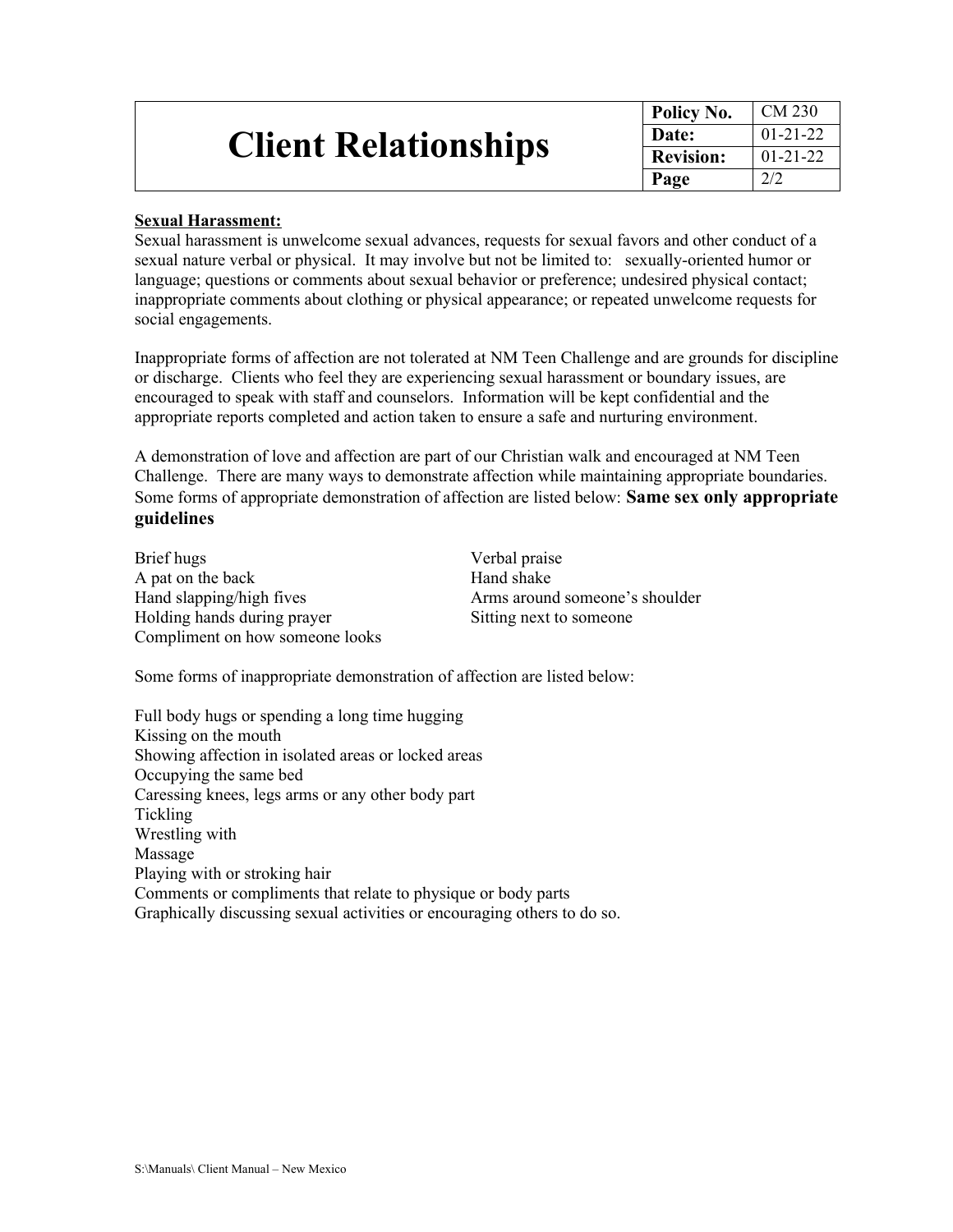|                                           | Policy No.       | CM 235         |
|-------------------------------------------|------------------|----------------|
| <b>Married Couples/Couples with Date:</b> |                  | $01 - 21 - 22$ |
|                                           | <b>Revision:</b> | $01 - 24 - 22$ |
| <b>Children Policy</b>                    | Page             | 1/2            |
|                                           |                  |                |

The primary focus of an individual enrolled in any program at NMTC needs to be on his/her personal treatment and recovery from drugs, alcohol and life controlling issues. Therefore, NMTC does not permit spouses, romantic partners, or co-parents to be enrolled in the same program, at the same campus, at the same time. In most circumstances, romantic partners will only be admitted to programs at different campuses to ensure that the relationship does not become a distraction from the individual's recovery. On a case by case basis, depending on program availability and after meeting with the Program Directors and the review team looking at the situation, individuals in a relationship may be allowed to be enrolled in different programs at the same campus.

#### **Eligibility Requirements**

- Initial meeting during intake with the Program Directors for approval to be in the programs simultaneously.
	- o Any false information given during the initial interview is cause for the removal of privileges and possible discharge
- Clients who are legally married prior to entering NMTC.
- Clients who are in a current romantic relationship prior to entering NMTC and have children together

If individuals are both enrolled in programs at NMTC **at the same campus** they are eligible for the following privileges:

#### **Passes**

- Valentine's Day passes and Anniversary passes for those who are legally married prior to entering the program.
- May take program passes together as long as they coincide. (8hr, 24hr, Family Pass, etc.) o Each client needs to be signed out by someone who is on their correspondence list.

#### **Visits**

● Program Managers/Program Directors will determine what building clients will meet at for normal visitation times on Sundays, 1- 4:30 pm (as the client(s) are eligible for visits)

#### **Mail**

- Any letters are to be sealed in an envelope and submitted in the mail slot with all other mail.
- Letters will be sent via interoffice mail and won't need a stamp.
- Clients are not permitted to give letters to staff members of the opposite sex or to have one staff hand it to another staff.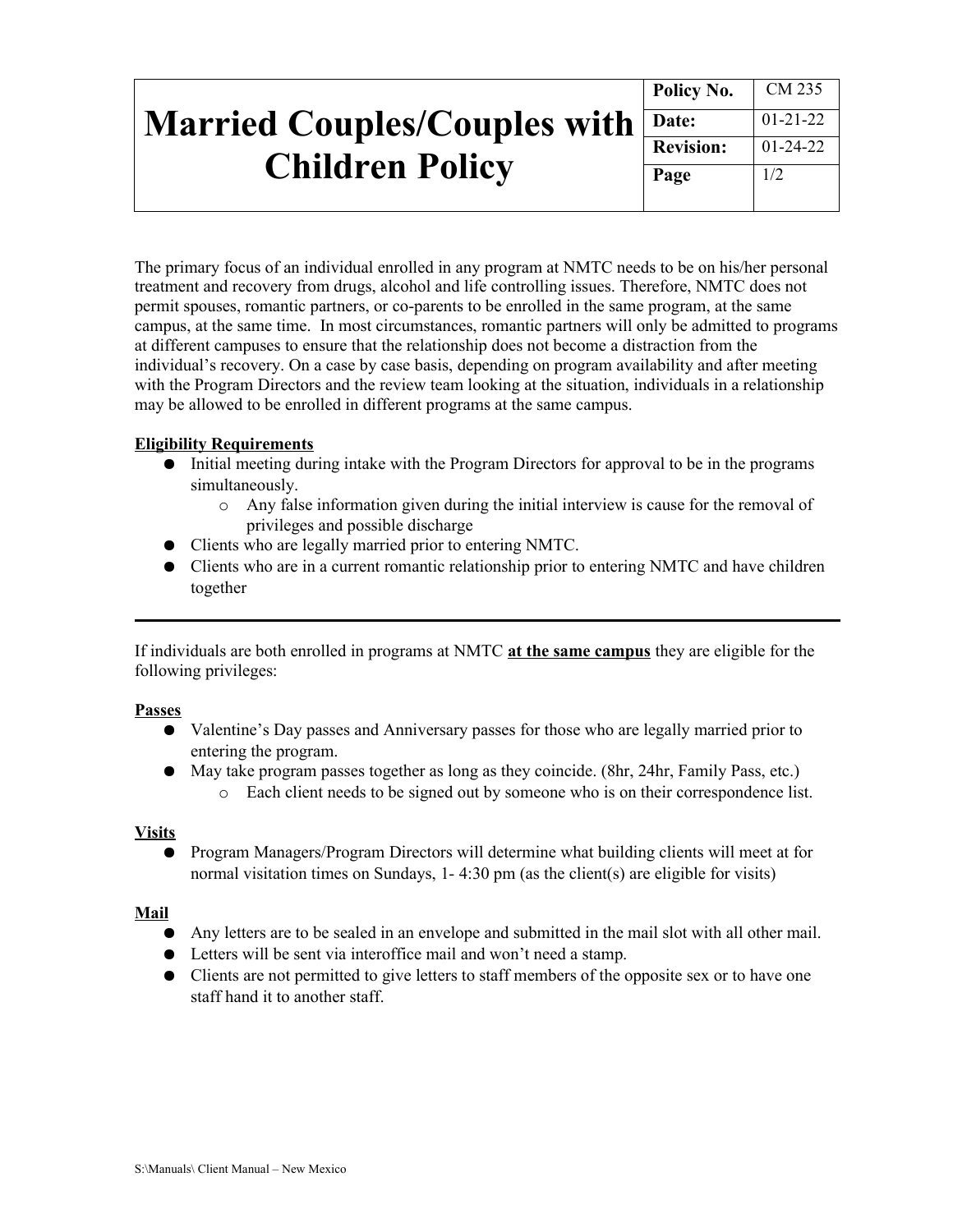# **Married Couples/Couples with Children Policy**

| Policy No.       | CM 235         |
|------------------|----------------|
| <b>Date:</b>     | $01 - 21 - 22$ |
| <b>Revision:</b> | $01 - 24 - 22$ |
| Page             | 2/2            |
|                  |                |

#### **Combined Events where other clients' families are invited**

Clients may sit together in assigned area (TBD by staff on shift) May visit as the event/time allows

#### **Counseling**

- Is dependent on availability of a family counselor and will be at the discretion of the client's Recovery Chaplain, Program Manager, and Program Director.
	- o The primary focus of the NMTC is the restoration of the individual, and then as it is deemed appropriate, and the resources are available, there may be opportunity for marriage counseling.

If individuals are both enrolled in programs at NMTC **at different campuses** they are eligible for the following privileges:

#### **Passes**

- Anniversary passes for those who are legally married prior to entering the program.
- May take program passes together as long as they coincide. (8hr, 24hr, Family Pass, etc.)
	- o Each client needs to be signed out by someone who is on their correspondence list.

#### **Mail**

- Any letters are to be sealed in an envelope, addressed appropriately and submitted in the mail slot with all other mail.
- Clients are not permitted to give letters to staff members of the opposite sex or to have one staff hand it to another staff.

If co-parents are enrolled in programs at NMTC, who are both legal guardians/have legal custody of the child(ren), and do not have a current romantic relationship prior to entering NMTC; they are eligible for the following privileges:

#### **Phone Calls**

● With the approval of each client's Program Manager or Program Director, a phone call may be made at a designated time, determined by the Program Manager, to discuss issues, concerns, etc about the child(ren) the individuals share.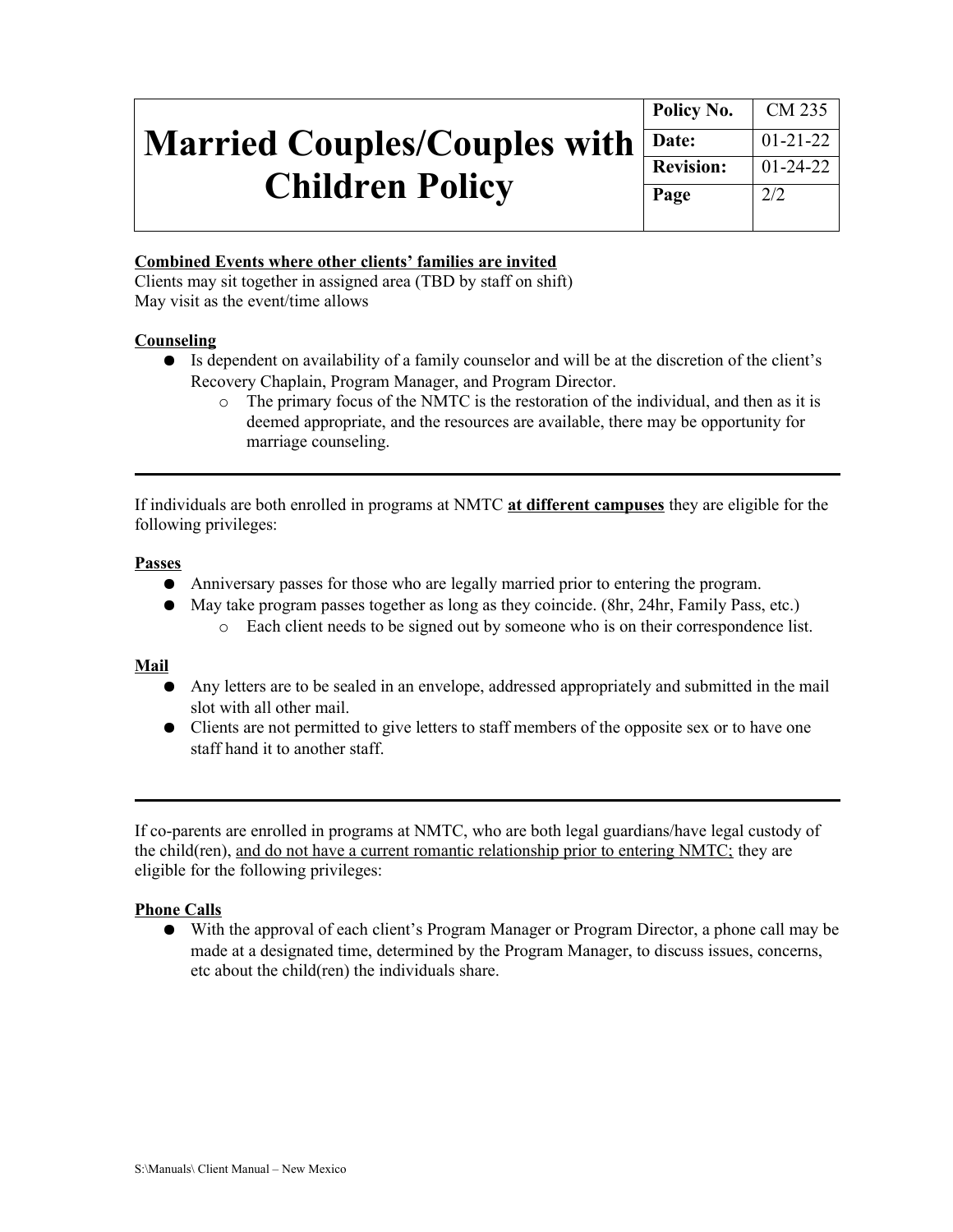|                             | Policy No. | CM 250         |
|-----------------------------|------------|----------------|
|                             | Date:      | $01 - 21 - 22$ |
| <b>Client Request Forms</b> | Revision:  | $01 - 21 - 22$ |
|                             | Page       |                |

Clients may use a Client Request Form for personal and outside obligations. Each form has its own function. The following colors will help clients assess which form they need:

#### **Client Pass Request Form (green)**

A client requesting to go on a pass must be eligible for the pass they are requesting. The client requesting the pass must complete a Client Pass Request Form and submit it on or before each Wednesday. The person whom the client is requesting to spend their pass with must be approved for passes on the client's correspondence list. Approval for the pass is determined by the client's Program Manager.

#### **Client Funds Request Form (tan)**

Clients who have a personal account may use funds for personal and outside obligations. For clients to withdraw money, they must complete a Client Funds Request Form; have funds available in their account; and have their Program Manager's approval. Clients must submit a Client Funds Request Form before or on each Wednesday.

#### **Client Request Form (blue)**

Clients who have other requests (i.e.: doctor appointments, phone calls to attorney and/or probation officer, meeting with their Program Manager) must submit a Client Request Form. Clients need to be specific with their requests, as it will affect the decision making process.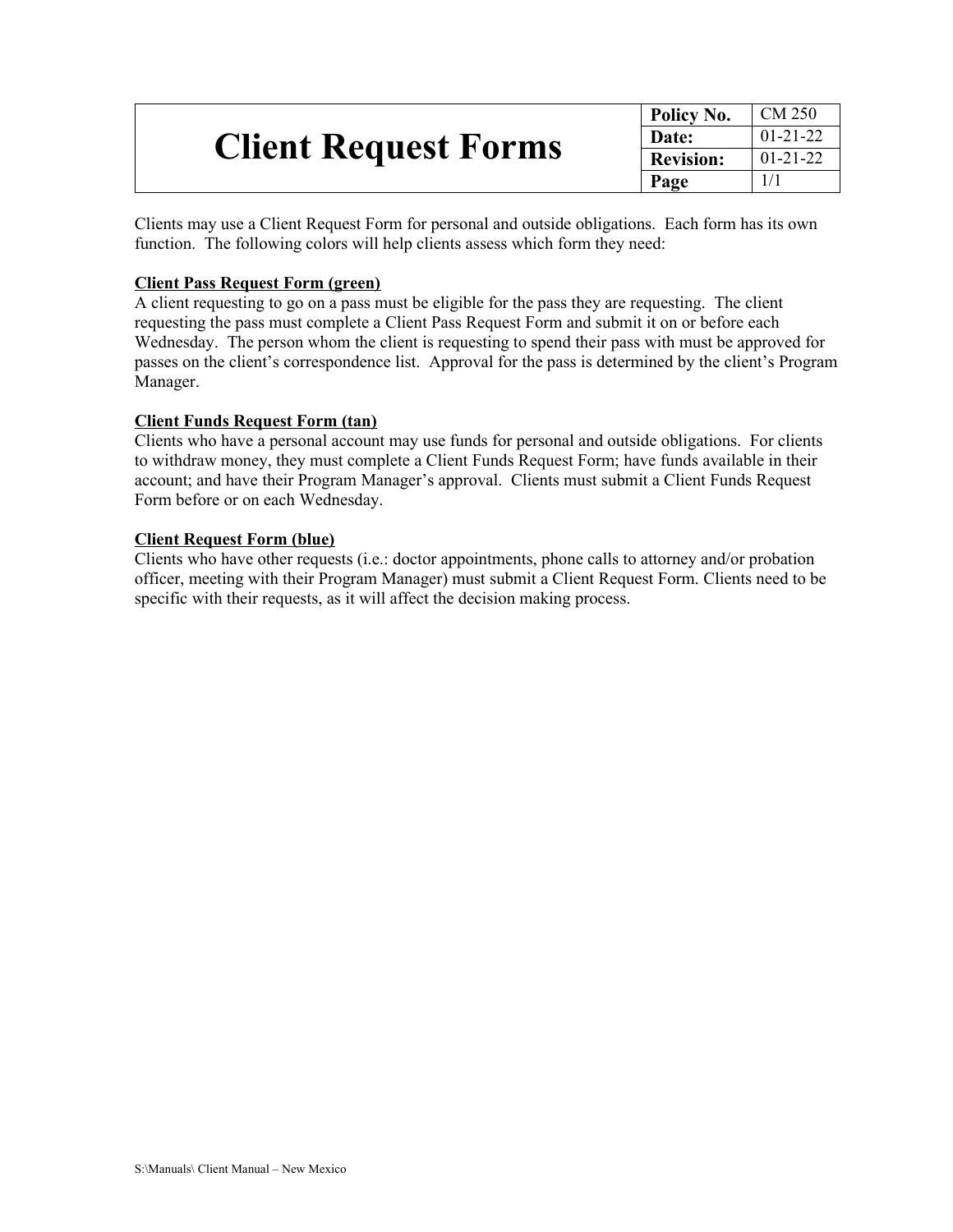|                                   | Policy No.       | $\mathcal{C}$ M 300 |
|-----------------------------------|------------------|---------------------|
| <b>Alcohol, Drugs and Tobacco</b> | Date:            | $01 - 21 - 22$      |
|                                   | <b>Revision:</b> | $01 - 24 - 22$      |
|                                   | Page             |                     |

Because New Mexico Adult & Teen Challenge is a program to assist individuals to overcome substance abuse, clients may not possess or use alcohol, illegal drugs or tobacco in any form while enrolled in the program. Misuse of prescription medications will be treated in the same way as the use of illegal drugs. This also includes no possession of drug paraphernalia, lighters and matches. This applies regardless of whether the client is on or off New Mexico Adult & Teen Challenge property. Clients who struggle with the urge to smoke, use drugs or drink are encouraged to talk with staff or their assigned counselor.

#### **Drug Testing**

Clients may be asked to submit to a urinalysis, mouth swab or breathalyzer test at any time to determine use of drugs, alcohol or tobacco. Clients who refuse to take the test will face serious corrective action, which may include being discharged from the program.

#### **Corrective Action of Use/Positive Test**

All clients who test positive for drugs or alcohol will face possible discharge or having their time in the program extended at the discretion of their Program Manager and/or Program Director.

New Mexico Adult & Teen Challenge is a tobacco free facility. Clients may not possess or use any tobacco product while enrolled in the New Mexico Adult & Teen Challenge program. This restriction applies regardless of whether the client is on or off NMTC property. A client must stop using tobacco while enrolled in New Mexico Adult & Teen Challenge to successfully advance through the program.

All clients who test positive for nicotine whether from use OR second-hand smoke will receive an extension to their time in the program of 30 days.

Depending on a client's conduct and attitude, extensions to the client's program may be reduced at the discretion of their Program Manager and/or Program Director.

#### **Nicotine Patches**

It is understood that some individuals can not quit "cold turkey" but rather need a gradual program. To address that need, clients may use Nicotine Patches as an aide to abstain from tobacco products with the following guidelines:

- Clients must purchase Nicotine Patches with their own money or through insurance.
- The Nicotine Patches will be distributed in the same manner as over the counter medications (See Policy No. 630 for more information.)
- Nicotine gum and lozenges or any other tobacco related products are not allowed on or off the property.
- Clients may have  $2 4$  weeks with the Nicotine patch starting in the first month. Once that cycle is over, their use of the patch must cease.
- Clients may not re-start the patch cycle once it is started or completed.
- Clients are encouraged to complete the entire  $2 4$  weeks: if they stop prior to completing, they will not be allowed to re-start.
- NMTC will not be held liable for any adverse reactions to the nicotine patch.
- If clients are found using other tobacco products while using the patch, the patch will need to be discontinued.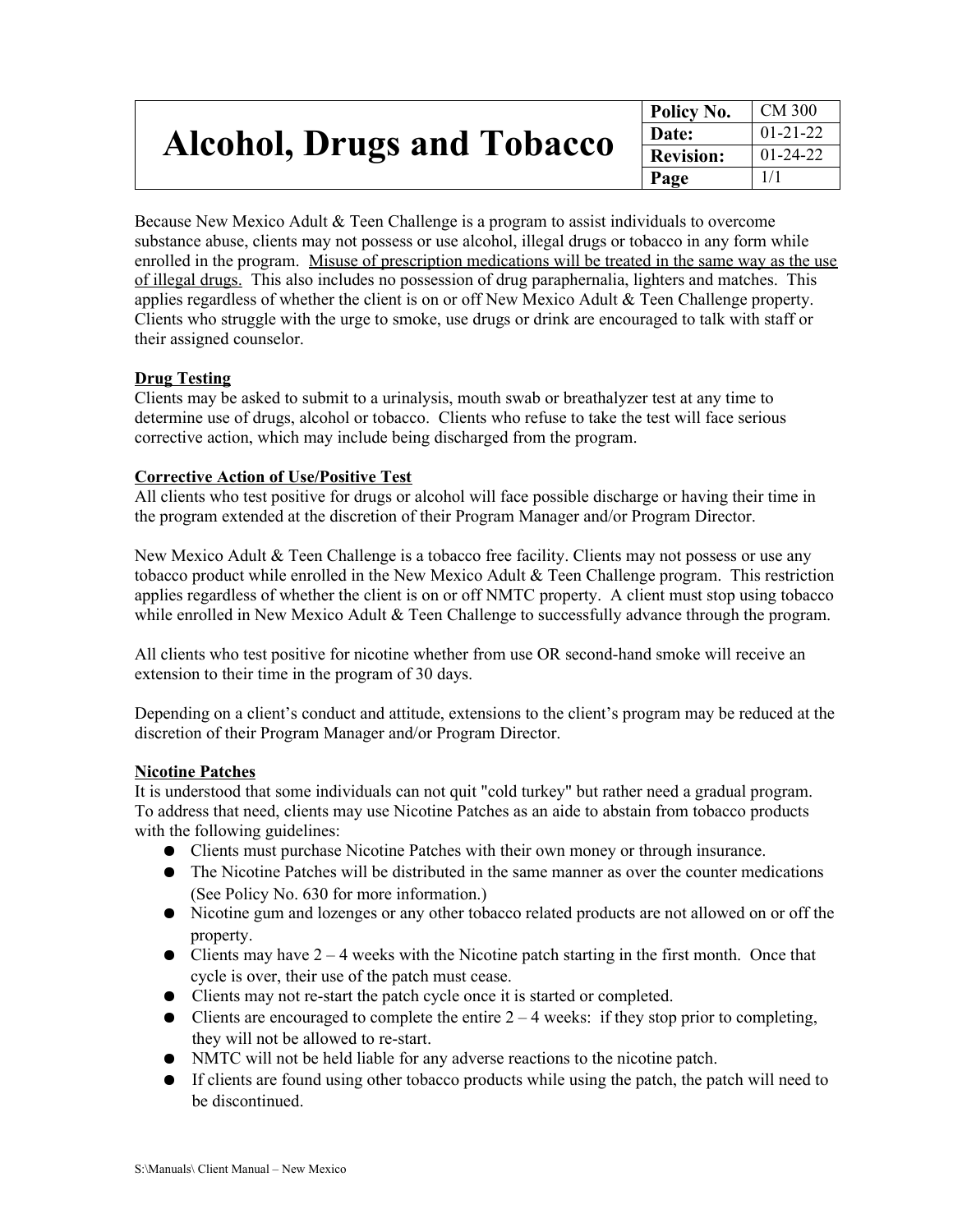|                         | Policy No.       | CM 320         |
|-------------------------|------------------|----------------|
|                         | Date:            | $01 - 21 - 22$ |
| <b>Discharge Policy</b> | <b>Revision:</b> | $01-24-22$     |
|                         | Page             |                |

There are various forms of discharge from the program: voluntary withdrawal, involuntary discharge, runaways, or transfer to another program, medical or mental health facility.

#### **Voluntary Withdrawals and Runaways**

While the program is a 12 month program, there are clients who may decide they do not want to stay to finish the program. When this is the case, the client should immediately inform their Program Manager or assigned counselor. This will allow us the opportunity to try and resolve the concerns of the client and help the client make a rational decision. Clients may still choose to leave the program after meeting with the staff, and staff will assist with the discharge process.

While New Mexico Adult  $\&$  Teen Challenge is not a lock-up facility, clients are not allowed to leave our facility without permission. A client is considered a runaway when they leave the facility without permission and without talking with staff. The client is considered discharged at the moment of departure, regardless of the length of time the client is gone. Clients who have been discharged for leaving our facility without permission may not be readmitted without the Program Director's approval.

New Mexico Adult & Teen Challenge will notify probation officers when any court ordered client leaves the program without permission.

#### **Involuntary Discharges**

Sometimes it becomes necessary to discharge a client against the desire of the client or their families. Certain medical and mental health conditions, ongoing noncompliance in behavior or attitude, threatening behavior to another client or staff, bringing alcohol, drugs, or tobacco into our facility, or requiring a level of care beyond our capabilities are among some of those reasons.

Prior to a client being discharged for any of these reasons, the Program Manager will meet with the Executive Director to determine the most appropriate way to deal with the situation. The Program Manager will fill out a Discharge Request Form, which the Executive Director will review. If all both parties agree that discharge is the most appropriate action, the client will be discharged. New Mexico Adult & Teen Challenge will provide a list of resources to these clients upon discharge. Those with nowhere to go will be offered a ride to a local shelter or other suitable facility.

The probation officer/jail staff of any client who is on probation or court ordered to New Mexico Adult & Teen Challenge will be contacted prior to the client being discharged. The probation officer will be consulted to determine how he/she desires us to handle the discharge and whether or not it is safe to release the client into the community. The client will then be discharged in accordance with the agreement between New Mexico Adult & Teen Challenge and the probation officer.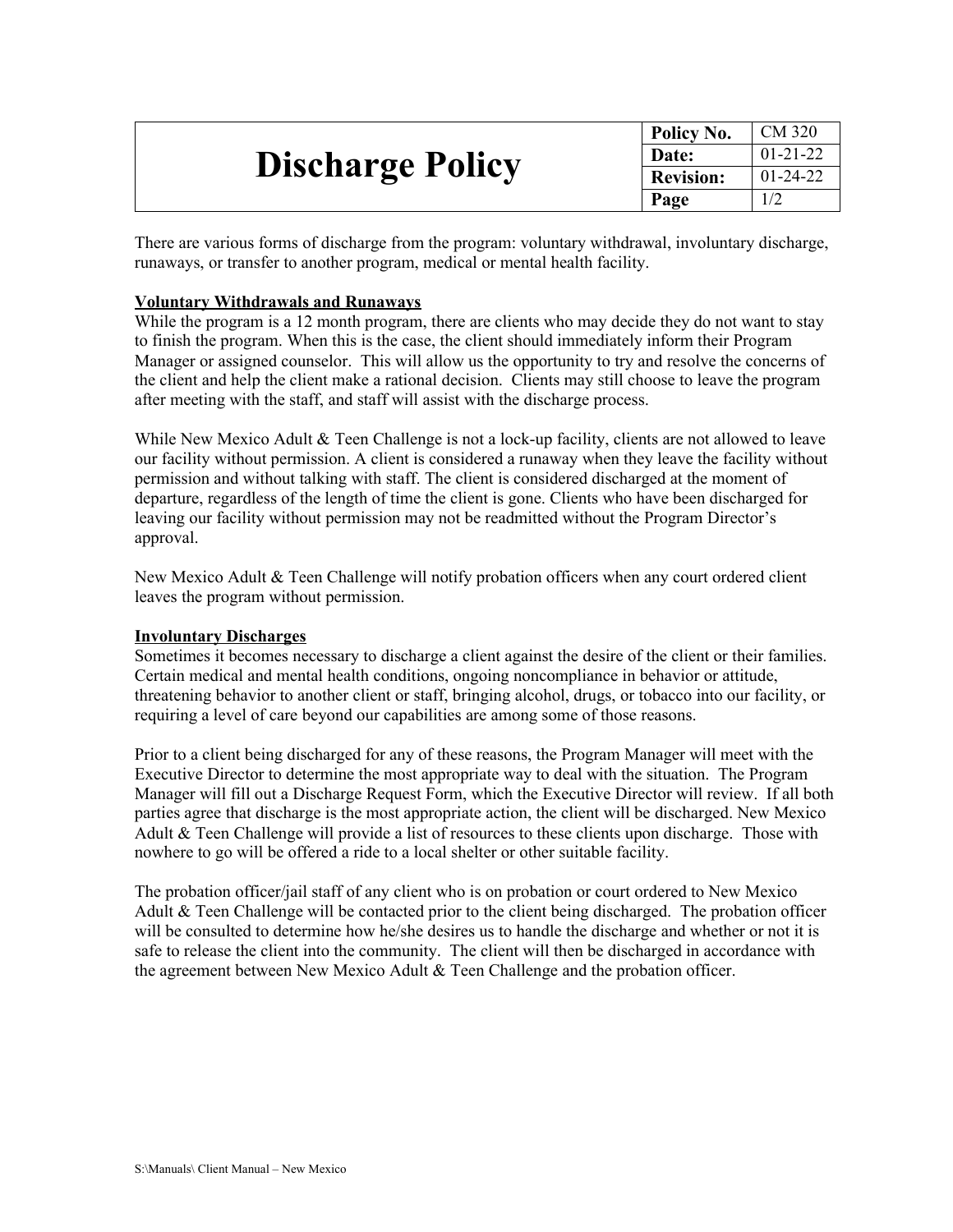|                         | Policy No.       | CM 320         |
|-------------------------|------------------|----------------|
|                         | Date:            | $01-21-22$     |
| <b>Discharge Policy</b> | <b>Revision:</b> | $01 - 21 - 22$ |
|                         | Page             |                |

#### **Personal Money**

A client that leaves the program must leave a forwarding address for their personal funds. If a client gives staff enough notice prior to discharge during regular business hours, staff can retrieve the client's money before he/she discharges. If a client discharges without any notice, staff will pull the client's funds the next business day for the client to pick up. If a client is unable to return to pick their funds up, the funds will be mailed to the forwarding address left by the client.

#### **Personal Belongings**

Clients are to take all of their personal belongings upon departure from the program. If personal items are left behind, the program will dispose of all remaining items after 30 days. Teen Challenge assumes no responsibility for personal items that are left behind.

#### **Readmission to Program**

Clients who leave the program cannot be readmitted without the Program Director's approval. If readmitted to the program, the Program Director will determine where they will start in the program.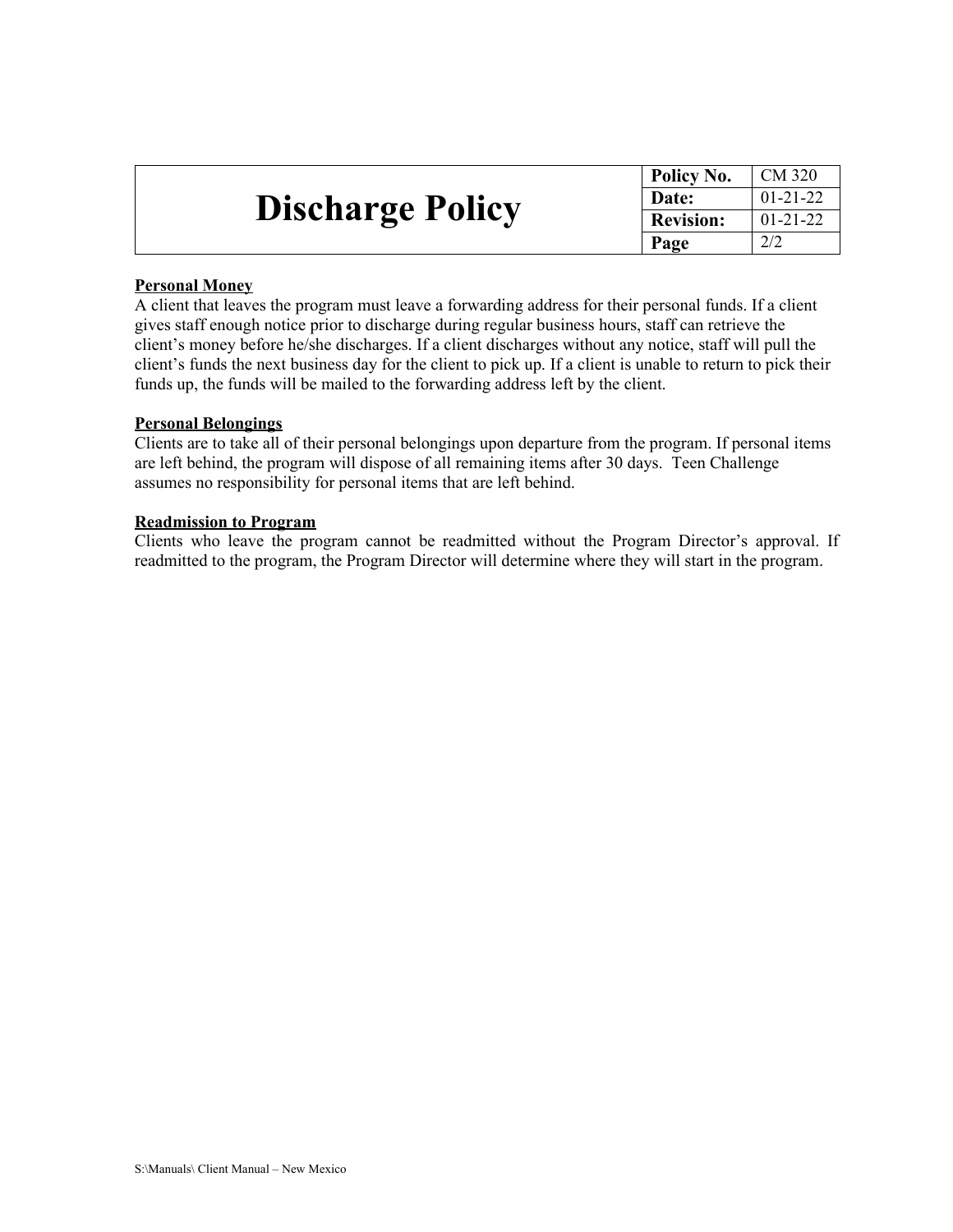|                          | Policy No. $\vert$ CM 330 |                |
|--------------------------|---------------------------|----------------|
| <b>Corrective Action</b> | Date:                     | $01 - 21 - 22$ |
|                          | <b>Revision:</b>          | $ 01-21-22 $   |
|                          | Page                      |                |

The purpose of correction is to provide opportunity for the client to develop healthy boundaries, apply self control, and to learn an appropriate response to rules and expectations.

As a general practice, corrective actions are directly related to the infraction. Examples of common infractions and the possible related action could be but are not limited to the following:

| <b>Infraction</b>                                                                                                                                                                                       | <b>Corrective Action:</b>                                                                               |
|---------------------------------------------------------------------------------------------------------------------------------------------------------------------------------------------------------|---------------------------------------------------------------------------------------------------------|
| Resistance to following program schedule<br>٠<br>Goes back to bed<br>■<br>Does not keep room clean after warning<br>п                                                                                   | Temporary loss of privileges to sleep in on<br>$\blacksquare$<br>Saturday mornings<br>Extra duties<br>п |
| Does not use phone within established guidelines                                                                                                                                                        | Temporary loss of phone privileges<br>$\blacksquare$                                                    |
| Visitors are a source of client receiving<br>contraband<br>Client becomes disruptive to his peers during<br>п<br>visitation<br>Client returns from a self-transport appointment<br>٠<br>with contraband | Temporary loss of visitation<br>Removing Individual from Correspondence List                            |

Correction may be applied when a client breaks Program Policies that are outlined in the Client Manual. Corrective action will be assigned on an individual basis and additional loss of privileges may occur if a client continues to have correction-related issues. Continual violation of the Program Policies or failure to accept assigned corrective action may result in the client being discharged. Deviations to this policy may occur at the Program Manager's discretion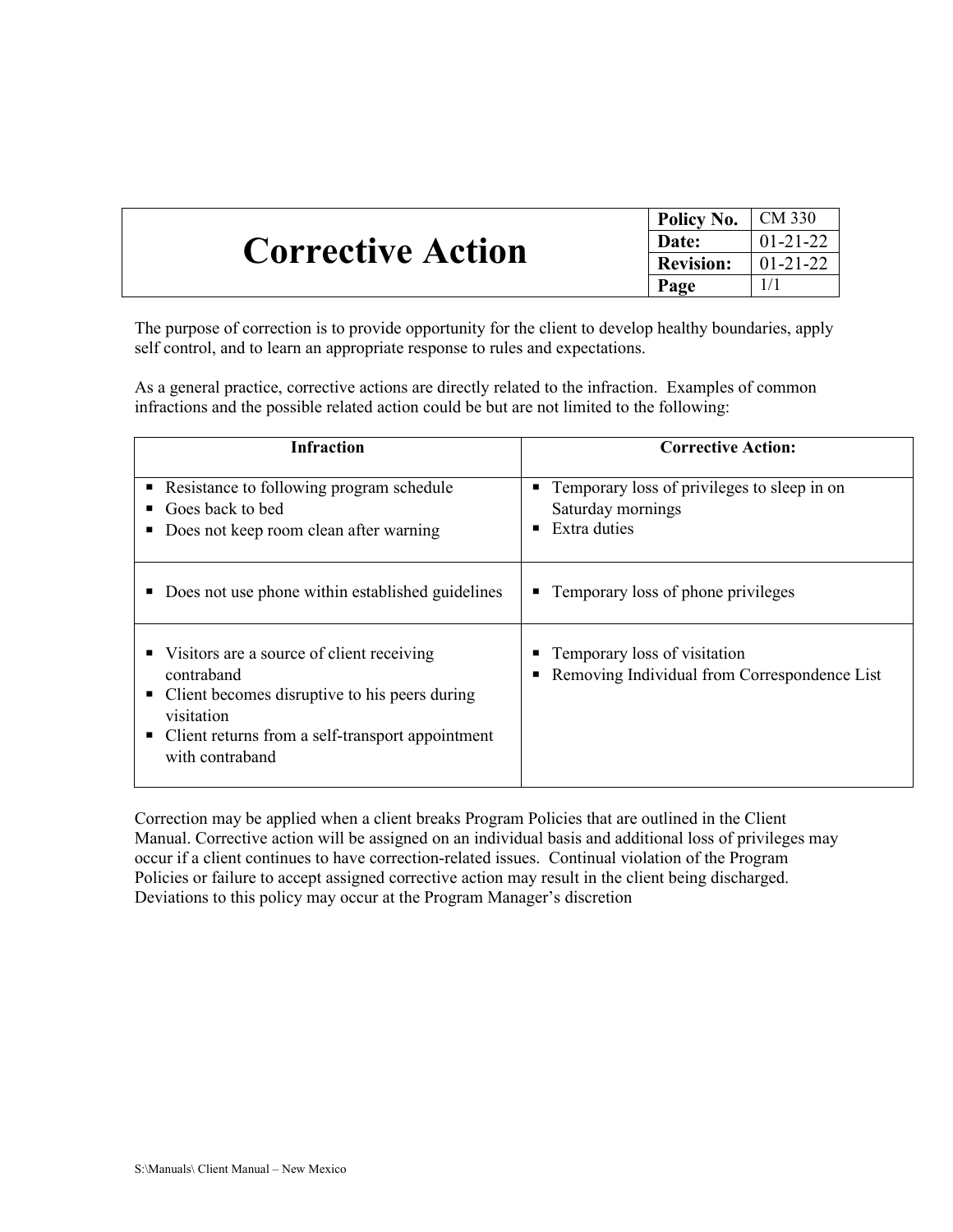| Cash | Policy No.       | <b>CM 400</b>  |
|------|------------------|----------------|
|      | Date:            | $01 - 21 - 22$ |
|      | <b>Revision:</b> | $01 - 21 - 22$ |
|      | Page             |                |

Clients may need cash to pay for purchases and/or debts acquired during their stay at New Mexico Adult & Teen Challenge. There are however, certain risks involved with having cash in a group residential setting such as ours. Therefore, clients are allowed to have cash for personal use subject to the following policy.

#### **Storage**

Clients in levels 1-3 are required to keep their cash in a personal account maintained by our accounting department. They are not permitted to keep cash on their person or anywhere else. This eliminates the risk of theft and allows the client to focus his/her attention on the program.

Adult clients in level 4 are permitted to keep up to \$50 cash, credit cards and checkbooks in their personal possession. However, they are not permitted to give or loan money to other clients at any time. NMTC assumes no responsibility if the clients money is stolen or lost; it is the clients responsibility to maintain the safekeeping of their money, EBT/credit card and checkbook. Level 4 clients may choose to keep their money in their personal account maintained by our accounting department to help avoid the possibility of loss or theft.

#### **Deposits**

Clients must surrender their cash or check to the charge staff for deposit into the client's personal accounts immediately upon return to the building or receiving in the mail. It is the client's responsibility to inform the staff of which account (General or Savings) they would like their money deposited in to. If the client does not indicate which account they would like their money deposited in to, staff will deposit it in the client's 'General Account'. Based on the above criteria a receipt will be issued to the client each time cash or check is surrendered for deposit. Clients should never surrender cash or check to anyone without obtaining a receipt.

#### **Savings Plan**

Clients have the option of maintaining a separate savings account in addition to their general account. The savings account is intended to help the client learn money management and to save funds for transitioning from the program after graduation. Each money request form will have options to indicate money movement to/from the savings account.

#### **Withdrawals**

When a client wishes to withdraw cash from their personal accounts, the client must complete a "Client Funds Request Form," indicating the purpose for which the funds are being withdrawn, and submit the form to their Program Manager.

Once approved, the money will be dispersed to the client and he/she will sign a "Client Withdrawal Form," acknowledging receipt of the money.

#### **Audits**

Clients will be asked to verify their account balance at least monthly so that our accounting department can perform an audit. Clients may however, review their account at other times by submitting a request to their staff.

#### **Client Balance Statements**

Clients will be provided quarterly with an individual Client Account Balance Statement. S:\Manuals\ Client Manual – New Mexico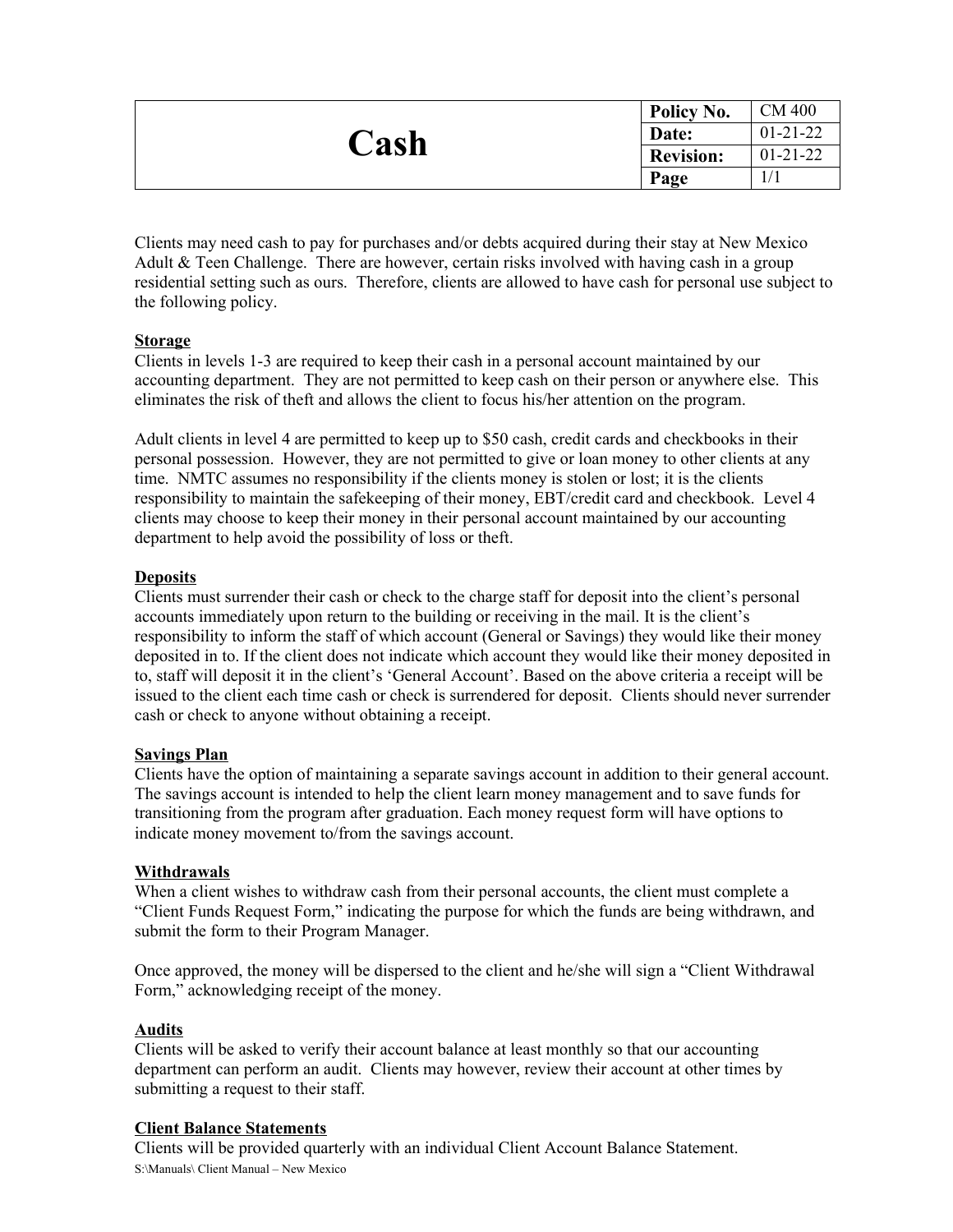|                           | <sup><i>l</i></sup> Policy No. | CM 410         |
|---------------------------|--------------------------------|----------------|
| <b>Debit/Credit Cards</b> | Date:                          | $01 - 21 - 22$ |
|                           | <b>Revision:</b>               | $01 - 21 - 22$ |
|                           | Page                           |                |

Debit and credit cards provide a convenient way to pay for purchases and or debts without having to carry cash. There are however, certain risks involved with allowing credit cards, particularly in group residential settings such as ours. Therefore, clients are allowed to have personal debit/credit cards subject to the following policy.

#### **Storage**

Credit cards will be held by the Program Manager for safekeeping. Clients who are not willing to deposit their credit cards with the Program Manager, will be asked to give them to a trusted family member for safekeeping or close the account and destroy the cards, whichever they prefer.

#### **Use**

Clients desiring to use their credit cards for things like shopping, passes, holiday breaks, or other approved activities must request the card(s) by completing a "Client Funds Request" form and submitting it to the Program Manager via the charge staff. The request will include which card(s) are needed and the purpose for the request; i.e. shopping, room and board, etc.

Clients must return their credit cards to the Program Manager for safekeeping immediately after each approved use.

Staff may hold the client credit cards while on shopping trips until it is time for the client to check out.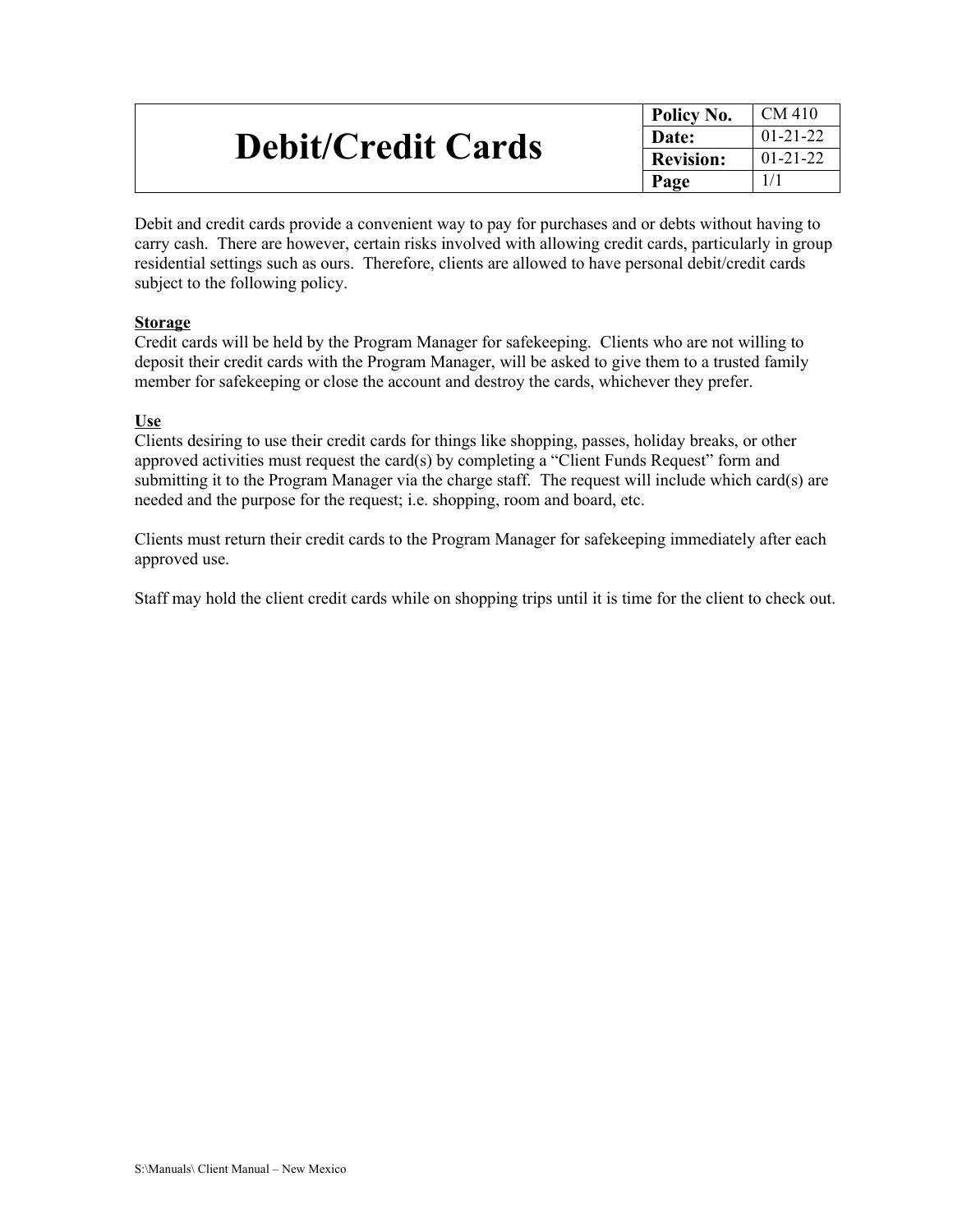| Intake Fee & Tuition | Policy No.       | CM 420         |
|----------------------|------------------|----------------|
|                      | Date:            | $01 - 21 - 22$ |
|                      | <b>Revision:</b> | $01 - 25 - 22$ |
|                      | Page             |                |

#### **Initial Cost**

\$750 one time, non-refundable, intake fee \$1000 monthly tuition

At ATCNM we desire to put hope within reach of every addict. The monthly fee and tuition cost have been established for the intake process, housing and training of each client during the duration of their proram.

The length of treatment options available are: 90 Days/3 Months , 180 Days/6 Months , 12 Month

#### **Financial Screening Procedure**

Each client will be required to fill out a financial screening form to determine if they are eligible for the sliding scale. Clients that qualify for a financial scholarship will be determined by their financial status. If you are found indigent it will not disqualify you from being accepted into the program.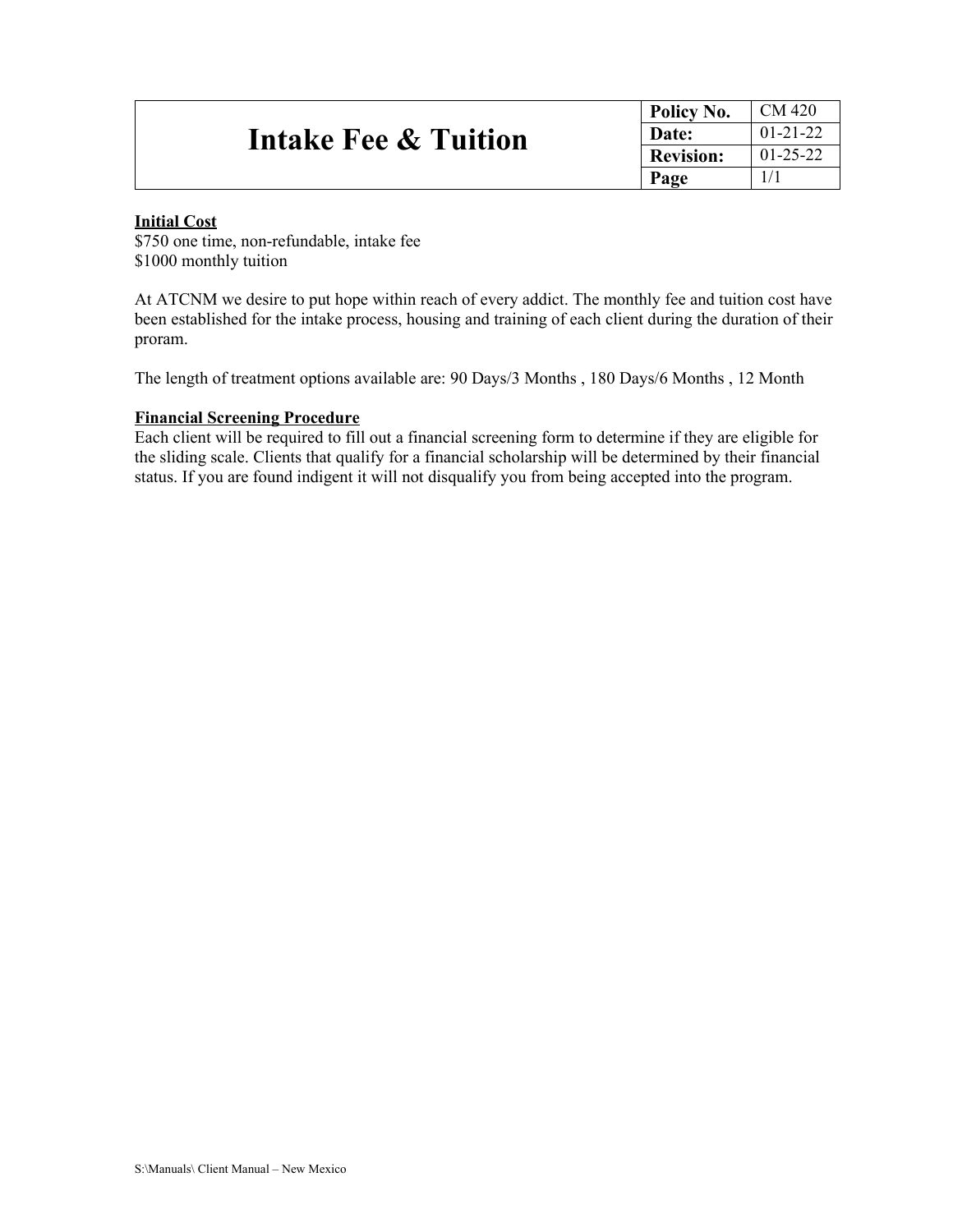# **General Assistance & EBT Cards**

**Policy No.** CM 430 **Date:** 01-21-22<br>**Revision:** 01-28-22 **Revision: Page**  $\vert$  1/1

The state generally deposits money into eligible clients' EBT accounts on or near the first of each month. Clients who receive EBT cards from the state are subject to the following policy.

#### **EBT Snap Benefits**

Upon entering ATCNM, you will apply for Snap Benefits and designate the DAA (Drug And Alcohol) treatment center as its authorized representative for the purpose of receiving and using an allotment on behalf of the household.

#### **Storage**

EBT cards will be held by the Program Manager for safekeeping.

#### **Withdrawals from EBT Cash Assistance**

Clients who have EBT cards will be allowed to withdraw money from their accounts on a day designated by the Program Manager. Every effort will be made to schedule a day as close to the first of the month as possible.

When withdrawals are made, clients must withdraw the maximum amount allowed by the ATM machine and give the cash, transaction receipt, and the EBT card to their charge staff. The charge staff will issue the client a receipt and deposit the money into the client's personal cash account.

The EBT card will be returned to the Program Manager for safekeeping.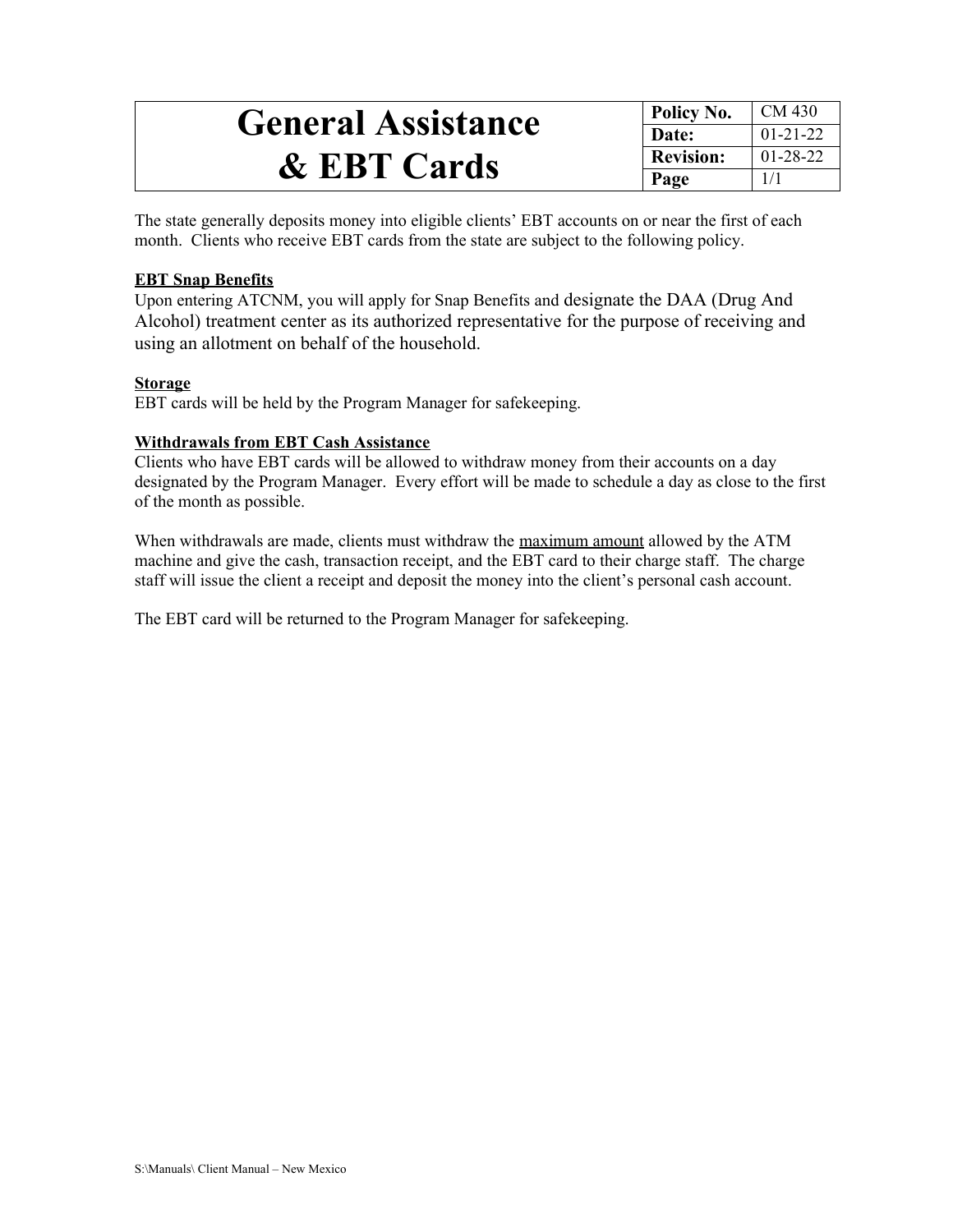|                     | Policy No.       | CM 500         |
|---------------------|------------------|----------------|
| <b>Food/Fasting</b> | Date:            | $01 - 21 - 22$ |
|                     | <b>Revision:</b> | $01 - 21 - 22$ |
|                     | Page             |                |

#### **Meals**

Nutritious meals are provided for clients on a daily basis. Clients are encouraged to develop habits of self-control in the amount of food being consumed. No food may be taken from the Dining Room, unless approved by staff for a client who is sick. New Mexico Adult  $&$  Teen Challenge is generally not able to make accommodations for special dietary needs, and will be determined on a case-by-case basis.

No client will be assigned to do food preparation or washing dishes without a physical exam report in their file indicating a clean bill of health. Clients will do kitchen clean-up on a rotating basis, and must wear closed-toe shoes when doing so.

#### **Snacks**

Clients are permitted to bring their own non-perishable, single serving snacks that do not require utensils. Approved snacks are stored in a designated area in plastic bins. All items must fit within the bin provided. Snacks are not allowed in clients' rooms. Any type of energy drink is not allowed.

#### **Chewing Gum**

Chewing gum is not allowed at any time.

#### **Fasting**

Friday is designated as a day for voluntary fasting during the noon meal for clients who desire to spend time praying. A meal will be provided for other clients who choose to eat. Clients who are diabetic, diagnosed with eating disorders, or required to take medication with food should consult with their physician prior to making any decision to fast.

Clients who wish to fast at other times must fill out a Special Request Form to be submitted to their Program Manager for permission.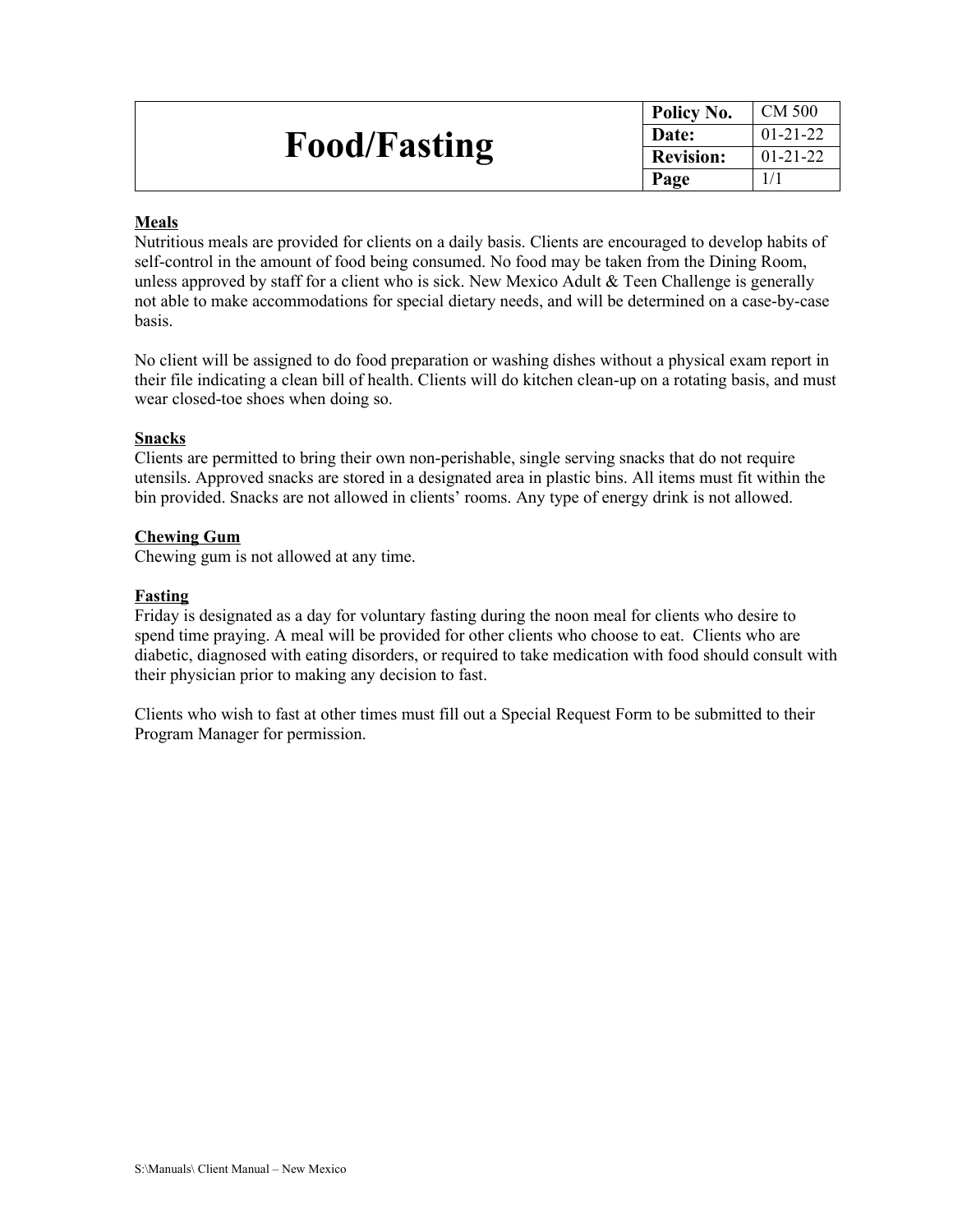|                                                                       | Policy No. | CM 600         |
|-----------------------------------------------------------------------|------------|----------------|
| Appointments-Medical/Dental $\frac{ \text{Date} }{ \text{Revision} }$ |            | $01 - 21 - 22$ |
|                                                                       |            | $01 - 21 - 22$ |
|                                                                       | Page       | 1/1            |

Clients have the right to medical and dental care during their stay at New Mexico Adult & Teen Challenge. Clients are responsible for all of their health care expenses. The Program Director and/or Nurse will meet with clients whose medical care or number of outside appointments interferes with their progress to determine whether or not the client will be able to continue in the program.

#### **Outside Counseling**

Each client at New Mexico Adult & Teen Challenge is assigned to their own Chaplain. Marriage/family counseling that has been approved by the Program Manager or medically necessary psychiatric counseling may be allowed on a case by case basis.

#### **Appointment Procedures**

Clients wanting to see a doctor must submit a Client Request Form to their Program Manager. They are not permitted to schedule their own appointments. Client Request Forms may be obtained from Program Staff. An appointment will be made at the earliest date possible, and the client will be informed of the date and time of the appointment. After the initial appointment, a follow-up appointment can be made at the clinic, by the clinic's scheduling administrator. However, these appointments must not conflict with existing program curriculum. Therefore, on days classes are scheduled, Monday – Thursday, appointments are able to be scheduled between 9 a.m - 11:30 a.m. Also, appointments being scheduled cannot conflict with in house counseling or therapy appointments. Clients must submit the proposed follow-up appointment to the Administrative Assistant in their house to confirm the appointment.

#### **Chiropractic Appointments**

For chiropractic appointments, clients must fill out a client request form and provide their own transportation. These may only take place on Saturday afternoons. Any other days must be pre-approved by Program Manager.

#### **Emergencies/After-hours Appointments**

Anytime a client is in need of emergency care, 911 will be called. The responding emergency unit will determine the proper action to be taken. 911 should only be used for genuine emergencies, (e.g. possible heart attack, breathing problems, significant injuries, etc.). To determine the necessity of after- hours visits to health care facilities, clients may call the 24-hour nurse phone line designated on their insurance card, for guidance. This call will be made under the supervision of the charge staff.

#### **Transportation**

In general, New Mexico Adult & Teen Challenge will provide transportation to and from medical/dental facilities inside the metro area. The primary clinics are:

- Presbyterian Hospital (and their affiliated clinics)
- Duke City Urgent/Primary Care (and their affiliated clinics)
- First Choice (and their affiliated clinics)

Clients who use other health care facilities that are outside the normal transportation area must obtain approval from their Program Manager and provide their own transportation. Only individuals on the client's approved correspondence list may transport the client. When going to and from appointments, clients are to take the most direct route. They are not to make other stops or do any other types of activities without permission from their Program Manager. This includes personal phone calls, visiting friends, eating meals, or any activity not related to receiving medical care.

#### **Documentation**

Clients are to obtain a copy of their diagnosis and treatment prior to leaving the medical facility. These documents are to be given to the charge staff immediately upon return to NMTC. Medical facilities sometimes schedule follow-up appointments for clients. When this happens the client is to immediately notify their Program Manager. Failure to do so will usually result in the client missing the appointment.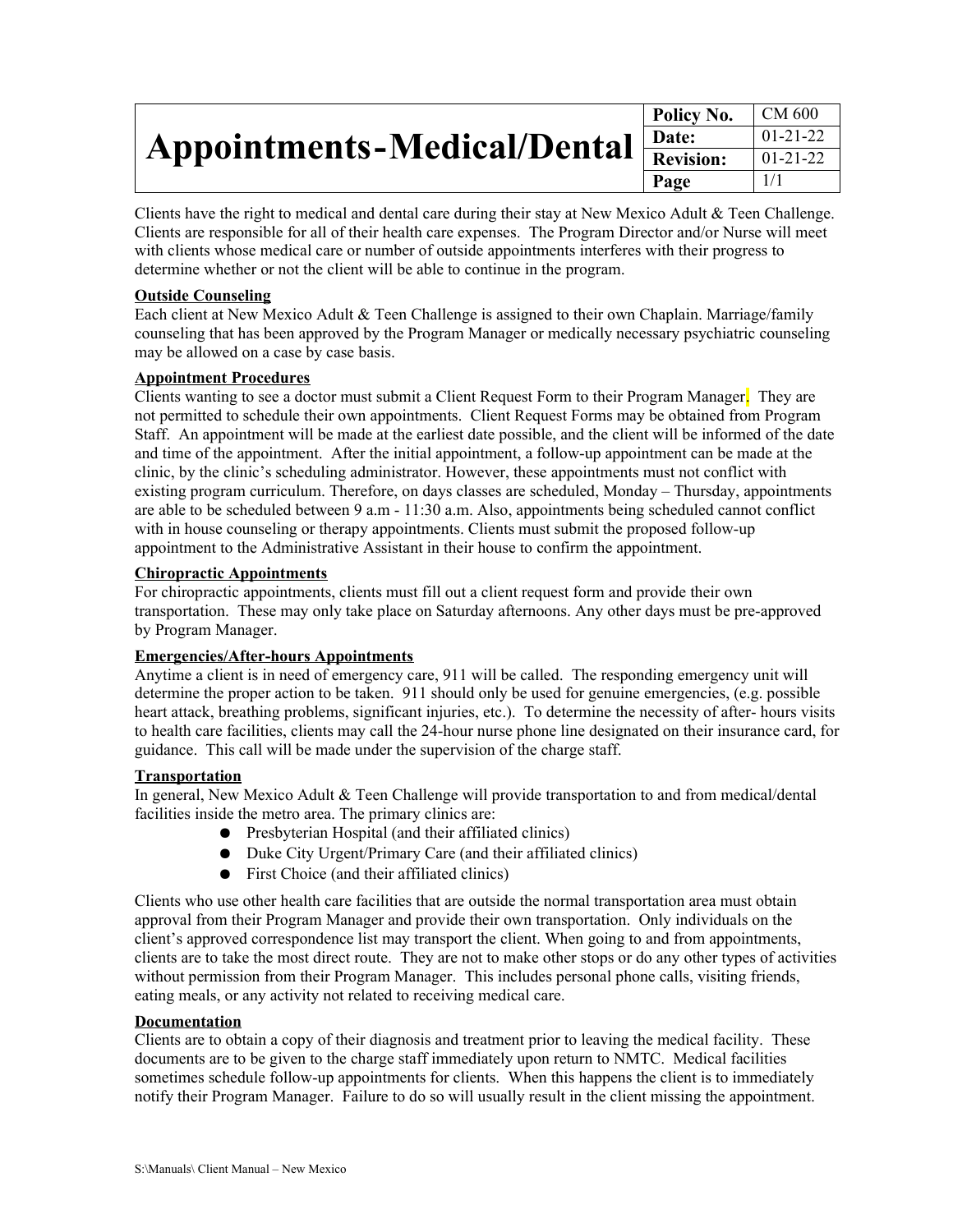| <b>Illness</b> | Policy No.       | CM 620         |
|----------------|------------------|----------------|
|                | Date:            | $01 - 21 - 22$ |
|                | <b>Revision:</b> | $01-24-22$     |
|                | Page             |                |

Clients desiring to see a doctor should refer to the Client Manual policy CM 600.

Clients not needing to see a doctor are encouraged to attend program activities if at all possible, even though they may not be feeling very well. When they feel too sick to participate in the program activities, clients should inform their charge staff.

#### **Too Sick To Participate In Scheduled Activities**

When the charge staff determines that the client is too sick to participate in the program activities, the client is required to rest in bed until they are able to participate in regular program activities. While resting in bed clients are not permitted to study, write letters, socialize, or engage in any other activities.

Allergies, headaches and seasonal colds are not grounds for staying down or being sick in your room for the day. Resting for the day will not help fight a cold or allergies.

Once the client feels well enough to resume participating in program activities, he/she must inform the charge staff who will determine which activities are appropriate.

#### **Absence from Level Class**

If a client is absent from classes due to sickness, outside appointments, etc. (An absence that is not required by NMTC) it is considered a 'general absence'. Clients will be allowed up to 4 'general absences' per level without consequence. The 5<sup>th</sup> absence in a level will automatically add 1 week to a client's time in that level.

#### **Absence from GSNC Class**

If a client is absent from classes due to sickness, outside appointments, etc. (An absence that is not required by NMTC) it is considered a 'general absence'. Clients will be allowed up to 5 'general absences' per level without consequence. The 6<sup>th</sup> absence from GSNC will automatically add 1 week to a client's program.

#### **Excessive Absences**

Being absent from scheduled programming could severely hinder the client's ability to meet program expectations. The Program Manager and/or Program Director will meet with clients whose absenteeism from scheduled programming interferes with their progress to determine whether or not the client will be able to continue in the program. Clients with chronic health issues or frequent doctor's appointments that prohibit them from fully participating in the program may not be able to continue in the program.

#### **Meals**

While on bed rest, clients may choose one of the following meal options:

- 1. Decline to eat
- 2. Eat from the regular menu
- 3. Eat soup instead of the regular meal

If a client is confined to their room due to their illness, medication and meals will be brought to the client.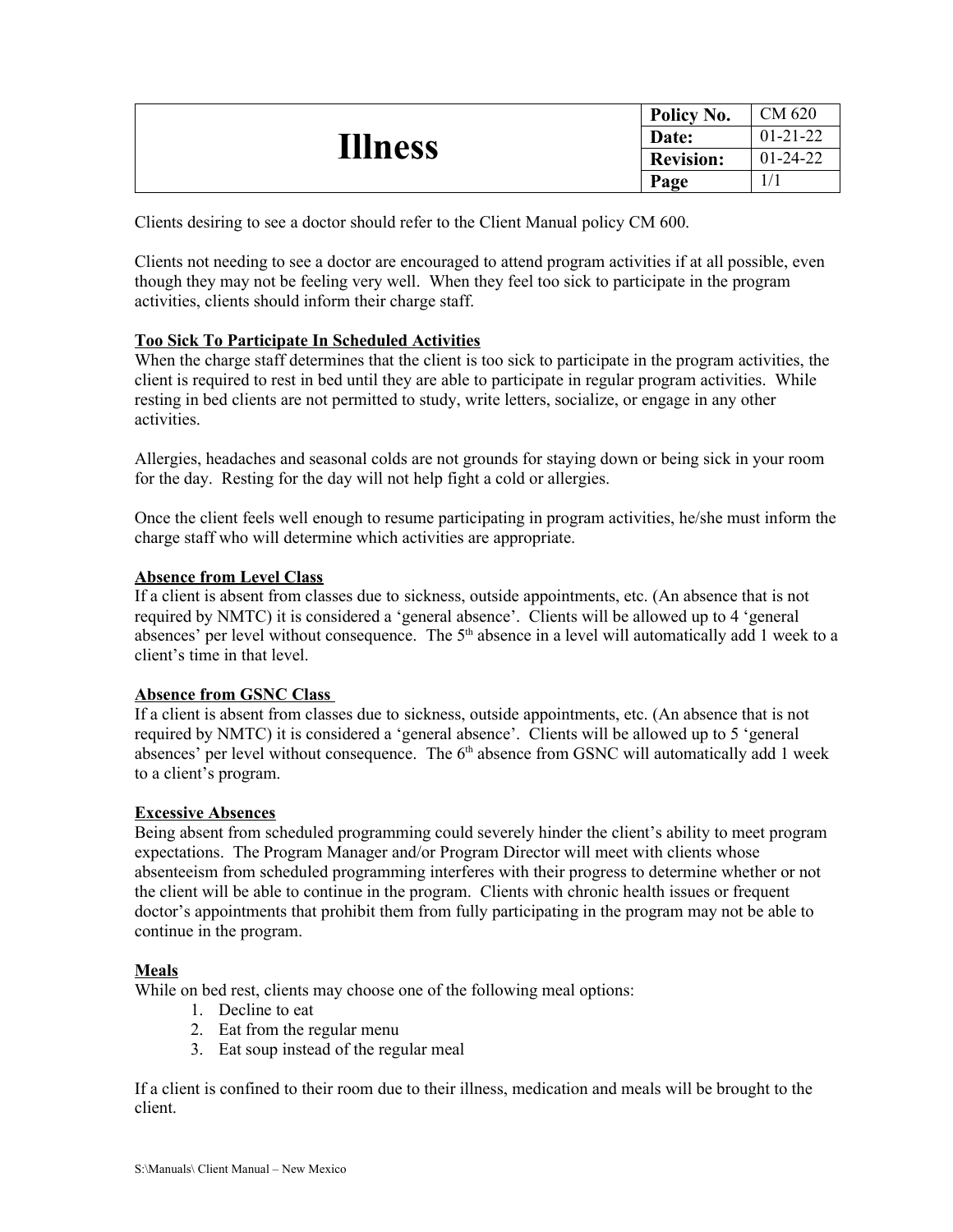| <b>Medication</b> | Policy No.       | CM 630         |
|-------------------|------------------|----------------|
|                   | Date:            | $01 - 21 - 22$ |
|                   | <b>Revision:</b> | $01-24-22$     |
|                   | Page             |                |

Clients are responsible for purchasing their own medications regardless of whether they are prescription or non-prescription. Clients may never take any medication belonging to another client.

#### **Prescription Medications**

Clients who take prescription medications are strongly encouraged to take them exactly as prescribed by their doctor. They may however, refuse to take any dose of medication provided they indicate that choice in the medication log and sign the entry.

If a client wishes to discontinue a medication without their physician's approval he/she will meet with the Program Physician for guidance about their decision. The client will need to sign a form indicating their decision to discontinue their medication against the advice of staff. Any discontinued medication, whether discontinued by the client or a health care provider will be disposed of by the Program Manager after obtaining authorization from the client.

If subsequent medical treatment is required as a result of refusing to take prescribed medications, the client may be discharged from the program depending on the frequency and severity of the required treatment.

Clients are not permitted to fill their own prescriptions. This must be done by New Mexico Adult  $\&$ Teen Challenge staff. The Program Manager must be notified of any medication prescribed while the client is away from the program on pass and holiday breaks.

#### **Non-Prescription Medications**

Non-prescription medications, vitamins, dietary supplements, and other over the counter health aids may be purchased by clients for their own consumption.

New Mexico Adult & Teen Challenge provides certain non-prescription medications such as acetaminophen, ibuprofen, and Pepto-Bismol. Clients may take these types of medications for minor health concerns. Low dose aspirin (81 mg) may be taken when used to lower the risk of heart attack and stroke.

#### **First Aid**

First aid kits are located at various locations throughout the facilities of New Mexico Adult & Teen Challenge. The first aid kits contain basic supplies to treat lacerations, muscle strains, burns and other minor injuries. Clients need to inform the nearest program staff of any incident which results in an injury requiring first aid.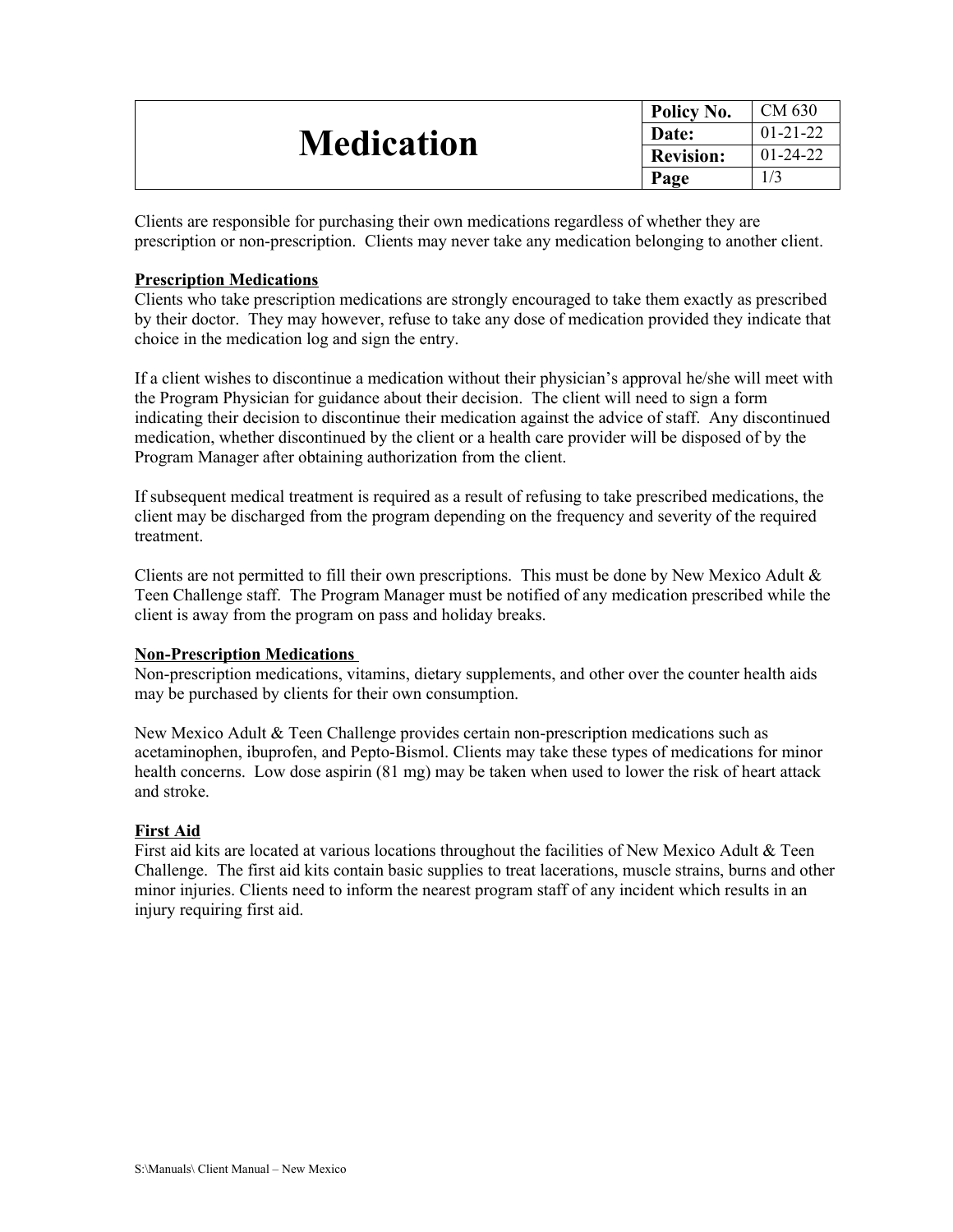| <b>Medication</b> | Policy No.       | CM 630         |
|-------------------|------------------|----------------|
|                   | Date:            | $01 - 21 - 22$ |
|                   | <b>Revision:</b> | $01 - 21 - 22$ |
|                   | Page             | 2/3            |

#### **Storage**

All prescription and non-prescription medications must remain in their original containers and kept in a locked storage container under the control of New Mexico Adult & Teen Challenge staff. The only exceptions are topical creams, asthma inhalers, eye drops, and certain diabetes supplies.

Clients who have diabetes and test their blood sugar may keep their testing supplies in their room. They will be provided with a sharps container to dispose of used lancets.

The Program Manager will be notified when clients have a need to maintain these items in their possession. Clients are not, however, permitted to keep any other medications in their possession at any time except as outlined in the distribution section of this policy. All medications brought into our facility that are not in their original container will be destroyed. If replacement is required, it will be done at the expense of the client.

#### **Refills**

Clients, who need their prescription medications refilled, should submit a Client Request Form to their Program Staff several days before they are completely out. Clients are responsible for the payment of all medications purchased for their use.

#### **Distribution and Documentation**

It is the client's responsibility to come for their medications at the scheduled times and location designated by the Program Manager. Program Staff is present to assist and observe the clients in the self-administration of their medications. The staff member and the client will sign the medication log for both prescription and non-prescription medications.

Sometimes a client's schedule may prevent him/her from being at the designated location where medication is being dispensed. When this happens, he/she will be given a sufficient supply of medication ahead of time to last until his/her expected return. The client must keep the medication in his/her possession and take it at the appropriate time.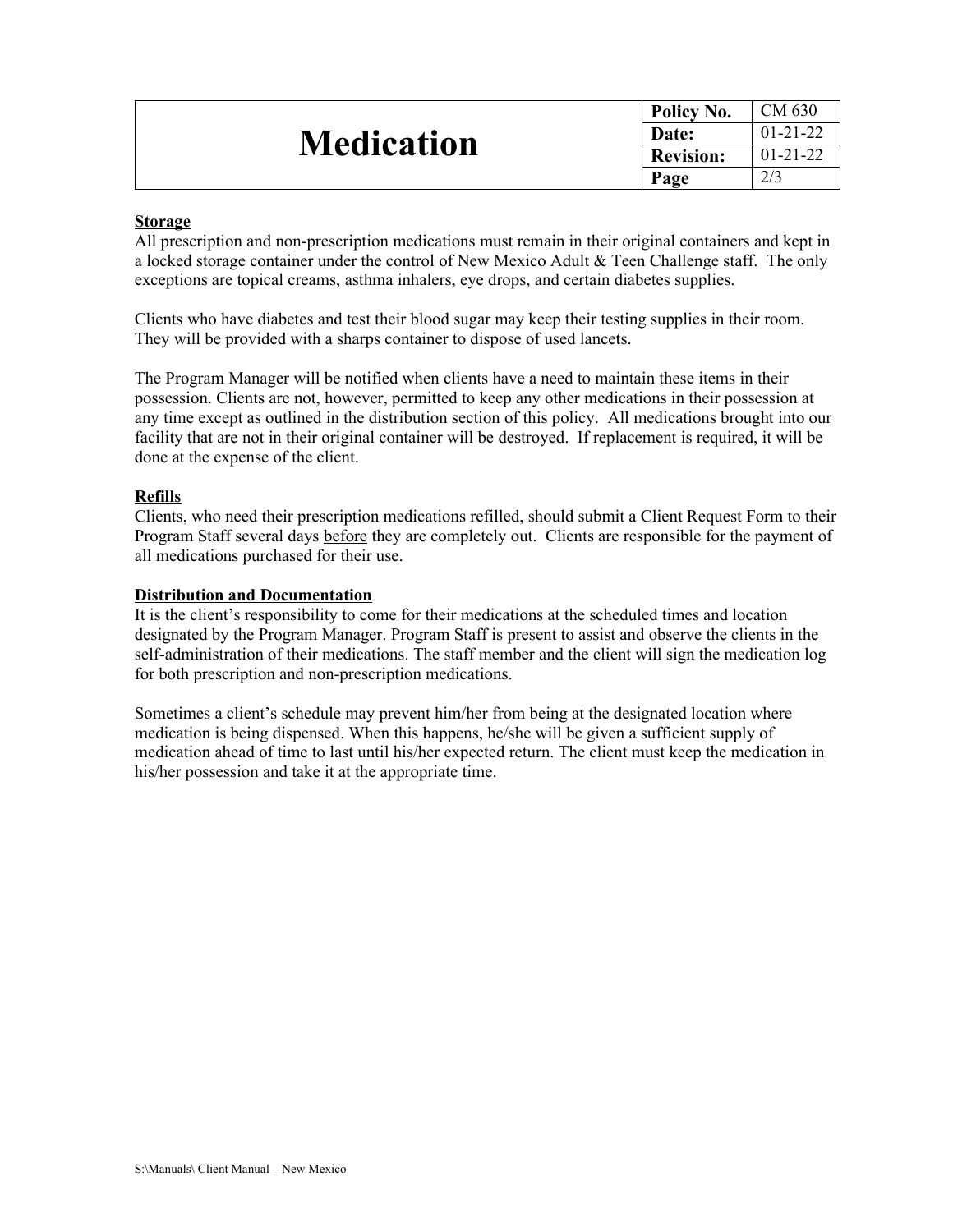| Policy No.       | CM 630         |
|------------------|----------------|
| Date:            | $01 - 21 - 22$ |
| <b>Revision:</b> | $01 - 21 - 22$ |
| Page             | 3/3            |
|                  |                |

## **Prohibited Medications**

The following medications are **PROHIBITED** at New Mexico Adult and Teen Challenge due to their interference with the recovery process.

Examples of prohibited medications include, **but are not limited to**, the following:

**Medical Marijuana**

**Methadone [1](#page-33-0)**

**All Barbiturates**

**All Medications used Specifically for Weight Loss**

**All Benzodiazepines** 

**All Medications for Smoking Cessation [2](#page-33-1)**

**All Muscle Relaxants**

**All Stimulant Medications [3](#page-33-2)**

**All Performance Enhancing Steroids or Supplements**

**All Narcotic pain relievers and pain relievers with potential for dependence & abuse**

**Sleep Aids [4](#page-33-3)**

Please note that New Mexico Adult and Teen Challenge has an Approved list of OTC Medications That Clients may Purchase on their Own

#### **PROHIBITED MEDICATIONS THAT ARE PRESCRIBED TO CLIENTS**

<span id="page-33-0"></span>1 **Suboxone (Taper no longer than 90 days) or Naltrexone/Vivitrol will be considered for limited use, on a case by case basis, under the direct supervision of a Licensed Prescriber** 

<sup>2</sup> **Clients are allowed up to a 2-4 week taper of Nicotine Patches**

<sup>3</sup> **Only Strattera & Intuniv are allowed for treatment of ADD/ADHD**

<sup>4</sup> **Only Melatonin is allowed as a sleep aid**

<span id="page-33-3"></span><span id="page-33-2"></span><span id="page-33-1"></span>2 3 4 S:\Manuals\ Client Manual – New Mexico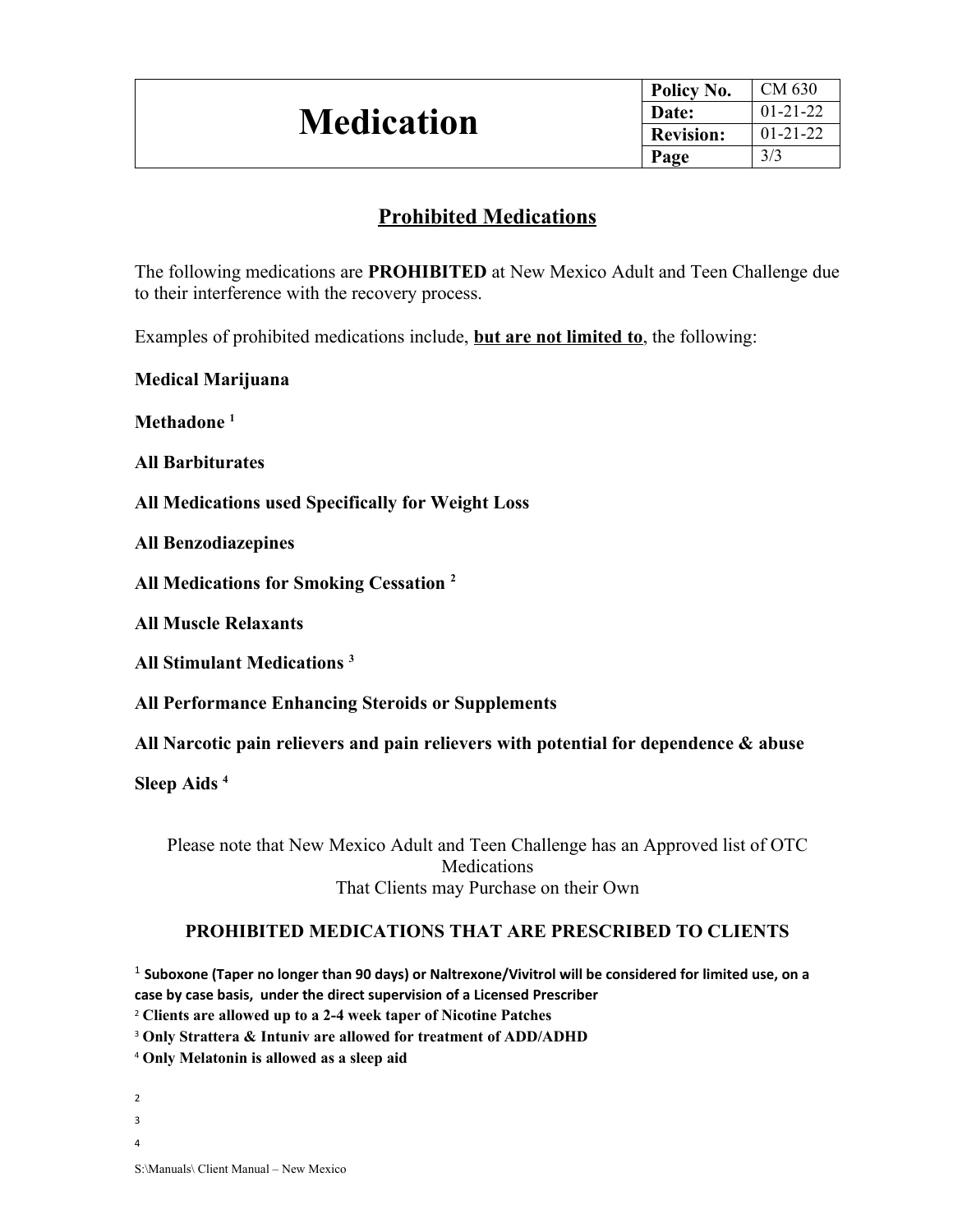## **MAY BE DESTROYED BY NMTC**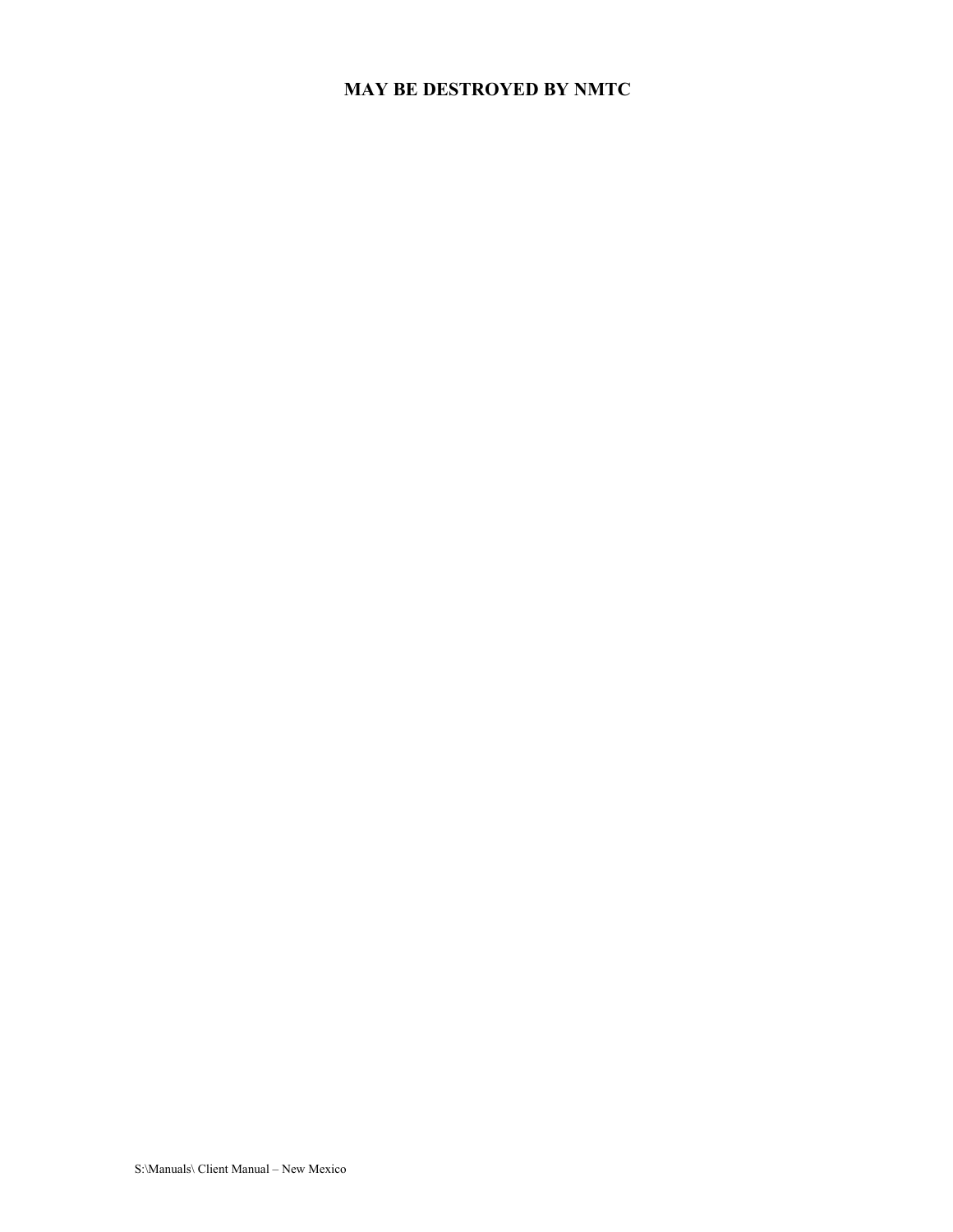| <b>Laundry</b> | Policy No.       | <b>CM 700</b>  |
|----------------|------------------|----------------|
|                | Date:            | $01 - 21 - 22$ |
|                | <b>Revision:</b> | $01 - 21 - 22$ |
|                | Page             |                |

#### **Laundry Supplies**

New Mexico Adult & Teen Challenge provides detergent for clients' laundry if client can not afford it. If preferred, clients may provide their own detergent, bleach, and fabric softener. New Mexico Adult & Teen Challenge also provides ironing boards and irons.

#### **Dry Cleaning**

New Mexico Adult & Teen Challenge does not provide dry cleaning services and supplies. If dry cleaning is required, the client should contact a family member to pick up the clothing items and have them dry-cleaned for them.

#### **Laundry Procedures**

Laundry is done according to a schedule for each room. Clients are prohibited from doing laundry outside of the assigned schedule.

#### **Responsibility for Lost, Stolen, or Damaged Clothing**

New Mexico Adult & Teen Challenge is not responsible for client's personal laundry supplies or clothes that are lost, stolen, or damaged in our facility. Clients are encouraged to leave expensive clothing at home. This will minimize the impact if clothing is lost, stolen, or damaged.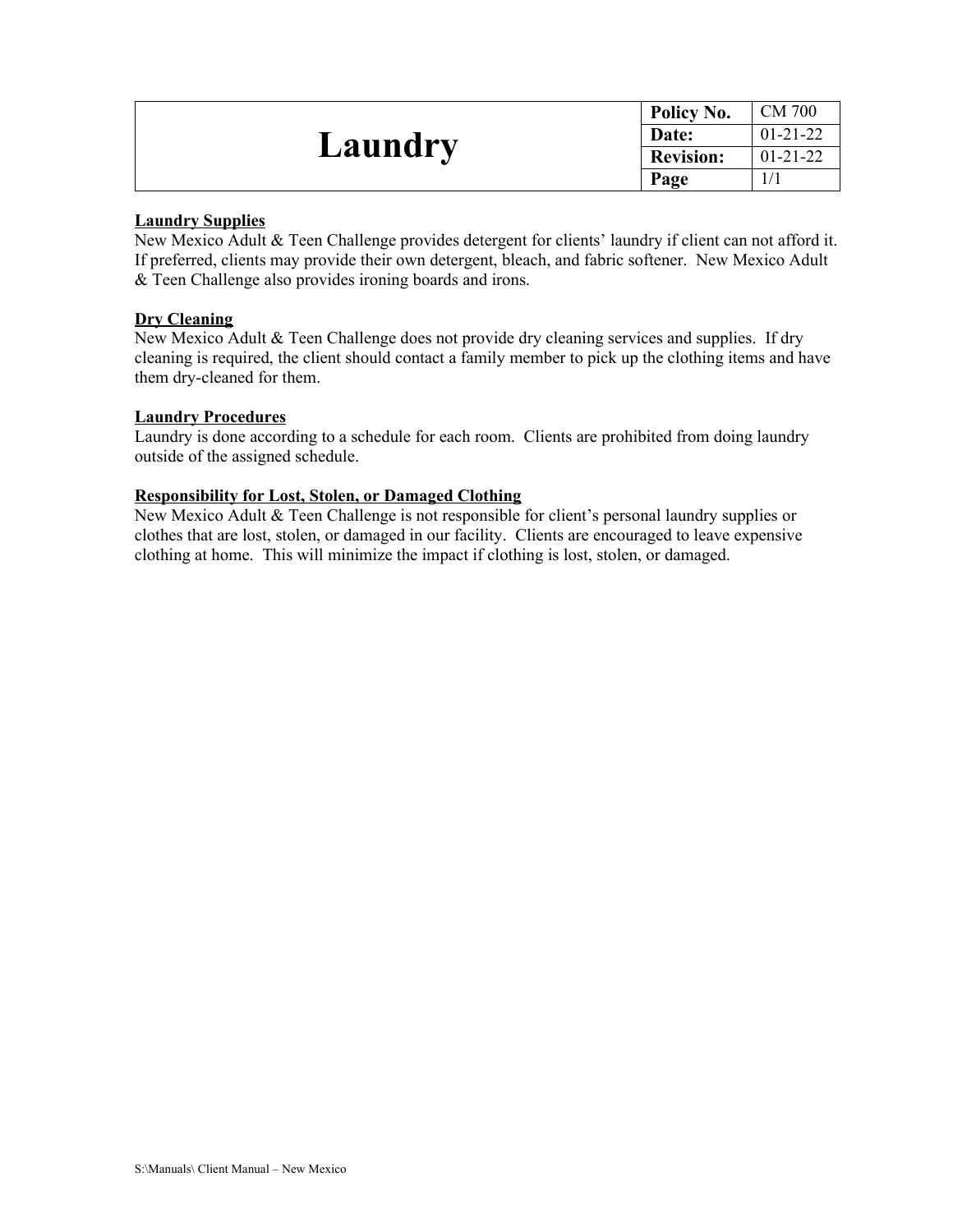| <b>Personal Property</b> | Policy No.       | CM 710         |
|--------------------------|------------------|----------------|
|                          | Date:            | $01 - 21 - 22$ |
|                          | <b>Revision:</b> | $01 - 21 - 22$ |
|                          | Page             |                |

#### **Borrowing and Lending**

New Mexico Adult & Teen Challenge discourages clients from borrowing or lending personal property to each other. Clients who borrow or lend personal property do so at their own risk. New Mexico Adult & Teen Challenge will not be held responsible for any loss or damage resulting from loaned or borrowed property.

Razors, nail clippers, toothbrushes, manicure/pedicure instruments and other equipment used for personal hygiene may not be shared by clients due to the potential for passing on infection. Hair clippers must be properly disinfected between each use since they may also pass on infectious diseases.

All approved electronics brought into the facility must be new and unopened.

#### **Prohibited Personal Property**

Storage space for personal items is limited. Due to this clients will only be allowed to bring two suitcases worth of belongings. In addition to the two suitcase limit, clients may not bring any of the following items. If they do, they will be required to immediately dispose of them or mail them home at their own expense.

- Expensive jewelry/clothing or other valuable items
- Items of sentimental value
- Electronics: VCR's/VHS tapes, DVD players/DVD's, video games, TV's, computers, cell phones
- Digital cameras (35mm film cameras and disposable cameras are allowed)
- Personal vehicles
- Musical instruments (may be allowed after 30 days with Program Manager's approval)
- $\bullet$  Drugs or drug paraphernalia, alcohol & tobacco
- Recreation equipment/games
- Tools of any kind
- Weapons of any kind
- Aerosol Cans
- Alcohol Products: mouth wash (ETOH Free ok), Witch Hazel, or any other products with alcohol as an ingredient.

#### **Buying and Selling**

Buying and selling property to or from other clients is not allowed. Clients cannot charge other clients for services, such as haircutting. Gifting items value at more than \$10 is also prohibited.

#### **Lost and Found**

Clients are responsible for ensuring that all of their personal property is stored in its proper place. When property is found in any other area, it should be turned in to the staff on duty.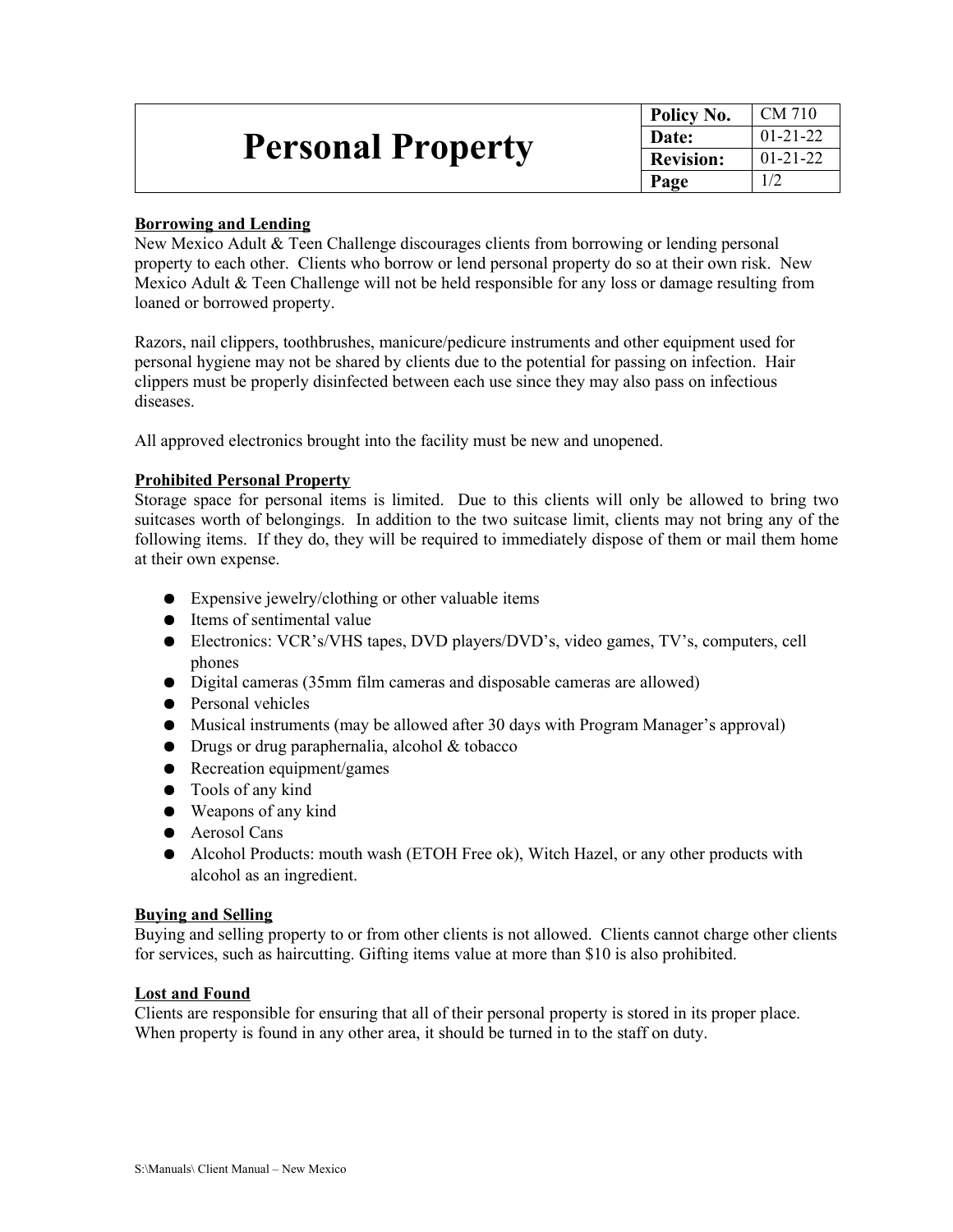|                          | Policy No.       | CM 710         |
|--------------------------|------------------|----------------|
|                          | Date:            | $01 - 21 - 22$ |
| <b>Personal Property</b> | <b>Revision:</b> | $01 - 21 - 22$ |
|                          | Page             |                |

#### **Property Claims**

When claiming property, clients will be asked to identify it. Once they are able to do so to the satisfaction of the charge staff, the property will be handed over to them. New Mexico Adult & Teen Challenge may not be held liable for any loss or damage to such property or for turning it over to anyone other than the rightful owner who was able to identify it.

#### **Storage**

New Mexico Adult & Teen Challenge will hold all lost and found property for thirty days or until claimed. If the property has not been properly claimed after thirty days, the property will be disposed of by the Program Manager in whatever manner he/she determines appropriate.

NMTC may take temporary custody of a client's personal property for violation of facility policies or to assure that treatment activities and the rights of other clients are not infringed.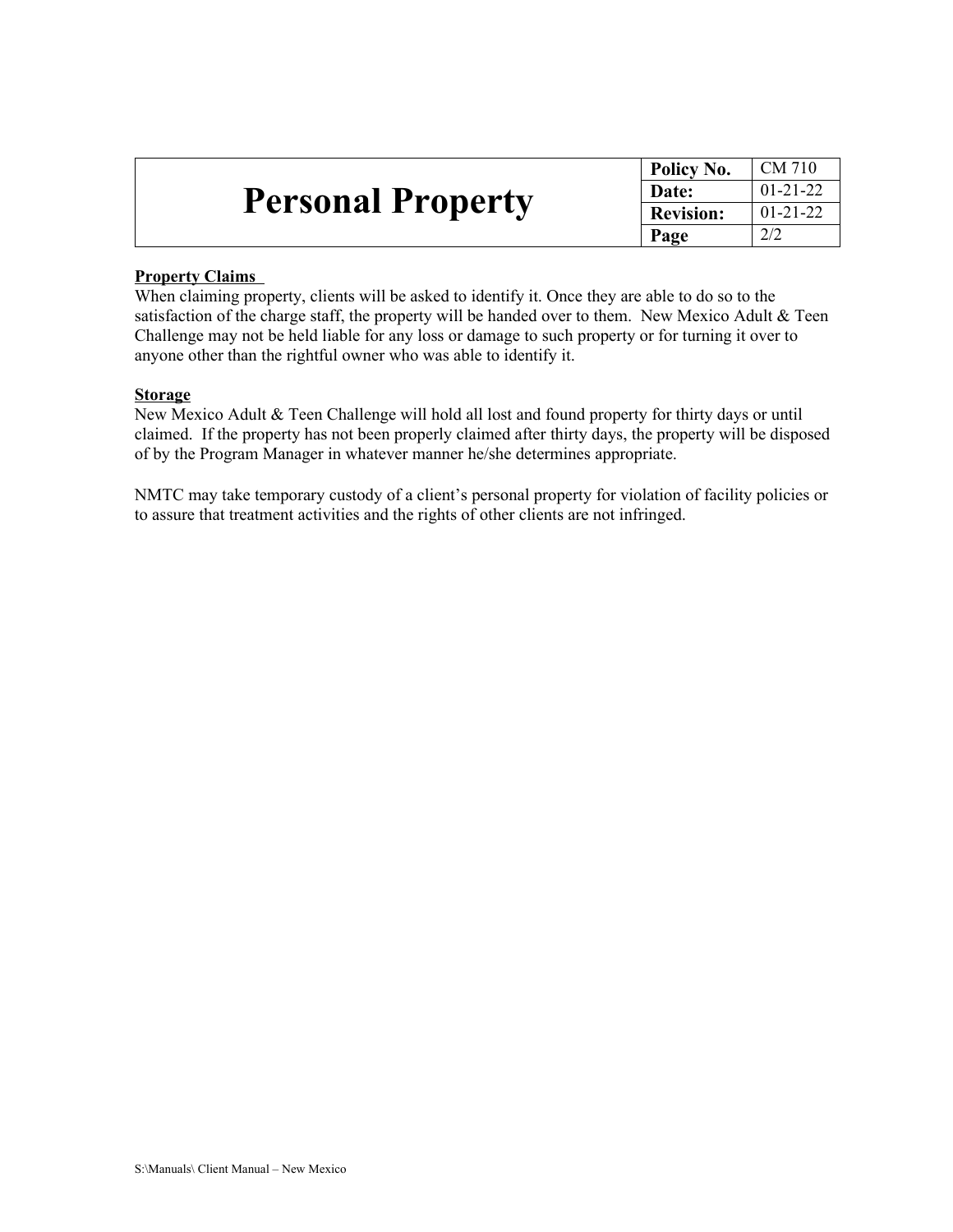| <b>Room Inspections</b> | <sup>'</sup> Policy No. | CM 720         |
|-------------------------|-------------------------|----------------|
|                         | Date:                   | $01 - 21 - 22$ |
|                         | <sup>t</sup> Revision:  | $01 - 21 - 22$ |
|                         | Page                    |                |

Clients are responsible for maintaining their rooms in accordance with this policy. An inspection of each room will be conducted at least once per week to ensure it meets the established standards.

#### **Room Standards**

Clients are responsible for keeping their rooms neat and clean. Beds are to be made, clothes hung up or stored in dressers, and personal items kept in an organized manner. Nothing may be taped or nailed to the walls. Clients may not have decorative lights in their rooms.

#### **Energy Conservation**

When leaving the room, clients must ensure all electrical devices are turned off including lights, fans and other items. Clients are not allowed to utilize any devices designed to create additional outlets (i.e. power strips or outlet adapters). Additionally, windows must be closed and locked.

#### **Furniture Location**

Clients may not re-arrange any furniture or other furnishings supplied by New Mexico Adult & Teen Challenge. These items were carefully placed to ensure all federal, state, and local codes and ordinances are met.

#### **Contraband**

Clients are responsible for any contraband items found in their rooms. Therefore, clients may only enter the rooms of other clients when:

- 1. The Program Director has authorized clients to enter each other's rooms **and**
- 2. The client assigned to the room is present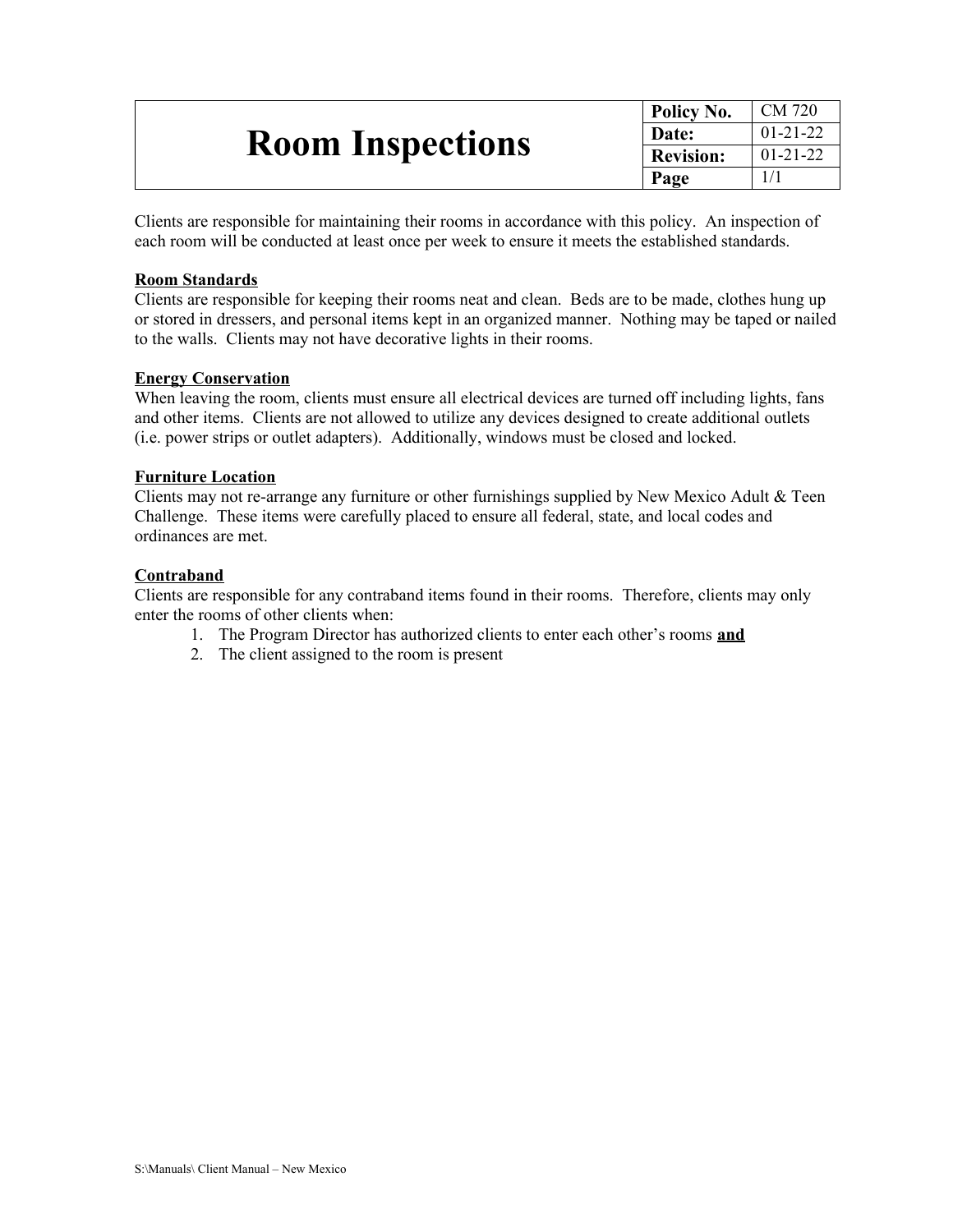| <b>Community Service</b> | Policy No.       | CM 800         |
|--------------------------|------------------|----------------|
|                          | Date:            | $01-21-22$     |
|                          | <b>Revision:</b> | $01 - 21 - 22$ |
|                          | Page             |                |

It is common for some clients in New Mexico Adult & Teen Challenge to have community service as part of their probation. Clients in this category are required to participate in community service projects until the required number of community service hours has been completed.

#### **Community Service Projects**

Community service projects are organized through the Program Manager. Usually these projects are done in the local neighborhood and benefit the community as a whole.

#### **Documentation**

The Program Manager will maintain a record of all community service hours completed by each client.

#### **Progress Reports**

The Program Manager will include the number of community service hours completed in the quarterly progress report supplied to the client's probation officer(s).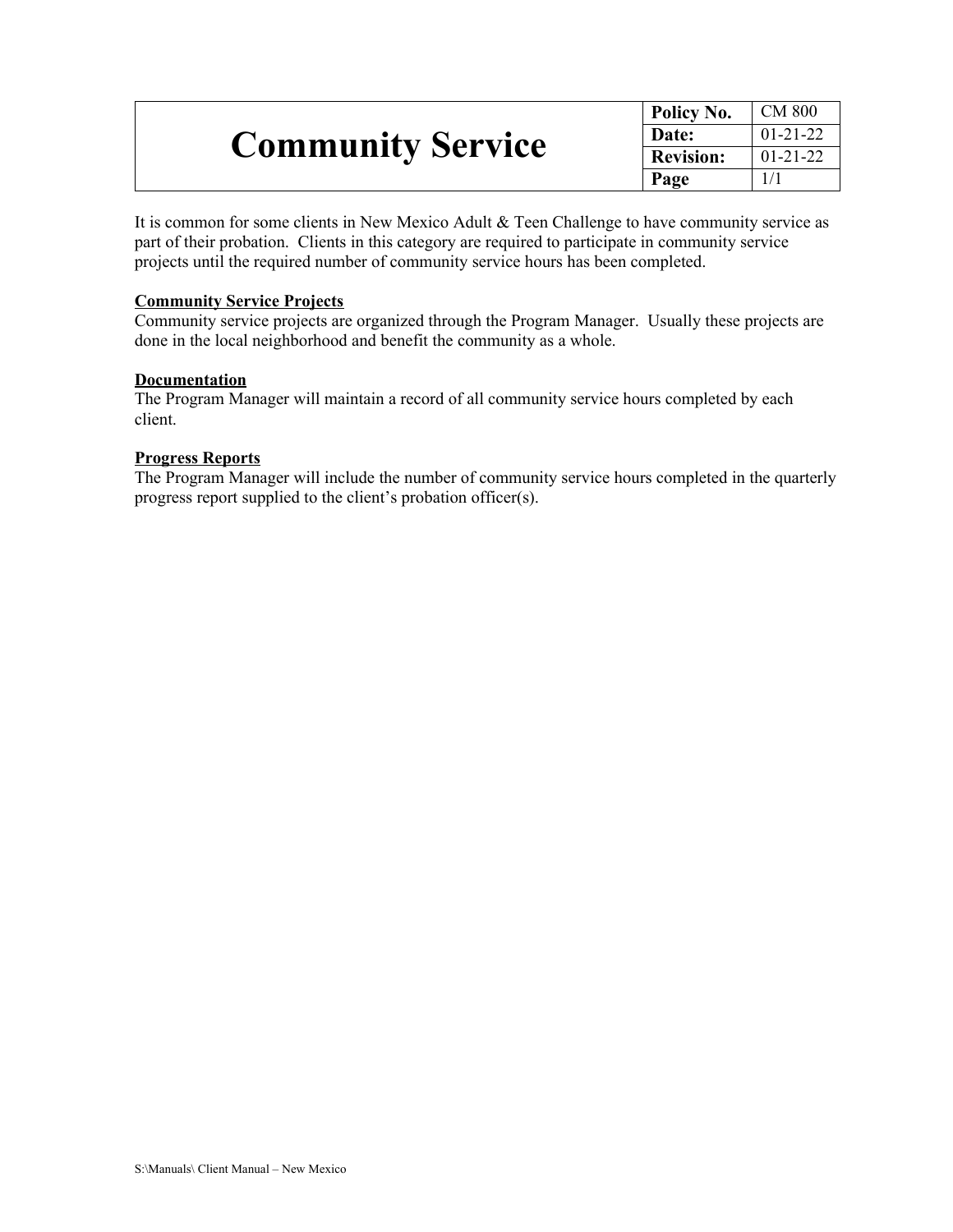| <b>Court Appearances</b> | Policy No.       | $\mid$ CM 810  |
|--------------------------|------------------|----------------|
|                          | Date:            | $01 - 21 - 22$ |
|                          | <b>Revision:</b> | $01 - 21 - 22$ |
|                          | Page             |                |

It is common for clients in New Mexico Adult & Teen Challenge to have pending court cases. Clients should discuss all their legal issues with their Program Manager as soon as they are made aware of them.

#### **Appointment Procedures**

Clients must submit a Client Request Form to their Program Manager as soon as they are made aware that they have a court hearing. Client Request Forms may be obtained from the Program Staff.

#### **Transportation**

New Mexico Adult & Teen Challenge provides transportation to and from local court appearances. Clients whose court appearances are outside the local area must obtain approval from their Program Manager and provide their own transportation. Only individuals approved for passes on the client's approved correspondence list may transport the client.

When going to and from appointments, clients are to take the most direct route. They are not to make other stops or do any other types of activities without permission from their Program Manager. This includes personal phone calls, visiting friends, eating meals, or any activity not related to their court appearance.

#### **Documentation**

Clients are to obtain a copy of all court documents related to their case prior to leaving the court. These documents are to be given to the charge staff immediately upon return to NMTC. Courts sometimes schedule additional hearings. When this happens the client is to immediately notify their Program Manager. Failure to do so may result in the client missing the hearing, which could lead to additional charges.

#### **Progress Reports**

The Program Manager will supply a written progress report to the judge when applicable. The progress report will give an accurate account of how the client is doing in the program.

#### **NMTC Representation**

Occasionally, New Mexico Adult & Teen Challenge may send a representative to the court hearing. If so, the representative may answer the courts questions regarding our program and/or the progress of the client.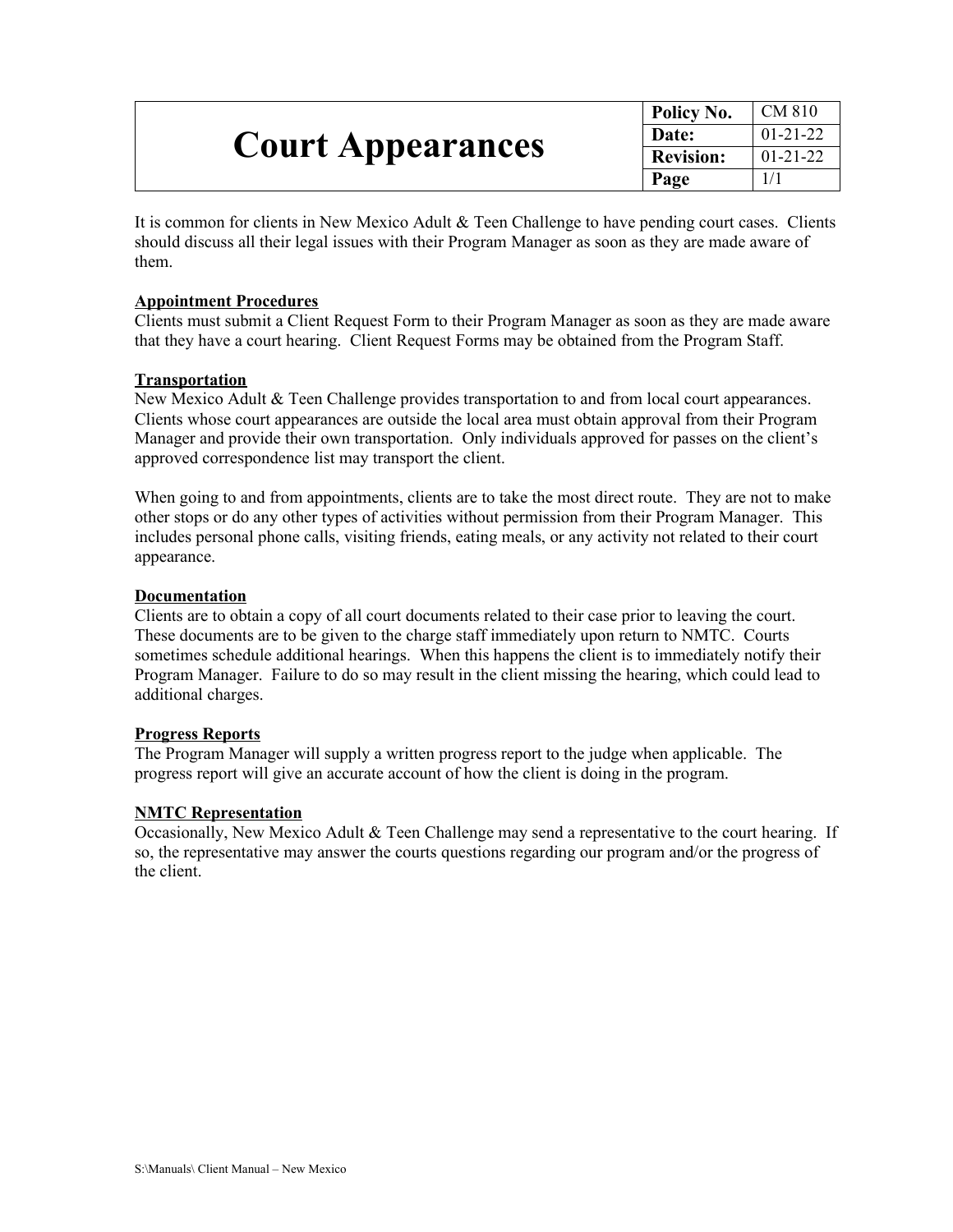|                   | Policy No.       | CM 820         |
|-------------------|------------------|----------------|
| <b>Grievances</b> | Date:            | $01-21-22$     |
|                   | <b>Revision:</b> | $01 - 24 - 22$ |
|                   | Page             |                |

The primary objectives of this Grievance Procedure are: 1) to ensure that clients have the opportunity to present grievances to NMTC regarding a certain action or inaction by a member of the NMTC community; and 2) that NMTC has a consistent way of resolving those grievances in a fair and just manner.

A client may pursue a grievance if he or she believes that a member of the NMTC community has violated his or her rights. **This Grievance Procedure applies to alleged discrimination on the basis of race, color, religion, sex, age, national origin, sexual orientation, family status, public assistance, or disability as well as problems arising in the relationship between a client and NMTC that are not governed by other specific grievance procedures.** 

Clients shall receive a copy of the grievance procedure during admission and will be informed of their right to file a grievance. The procedure will also be posted on the bulletin board in their living quarters. Former clients also have the right to file a grievance and will receive assistance when requested.

#### **Grievance Procedure**

- 1. Informal Resolution: Prior to using the procedures described below, the client is strongly encouraged, but is not required, to discuss his or her grievance with the person alleged to have caused the grievance. The discussion should be held as soon as the client first becomes aware of the act or condition that is the basis of the grievance. Additionally, or in the alternative, the client may wish to present his or her grievance in writing to the person alleged to have caused the grievance. In either case, the person alleged to have caused the grievance must respond to the client promptly, either orally or in writing.
- 2. Grievance Report Form: If the issue is not resolved satisfactorily, the client should complete a Grievance Report form. (Forms may be obtained from the staff office and assistance in completing the form will be provided upon request). The client or his/her designated representative should submit the grievance directly to their Program Director. If the Program Director is unavailable, the form should be given directly to the VP of Programs. If the grievance involves the Program Director or the VP of Programs, clients may submit their grievances to the Compliance Manager by requesting to do so.
- 3. **Initial Review & Investigation:** When a grievance form is received, the date and time the grievance is received shall be annotated on the form. The client shall receive an initial response within 72 hours (three days) following the receipt of the form. The Program Director shall immediately conduct an investigation of the facts to determine the validity of the grievance. Upon completion of the investigation, the client shall receive a written copy of the investigation results and any action taken. Copies will also be placed in the client's file. The originals shall be forwarded to the VP of Programs and maintained for a period of not less than seven years. Prior to filing, the VP of Programs will review all grievance forms, investigation reports, and the action taken to ensure that the grievance was handled properly. Additionally, the VP of Programs will send a copy of the form and reports to the Compliance Manager for review.

If the grievance form is given directly to the Compliance Manager by the client, the Compliance Manager will review the grievance to determine whether it is an issue to be investigated by the Compliance Manager or whether it is an issue that should be addressed by the program. If it is an issue to be addressed by the program, the grievance will be forwarded to the Program Director or VP of Programs for investigation in accordance with the procedure above. If the Compliance Manager determines that the grievance is not an issue to be addressed by the program, the Compliance Manager will complete an investigation in accordance with the procedure outlined above.

Additional information regarding client's rights may be obtained by contacting any of the following agencies: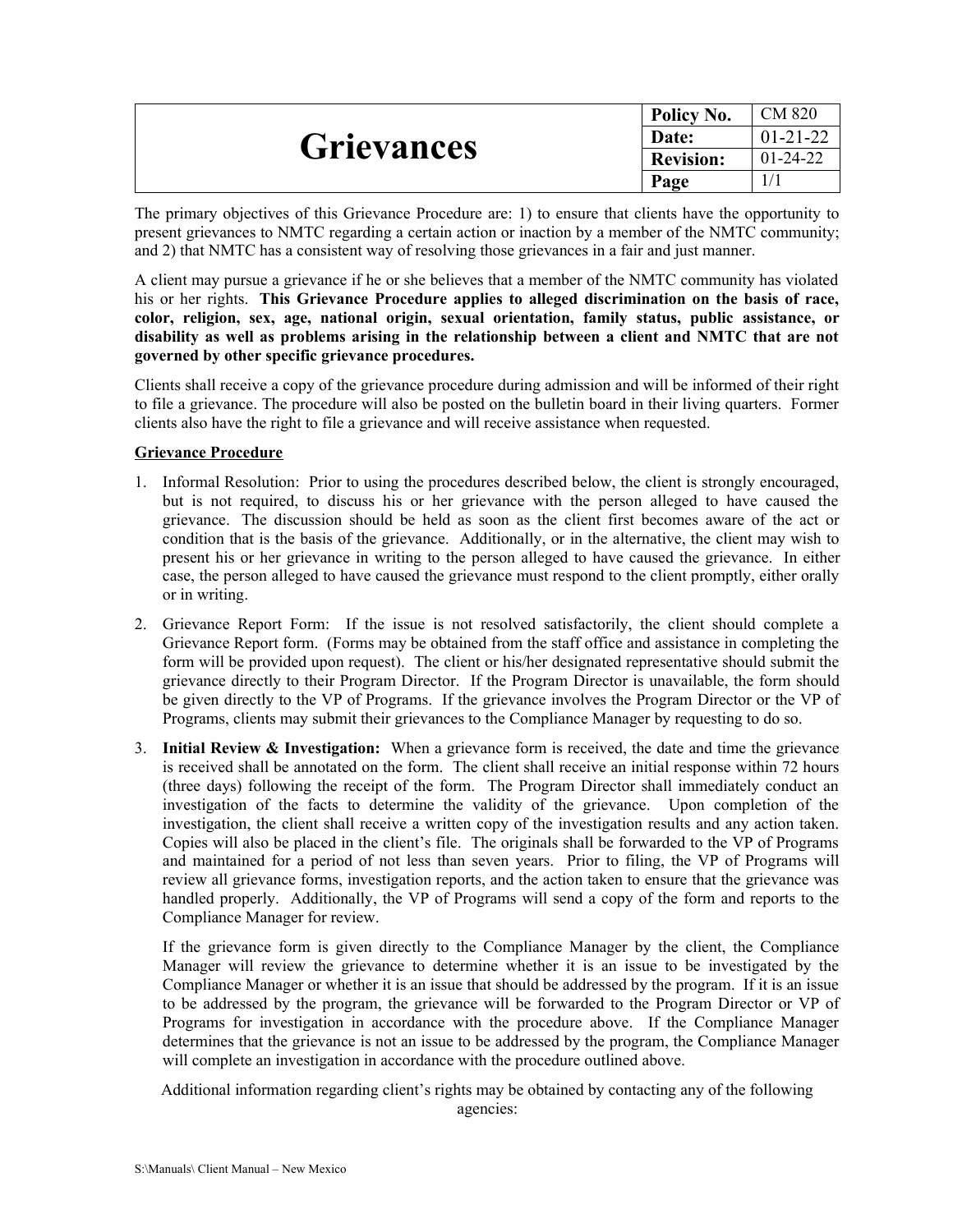**Behavior Health Services Division NM** Santa Fe, NM 87505 (505) 467 - 9266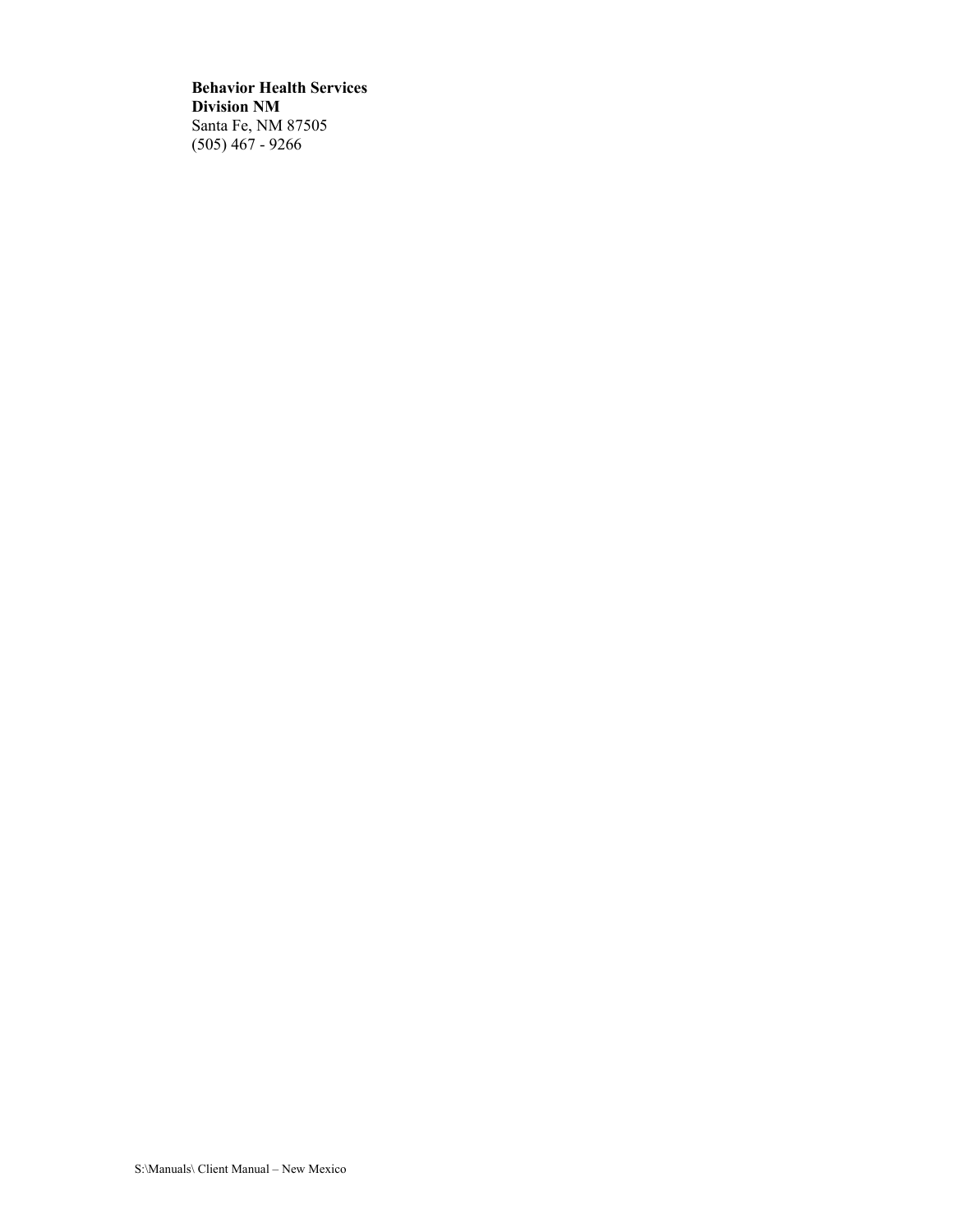| <b>Probation</b> | Policy No.       | CM 830         |
|------------------|------------------|----------------|
|                  | Date:            | $01 - 21 - 22$ |
|                  | <b>Revision:</b> | $01 - 21 - 22$ |
|                  | Page             |                |

New Mexico Adult & Teen Challenge works very close with probation officers. This requires an exchange of confidential information. Clients who are on probation must complete the "Authorization for Release of Confidential Information" form. This form authorizes the probation officer(s) and New Mexico Adult  $\&$  Teen Challenge to exchange confidential information regarding the client.

#### **Probation Officer Contact**

While enrolled in our program, all contact between the client and his/her probation officer shall be arranged through the Program Manager.

#### Phone Calls

Clients desiring to call his/her probation officer will be permitted to do so. The Program Manager will schedule an appropriate time and appoint a Program Staff person to facilitate the call.

#### Personal Visits

Probation officers may visit their clients who are enrolled in New Mexico Adult & Teen Challenge at any reasonable hour provided the visits are scheduled in advance with the Program Manager. (See Client Manual policy # 240)

#### **Progress Reports**

The Program Manager provides regular progress reports to the probation officer(s) of all clients who are on probation. These reports are normally sent out quarterly and contain an accurate account of the client's progress.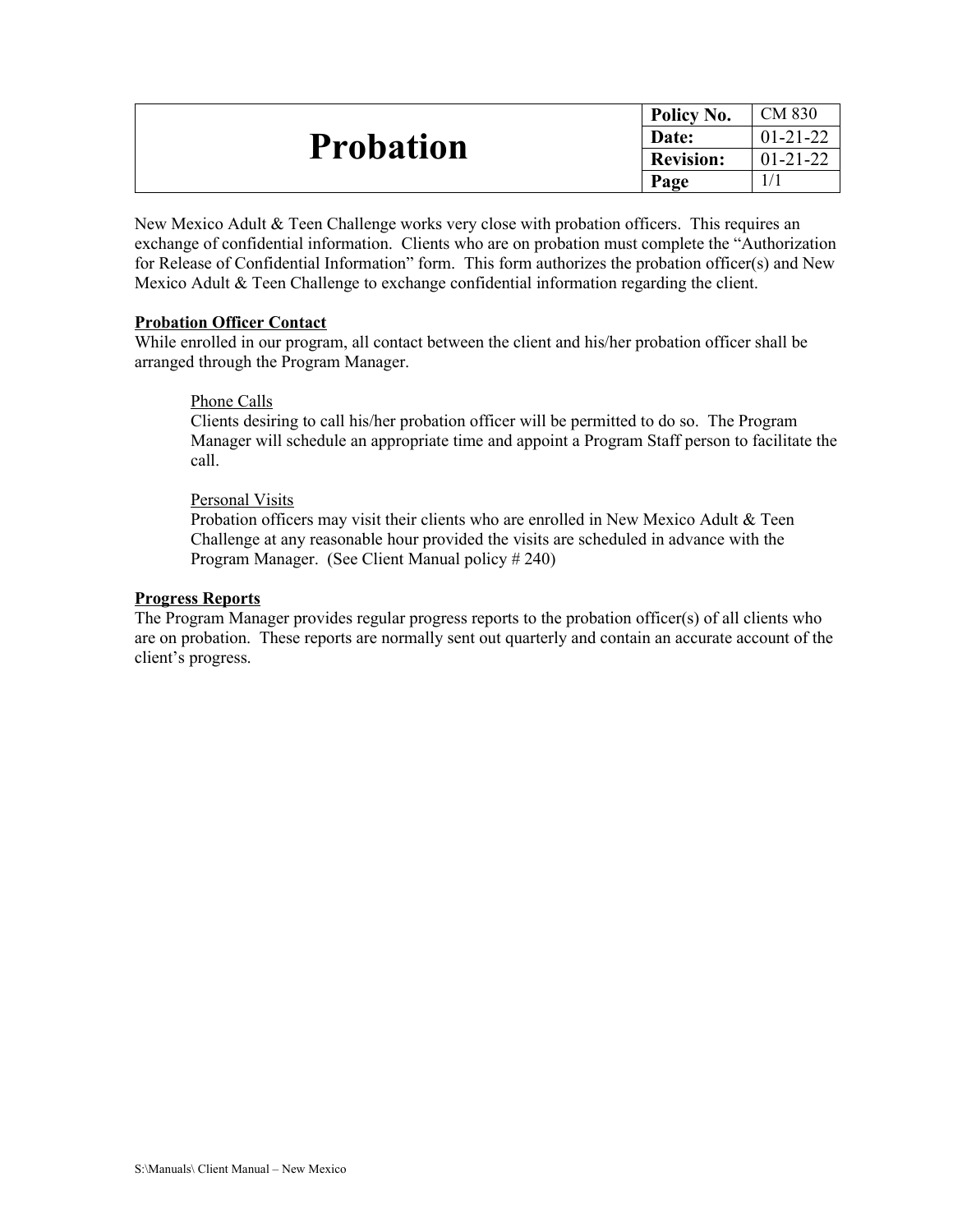| <b>Adult Work Therapy</b> | $\perp$ Policy No. | ∣ CM 900       |
|---------------------------|--------------------|----------------|
|                           | Date:              | $01 - 21 - 22$ |
|                           | <b>Revision:</b>   | $01 - 24 - 22$ |
|                           | Page               |                |

As part of the program, clients are required to participate in work-study assignments. Work-study is designed to teach basic work skills such as teamwork, discipline, cooperation, pride in work, and the development of a strong work ethic. All clients will be required to participate in general housekeeping and other daily living chores. The LTP Mens Program has scheduled Work Therapy Monday, Tuesday, Thursday, Friday and Saturday. The LTP Womens Program has scheduled Work Study Monday, Tuesday, Thursday, Friday and Saturday. Examples of these assignments include, but are not limited to: trash removal, bathroom and kitchen clean-up, yard work, washing vehicles, and other tasks necessary to keep the residence clean, orderly and functioning properly. Clients will also have the option of participating in other work-study assignments that will allow them to learn new or refine existing skills; these areas include Food Service, Maintenance, Development/Marketing, Admissions, and Prevention. These work assignments often require a different schedule and hours than mentioned above. In all work study instances, client participation is entirely necessary and clients may ask to be assigned to a different project at anytime without negative consequence. Such requests should be made to the Program Manager.

During work-therapy, each client will be under the supervision of a work therapy Crew Leader/Supervisor. Clients are expected to work diligently and follow the directions of the Crew Leader/Supervisor assigned over them. Clients may not leave their assigned work area without permission from their Crew Leader/Supervisor.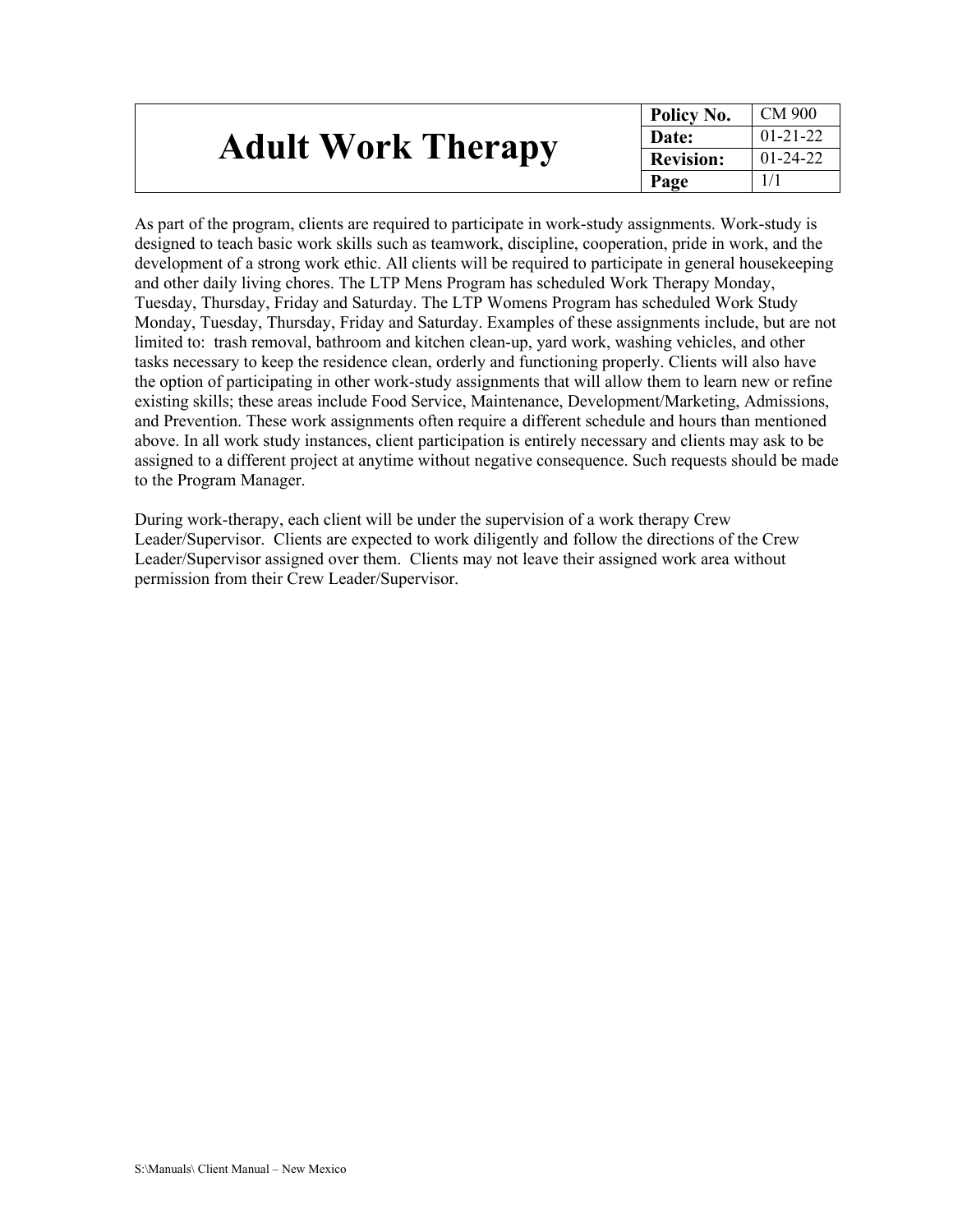|                   | Policy No.       | CM 910         |
|-------------------|------------------|----------------|
|                   | Date:            | $01 - 21 - 22$ |
| <b>Counseling</b> | <b>Revision:</b> | $01 - 24 - 22$ |
|                   | Page             |                |

New Mexico Adult & Teen Challenge provides pastoral counseling to all clients.

Individual counseling sessions are conducted according to an established schedule. Additional sessions may be conducted when requested by the client or the Program Manager.

#### **Individual Counseling**

Individual counseling sessions with the Pastoral Staff will normally be geared towards some specific issue identified during the assessment interview and/or Personal Transformation Contracts. Clients are expected to be open and honest with their Pastoral Staff and participate fully in dealing with the topic of each session. In addition to discussing the pain, frustration, and disappointments of the issues being discussed, clients are also encouraged to share their accomplishments, victories, and other areas of success with their Pastoral Staff. Clients are also expected to fulfill any assignments given to them by their Pastoral Staff. Sessions with a Pastoral Staff are provided by NMTC; additional counseling is dependent upon the client's eligibility based on their insurance.

#### **In-House Counseling /Therapy**

A wide variety of services are offered by outside professionals who share office space with NMTC. Please see your Pastoral Staff for details.

#### **Outside Counseling/Therapy**

Each client at New Mexico Adult & Teen Challenge is assigned to their own Pastoral Counselor. Marriage/family counseling that has been approved by the Program Manager or medically necessary psychiatric counseling may be allowed on a case by case basis. Please refer to CM 600 for guidelines when scheduling an outside appointment.

#### **Client Eligibility for Outside Counseling/Therapy**

The following criteria will be used by NMTC to determine if a client is eligible for consideration of outside counseling/therapy services:

- Dependent on the client's insurance
- Client must provide their own transportation to and from the family therapy facility
- Client must agree to allow NMTC access to family therapy treatment records
- Client must receive authorization from the Program Manager
- Clients are responsible for any cost that may occur

#### **Below only available in New Mexico:**

#### **Family Counseling** (other than for Teens)

With agreement from the Program Manager and CE Counselor, clients may be eligible Family Counseling. Marriage & Family Therapy (MFT) interns may also be available for clients to meet with and appointments with NMTC MFT interns does not require insurance. Please see your Chaplain for details.

#### **Family Transformation Day**

This monthly event is designed to help families acquire insights and skills that can help them better understand and improve their relationships, increasing the likelihood of successful recovery from addiction. It is voluntary but highly recommended.

Level 1, 2, 3, 4 clients and their families First Sunday of each month (unless noted) S:\Manuals\ Client Manual – New Mexico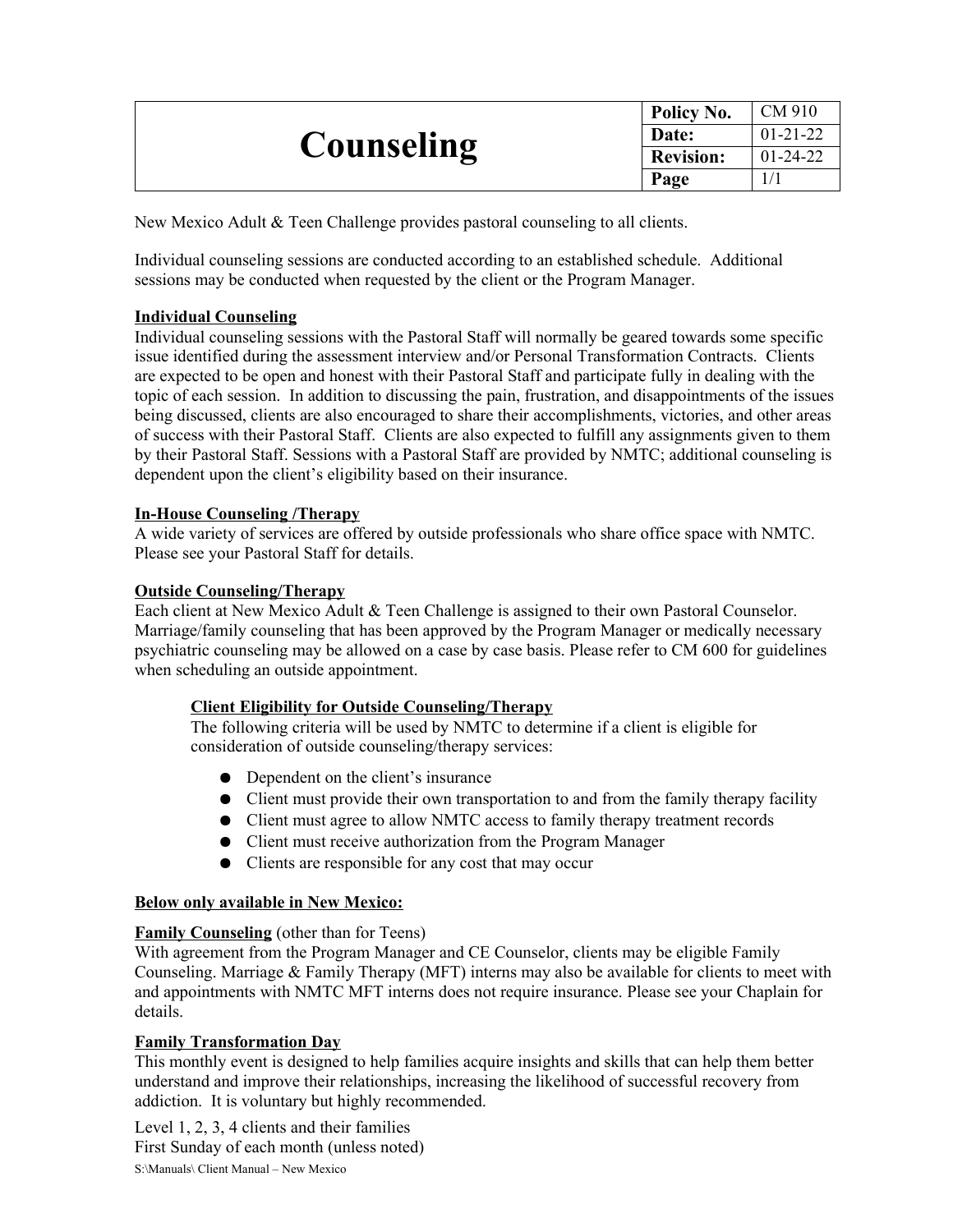Mens Center Campus 10:30 a.m  $-$  12 p.m with visits to follow after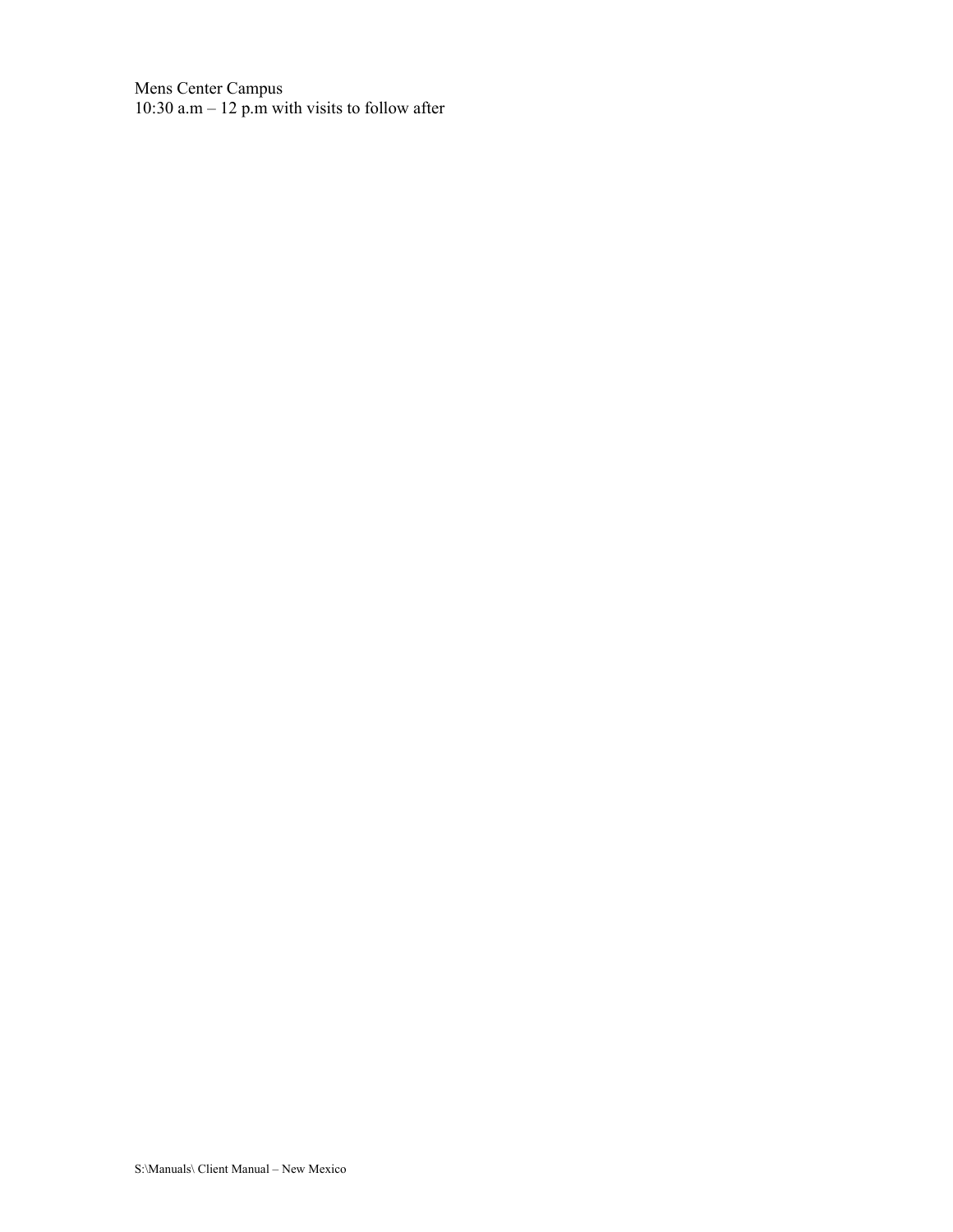|                       | Policy No.       | CM 920         |
|-----------------------|------------------|----------------|
|                       | Date:            | $01 - 21 - 22$ |
| <b>Support Groups</b> | <b>Revision:</b> | $01 - 21 - 22$ |
|                       | Page             |                |

Support groups are an integral part of any aftercare plan. Because of this, Teen Challenge wants all of its clients to experience what is available in the way of Christ centered recovery groups. Attending these groups will begin in level 4 and is encouraged upon graduation.

#### **Level 4 support groups**

When a client enters level four they will begin attending a support group designated by their Program Manager. This is a required weekly meeting and clients are expected to fully participate in all aspects of the program.

Whether clients are at Teen Challenge or away from the program at their support group, it is each client's responsibility to abide by Teen Challenge policies while enrolled as a client.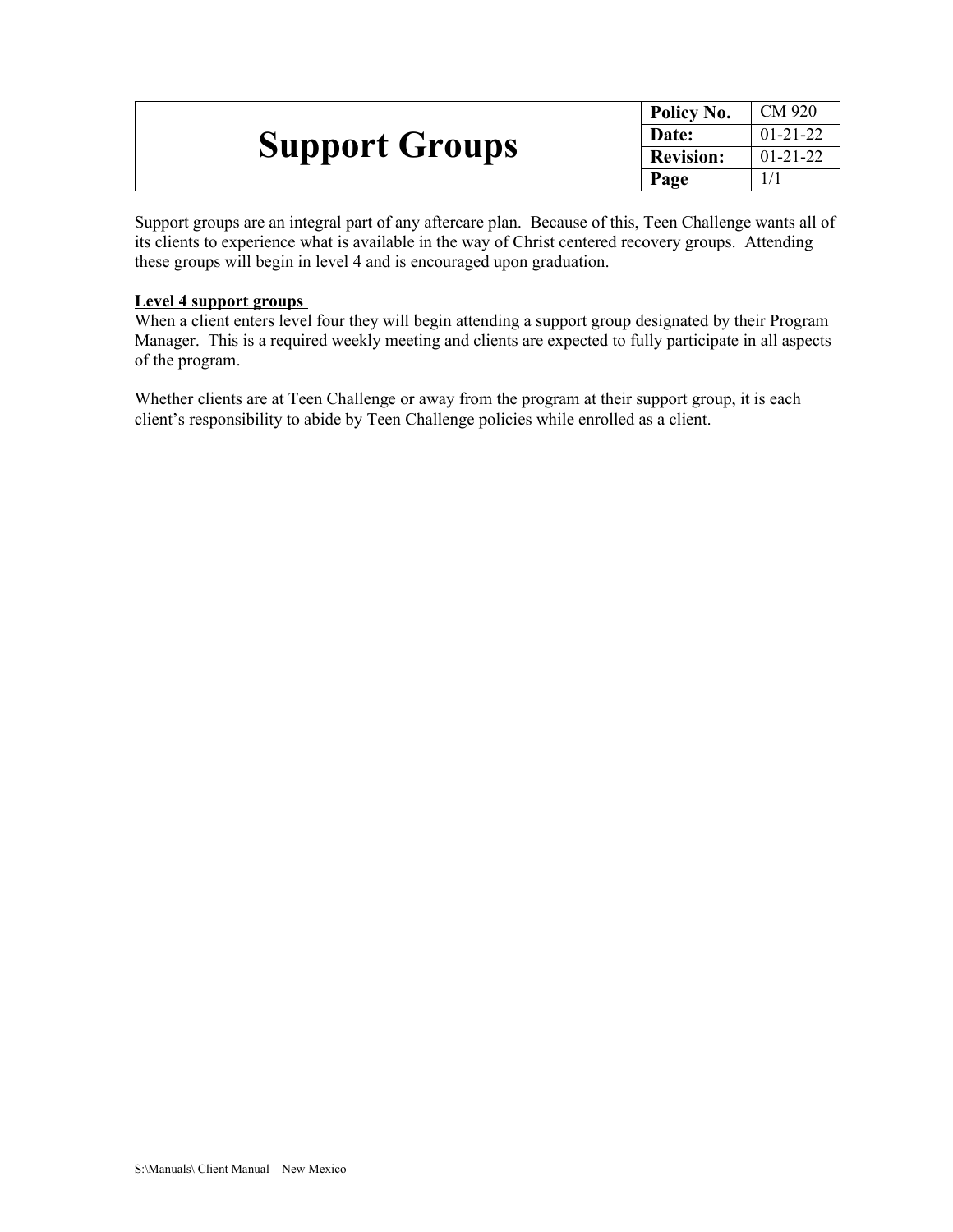|                       | Policy No.       | CM 940         |
|-----------------------|------------------|----------------|
| <b>Vehicle Safety</b> | Date:            | $01 - 21 - 22$ |
|                       | <b>Revision:</b> | $01 - 21 - 22$ |
|                       | Page             |                |

#### **Client Passengers**

- Clients are required to wear seatbelts whenever riding in vehicles owned or operated by NMTC.
- Clients must remain seated while the vehicle is moving.
- Clients must not listen to loud music while the vehicle is moving.
- Clients must refrain from distracting the driver while the vehicle is moving.
- Food and beverages are not allowed in NMTC vehicles.

#### **Client Drivers**

- A client who is interested in driving NMTC vehicles may submit their driver's license to their Program Manager. Human Resources will then run a check on their license and will inform their Program Manager if they have been approved to drive. Once the client has been approved they must watch the "Coaching the Van Driver" video and complete the supplementary quiz. When this has been completed they will be approved to drive.
- Damage or abuse to New Mexico Adult & Teen Challenge vehicles shall be reported immediately to the Program Manager.
- Drivers may not exceed posted speed limits and must obey all traffic laws.
- Drivers may not operate motor vehicles if they are using any medications that warn against driving.
- All accidents are to be reported immediately to the Program Director.
- Drivers receiving tickets while driving a New Mexico Adult & Teen Challenge vehicle are responsible for paying and/or resolving the ticket with the appropriate agency.
- Clients that receive a speeding ticket or any other motor vehicle violation that might negatively affect that client's driving record, must notify the Human Resources Manager within 1 business day of receiving the ticket and/or violation. This includes driving NMTC vehicles and personal vehicles.
- Prior to backing up a NMTC vehicle, the driver must if at all possible, have someone outside of the vehicle acting as a guide. (This policy does not apply to NMTC owned cars).
- Prior to moving the vehicle, the driver is required to ensure that all passengers have their seatbelt fastened. (This does not apply when driving a bus.)
- All drivers must adhere to the policies and procedures listed on the Vehicle Operation-Instructions and Acknowledgement Form.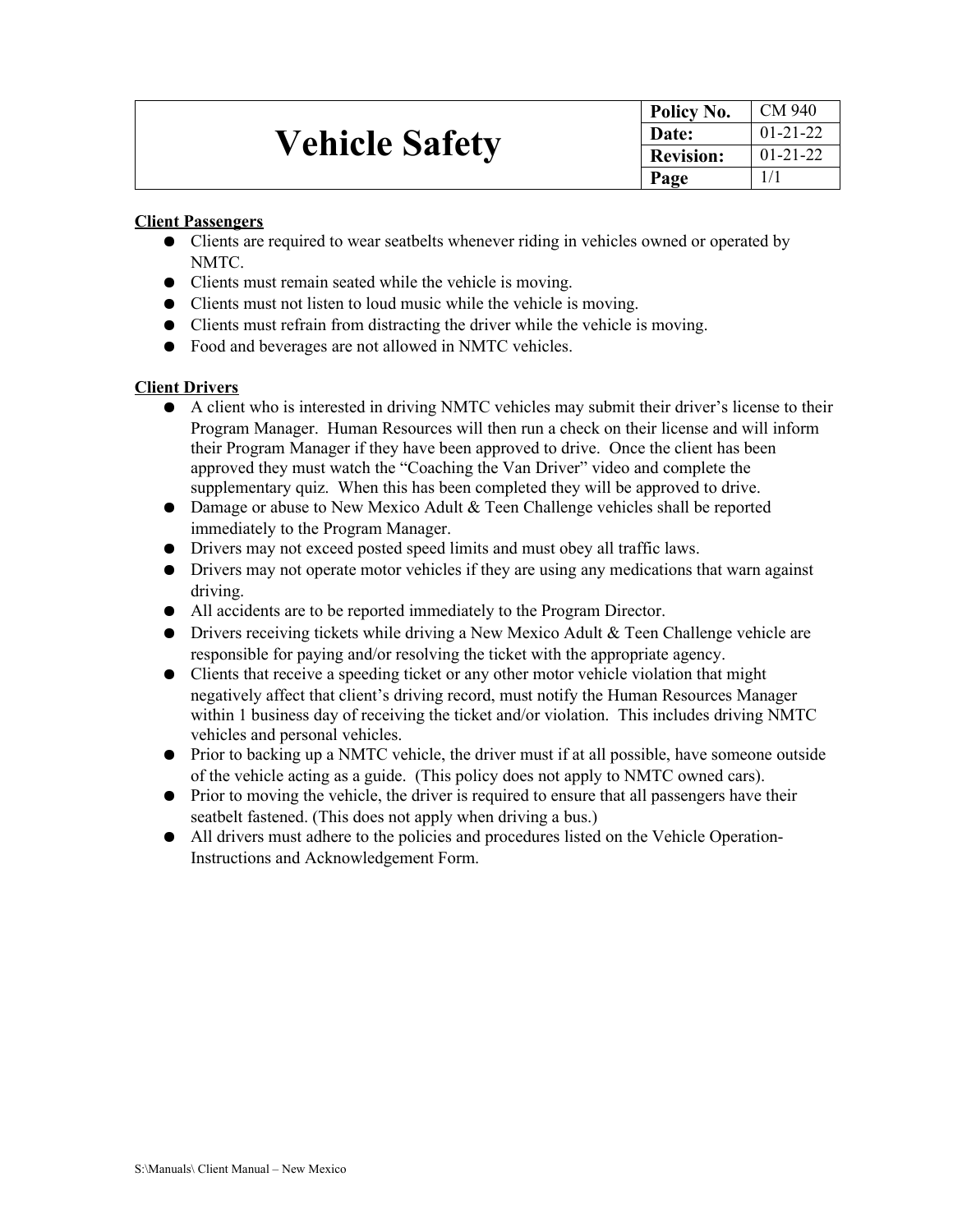|                                             | Policy No.       | CM 950         |
|---------------------------------------------|------------------|----------------|
| <b>Client Conduct at Church &amp; Choir</b> | Date:            | $01 - 21 - 22$ |
| <b>Events</b>                               | <b>Revision:</b> | $01 - 21 - 22$ |
|                                             | Page             |                |
|                                             |                  |                |

- **1.** Upon arrival at the church, clients should wait in the lobby area until their staff has given directions. Clients are not to be scattered throughout the church at any time.
- **2.** If the church provides coffee or other refreshments for their congregation, clients may not partake until their staff has given permission. If members of the congregation invite them to have coffee, clients should inform their staff and wait for permission from them. Clients should not request coffee or other refreshments from the church.
- **3.** Clients must fully participate in all aspects of the service. They must be sensitive to the style of worship and order of service established by the local church.
- **4.** Clients should remain in the sanctuary for the entire service. In case of an emergency, they must obtain approval from the staff on duty before leaving the sanctuary. Bathroom needs should be taken care of before leaving Teen Challenge and between services.
- **5.** Clients may not leave the church for any reason until directed to do so by the staff on duty.
- **6.** Clients must not fill out welcome cards or other visitor information forms.
- **7.** Clients may not take tracts, tapes, Bibles or other literature from the church. These items are purchased for the benefit of their congregation.
- **8.** During meal times, clients must take moderate portions. Female clients should always be served first. Clients may not go back for seconds unless invited to do so. When going back for seconds, clients must wait until everyone has been served once. Family members may eat with clients only after the NMTC representative has received permission from the pastor. Clients and family members must clean up after themselves.
- **9.** Clients may not communicate in any manner with NMTC clients of the opposite sex.
- **10.** Clients and staff must be polite and responsive to the church congregation. They must not engage in arguments with other clients or demonstrate negative attitudes. Clients should be mindful that they are there to bless others and should express thankfulness in their words and actions.
- **11.** Clients must conform to the choir dress code during the entire time they are at the church.
- **12.** Cameras are not permitted at choir events.
- **13.** Clients are not permitted to receive money or handle any donations. They also are not permitted to express the personal or financial needs of themselves or their family to anyone at the church.
- **14.** Testimonies should not exceed 3-4 minutes in length. Do not preach to the congregation.
- **15.** Clients may not give or receive personal information to/from anyone at the church.
- **16.** Clients may not communicate with former clients attending the service who left NMTC prior to graduation.
- **17.** Clients may not receive anything from family, friends, or anyone else at the church or event.
- **18.** No guests are permitted to sit with the clients during services where the choir is singing. Individuals on the client's correspondence list may, however, sit with the choir at services where the choir is not singing. After the service, clients are not permitted to go off to other areas of the church or outside with their guests.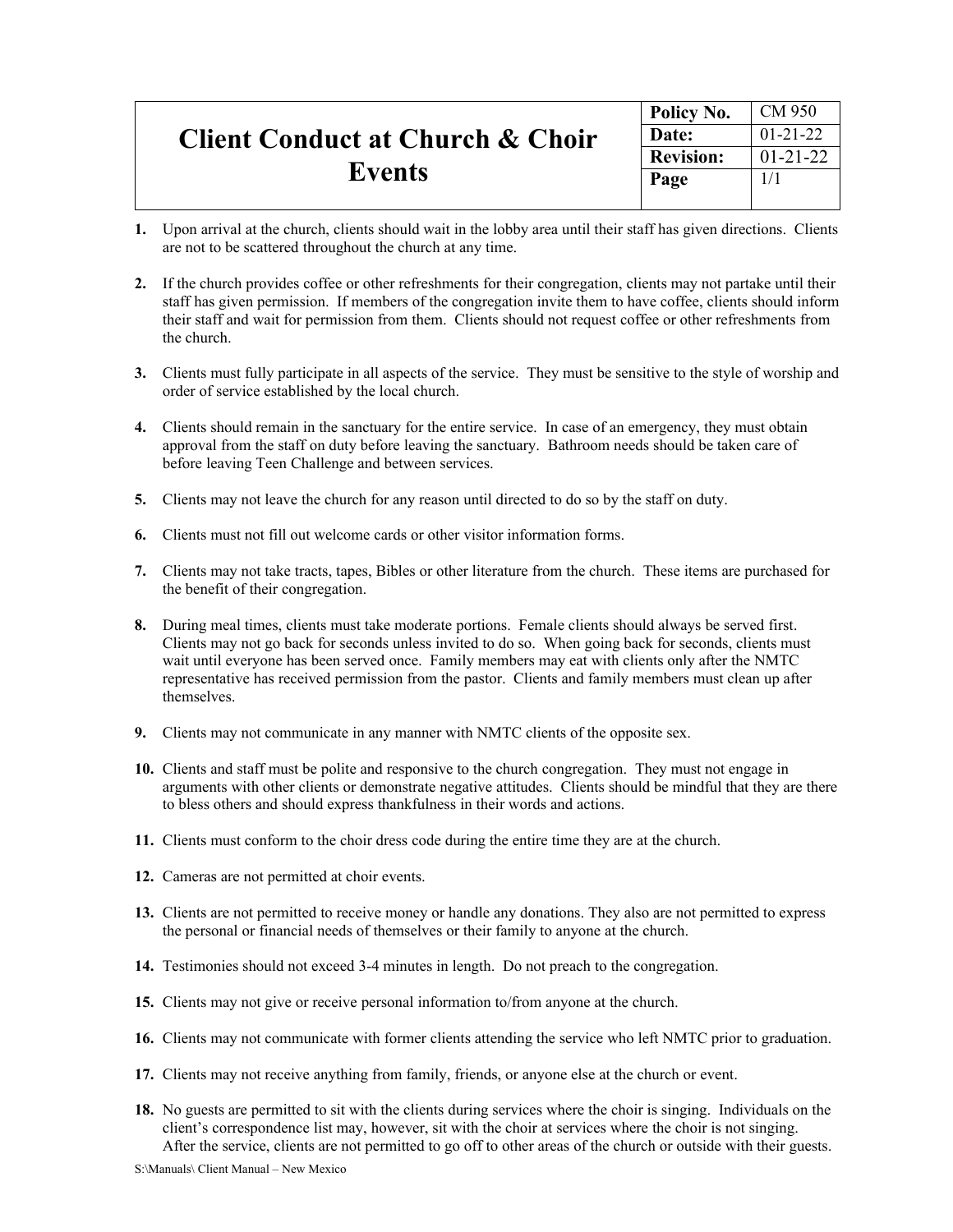**19.** Clients may take a change of clothes on Choir trips where the one way traveling time exceeds 2 hours. They may not, however, change clothes until after they eat and receive permission from their duty staff.

| <b>Outside Employment</b> | Policy No.       | CM 960         |
|---------------------------|------------------|----------------|
|                           | Date:            | $01 - 21 - 22$ |
|                           | <b>Revision:</b> | $01 - 21 - 22$ |
|                           | Page             |                |

**20.** Clients must return to our facility in the same vehicle that they rode in to the event.

Clients may be eligible to work outside of New Mexico Adult and Teen Challenge 30 days prior to their graduation if it is approved by their Program Manager.

#### **Process**

Once a client has decided that they want to work for an employer outside of NMTC they will submit an Employment Verification Form to their Program Manager. This form needs to be filled out completely.

The Program Manager will review the clients request and if there are no issues the client will be allowed to work starting 30 days prior to their graduation. Program Directors and Center Directors have the authority to approve more or less time for work depending on recovery and aftercare needs. On occasion with approval from the clients Program Manager and Program Director a client may start work 60 days prior to their graduation if it is deemed beneficial to their recovery.

If there are exceptions that need to be made, the Program Director should make the final decision. If a client needs a cell phone for their employment they are to check it out when they leave and turn it in as soon as they return to their building. Clients may not bring their personal vehicle to the facility to use for work unless it has been approved by the Program Manager and Program Director. If a client is allowed to use their personal vehicle they must turn their keys in when they return from work.

- These steps must be followed per GRH funding:
	- Program Director or Center Direct must notify the Social Services Coordinator of all clients who will begin working as soon as the client has accepted a job offer.
	- The Social Services Coordinator will get the following documents to the client:
		- o A Household Report form
		- o An Employment Verification form
	- Fill out the Household Report form.
	- Take the Employment Verification form to his / her employer and the employer will complete this and sign it.
	- Bring both of these completed documents back to the Social Service Coordinator.
	- Provide a pay stub to the Social Services Coordinator as soon as they receive their first paycheck.

When the Social Services Coordinator receives the required documentation for the client, it will all be faxed to the county and then filed in the client's Social Services file. Once the paperwork is received and processed by the county, they will send out a notice stating how much the client will owe towards Room and Board and how much GRH funding will pay.

Once the Room and Board amount is determined, the client will NOT have to report every month.

● The county will send the client an Earned Income Report every 6 months.

During the 6 month period, the client will NOT need to report any pay increase or additional work hours. Any increase in payment for Room and Board will be determined at the time of the 6 month report.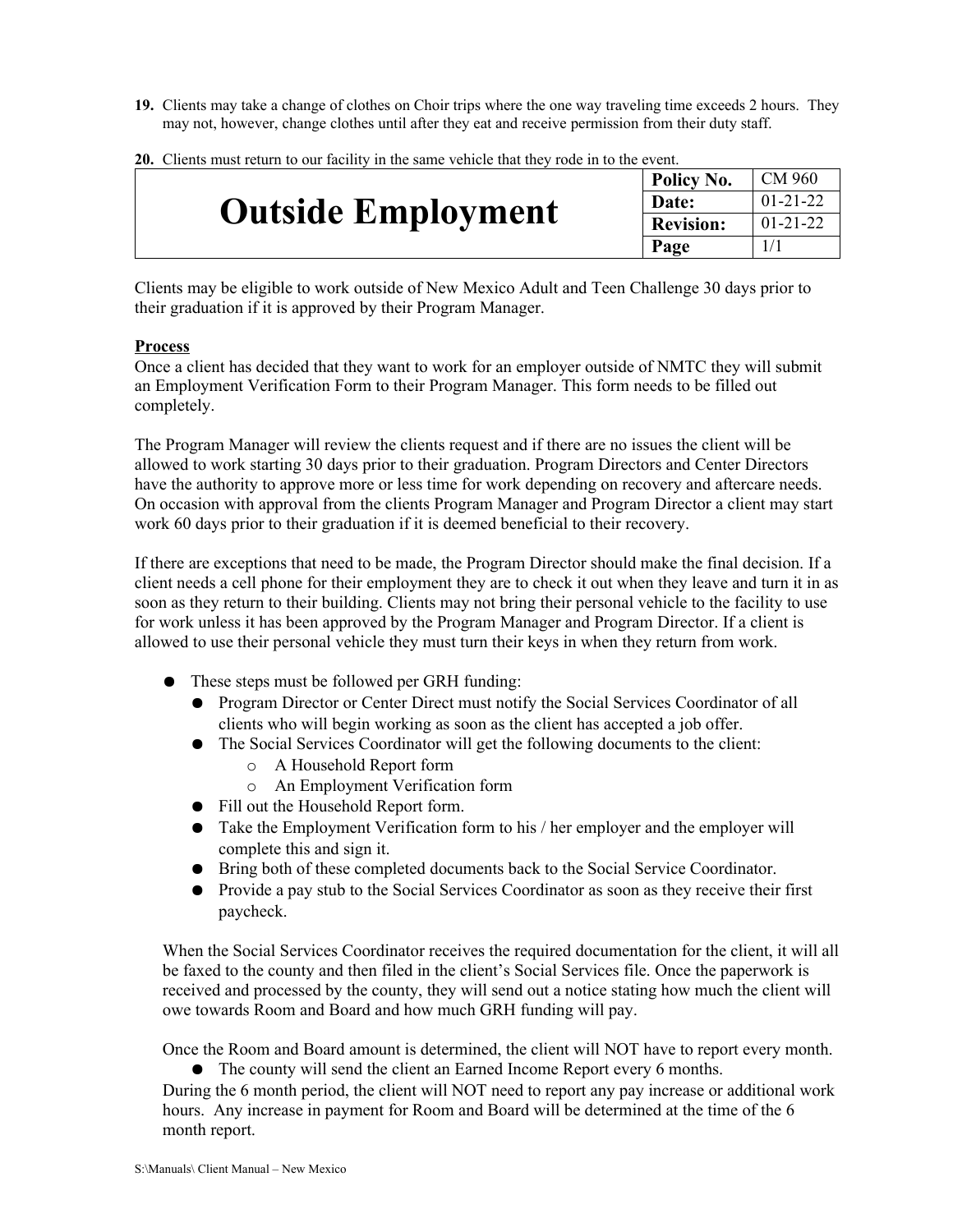All money will be handled according to NMTC client funds policies.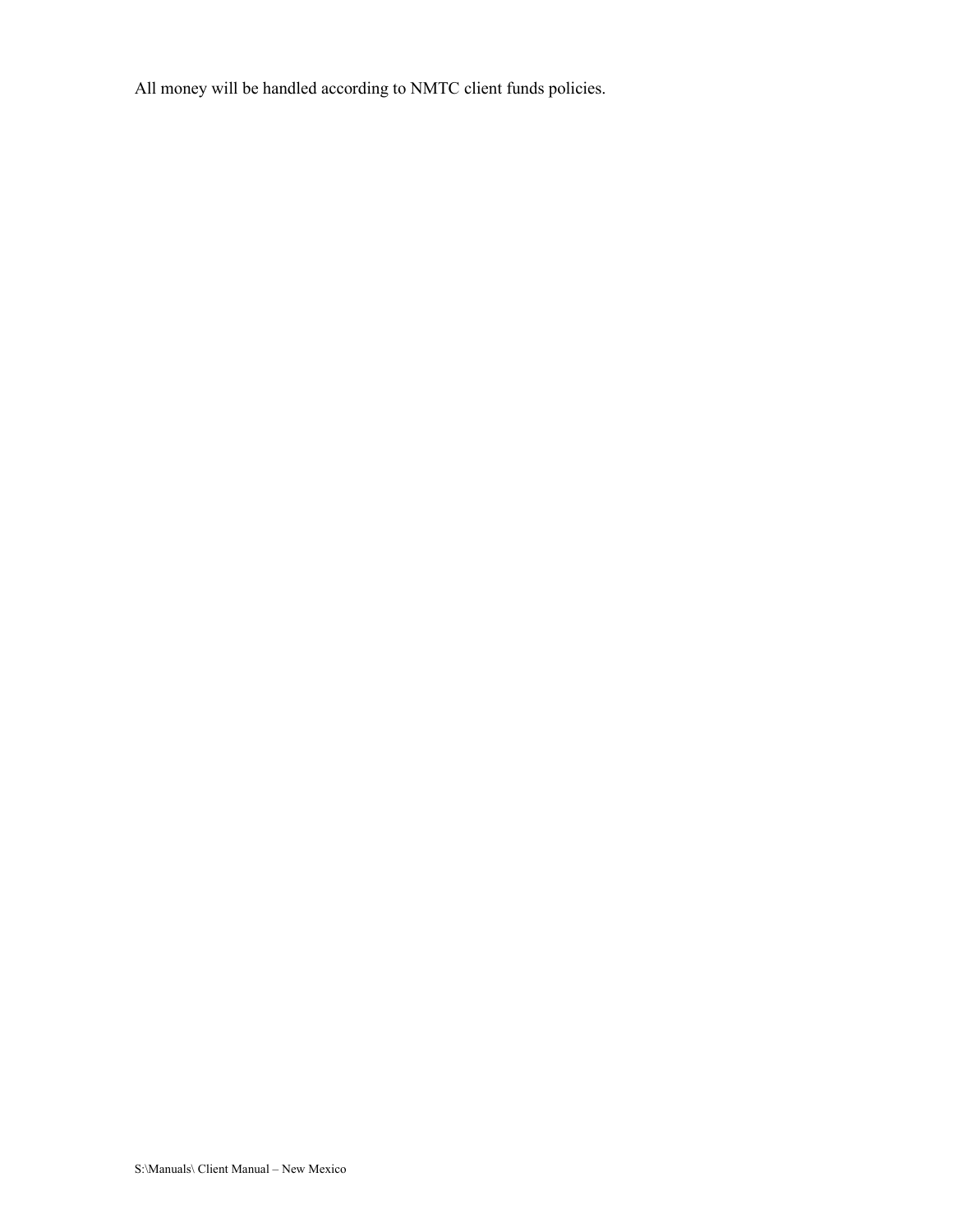| <b>Client Program Update</b> | Policy No.       | $\mathcal{C}$ M 1000 |
|------------------------------|------------------|----------------------|
|                              | Date:            | $01 - 21 - 22$       |
|                              | <b>Revision:</b> | $01 - 21 - 22$       |
|                              | Page             | 1/3                  |

Clients will be evaluated by their Program Manager each quarter and will receive a Program Update indicating their performance/progress over the previous three months. Clients will review these Program Updates with their Program Manager. Program Updates will take place in the  $3<sup>rd</sup>$ ,  $6<sup>th</sup>$ ,  $9<sup>th</sup>$ ,  $12<sup>th</sup>$  month and every third month thereafter as long as the client remains enrolled.

#### **Evaluation Areas**

Clients will be evaluated in the following areas each quarter:

Relationships/Personal Contacts

- With peers
- With staff
- With family
- With people outside NMTC
- Appropriate boundaries with the opposite sex

Program Participation

- Follows rules and policies
- Receives correction well
- Academic attendance and participation
- Counseling attendance

#### Work Ethic

- Motivation to work
- Dependable
- Ability to complete a given task
- Work well with others/team
- Balance work and program
- Community service

#### Personal Growth

- Eager to change and grow
- Emotions stable and mature
- Optimistic attitude
- Identify/deal with personal issues
- Character development

#### Physical/Mental Health

- Exercise and healthy eating habits
- Mental health/medication management
- Chronic health concerns

#### Money Management

- Able to develop and maintain a budget
- Ability to save (increase in savings)
- Responsible with credit/debt reduction
- Other i.e.: child support, fines

Future Plans/Goal Setting/Aftercare

- Ability to set specific goals
- Ability to implement a plan of action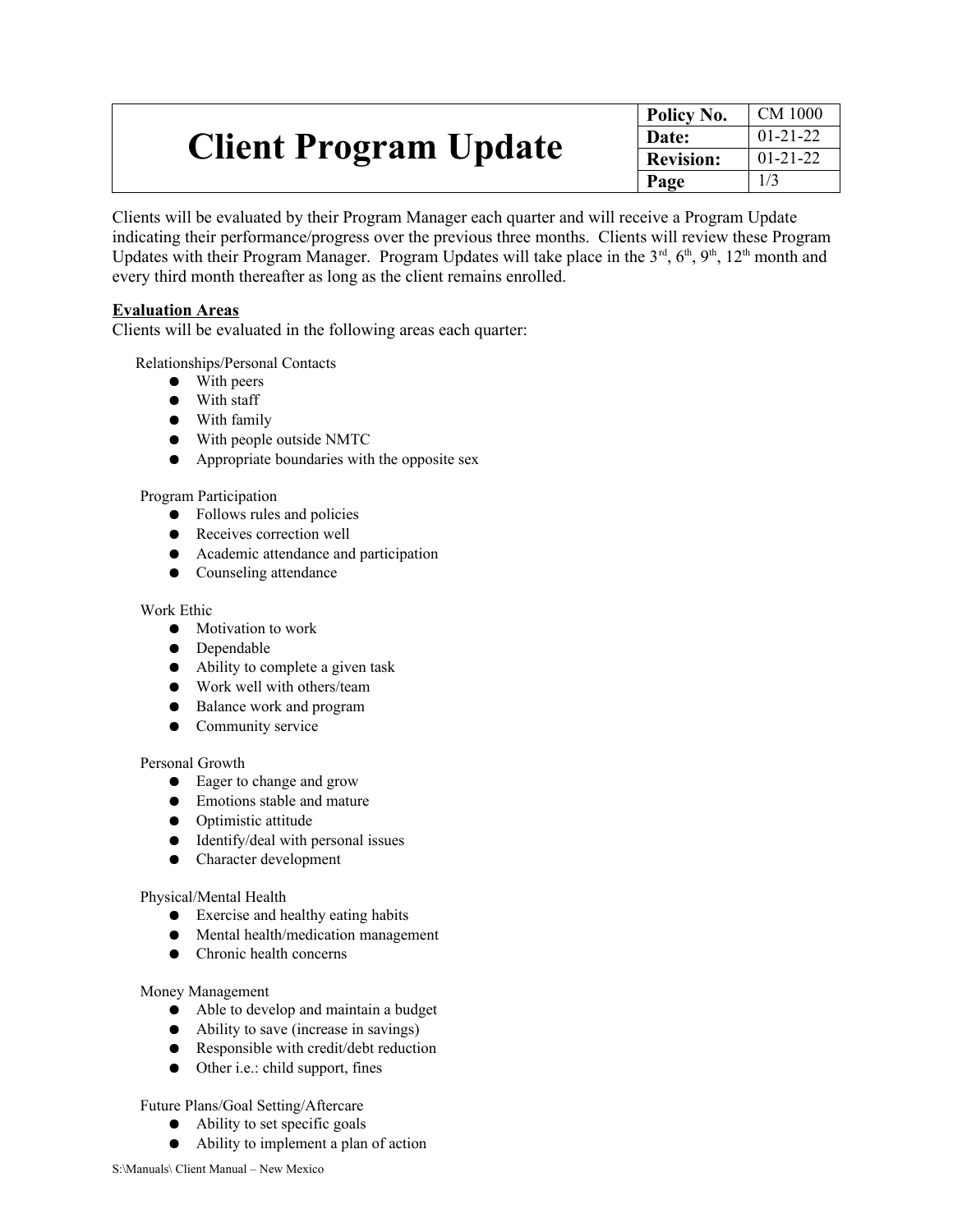● Ability to follow through with plans

|                              | Policy No.       | <b>CM 1000</b> |
|------------------------------|------------------|----------------|
| <b>Client Program Update</b> | Date:            | $01-21-22$     |
|                              | <b>Revision:</b> | $01 - 21 - 22$ |
|                              | Page             | 2/3            |

**Example of a Program Update Form:**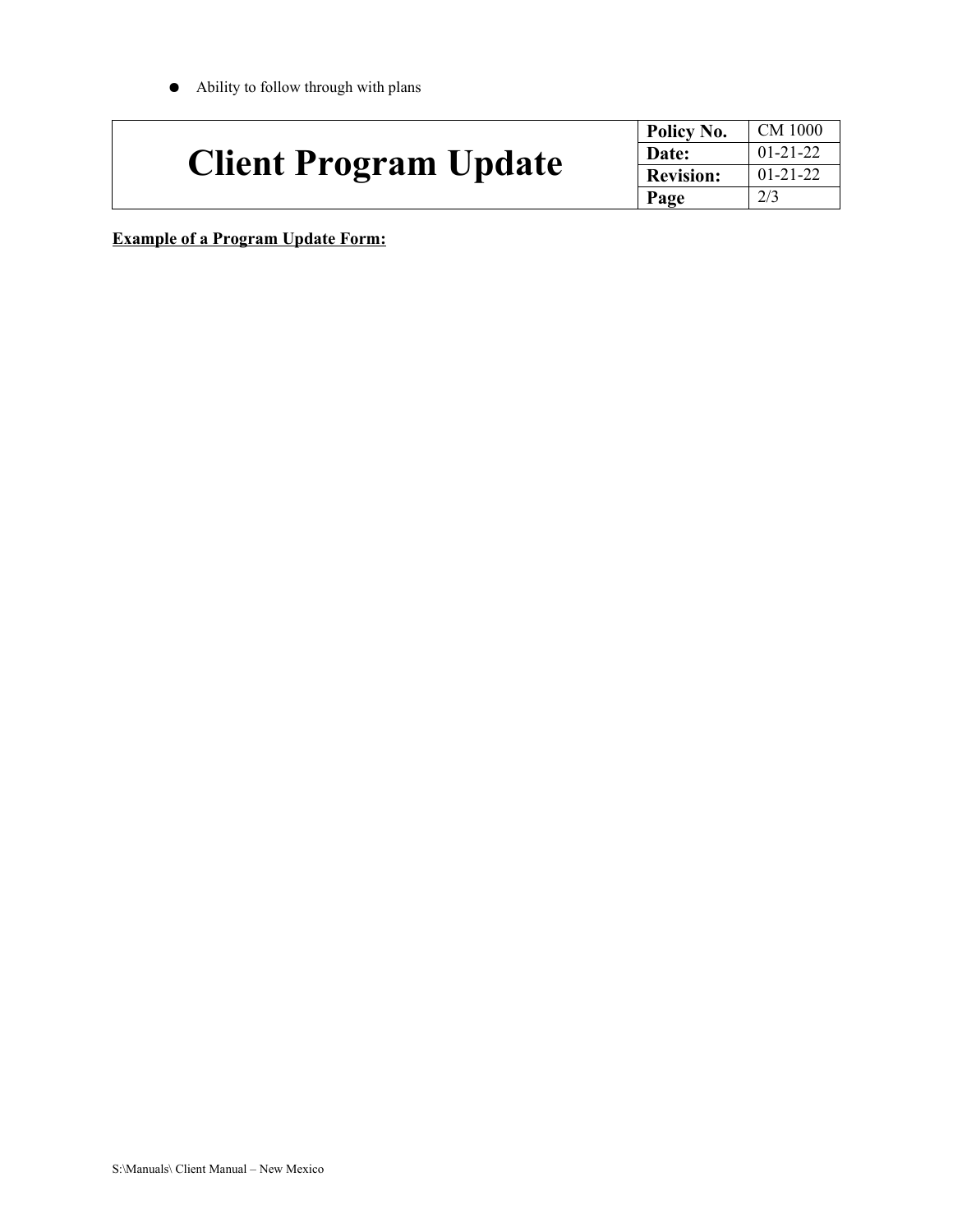| <b>Client Program Update</b>                                                                                                                                                                        |                                                                   |                                                                                                          |                          |
|-----------------------------------------------------------------------------------------------------------------------------------------------------------------------------------------------------|-------------------------------------------------------------------|----------------------------------------------------------------------------------------------------------|--------------------------|
| Client:<br><b>Entry Date:</b>                                                                                                                                                                       | DOB:                                                              | Level at evaluation:<br>Type:<br><b>Evaluation Date:</b><br>Evaluator:                                   | $\overline{\phantom{a}}$ |
| <b>Progress Key:</b>                                                                                                                                                                                |                                                                   |                                                                                                          |                          |
| <b>Unsatisfactory</b><br>Average<br>(NA)<br>3<br>5<br>$\mathbf{1}$<br>$\overline{2}$<br>6<br>4                                                                                                      | <b>Excellent</b><br>9<br>10<br>$\overline{7}$<br>$\boldsymbol{8}$ | Please Note: A Progress Evaluation is open for editing for<br>10 business days from the Evaluation Date. |                          |
| <b>Relationships/Personal Contacts</b><br>With peers<br>With staff<br>With family<br>People outside MnTC<br>Appropriate boundaries with opposite sex                                                | Program Manager Comments:<br>Client                               |                                                                                                          |                          |
| <b>Program Participation</b><br><b>Incidents:</b><br>Follows rules and policies Academic:<br>Receives correction well                                                                               | Goals:<br>Program Manager Comments:                               |                                                                                                          |                          |
| Academic attendance and participation<br>Counseling attendance                                                                                                                                      | Client<br>Goals:                                                  |                                                                                                          |                          |
| <b>Work Ethic</b><br>Motivation to work<br>Dependable<br>Ability to complete a given task<br>Work well with others/team<br><b>Balance work and program</b><br>Community service                     | Program Manager Comments:<br>Client<br>Goals:                     |                                                                                                          |                          |
| <b>Personal Growth</b><br><b>Counseling:</b><br>Eager to change and grow<br>Emotions stable and mature<br>Optimistic attitude<br>Identify/deal with personal issues<br><b>Character Development</b> | Program Manager Comments:<br>Client                               |                                                                                                          |                          |
| <b>Medical:</b><br><b>Physical/Mental Health</b><br>Exercise and healthy eating habits<br>Mental health/medication managementl<br>Chronic health concerns                                           | Goals:<br>Program Manager Comments:                               |                                                                                                          |                          |
|                                                                                                                                                                                                     | Client<br>Goals:                                                  |                                                                                                          |                          |

| <b>Client Program Update</b> | Policy No.       | CM 1000        |
|------------------------------|------------------|----------------|
|                              | Date:            | $01 - 21 - 22$ |
|                              | <b>Revision:</b> | $01 - 21 - 22$ |
|                              | Page             | 3/3            |

#### **Example of a Program Update Form (continued):**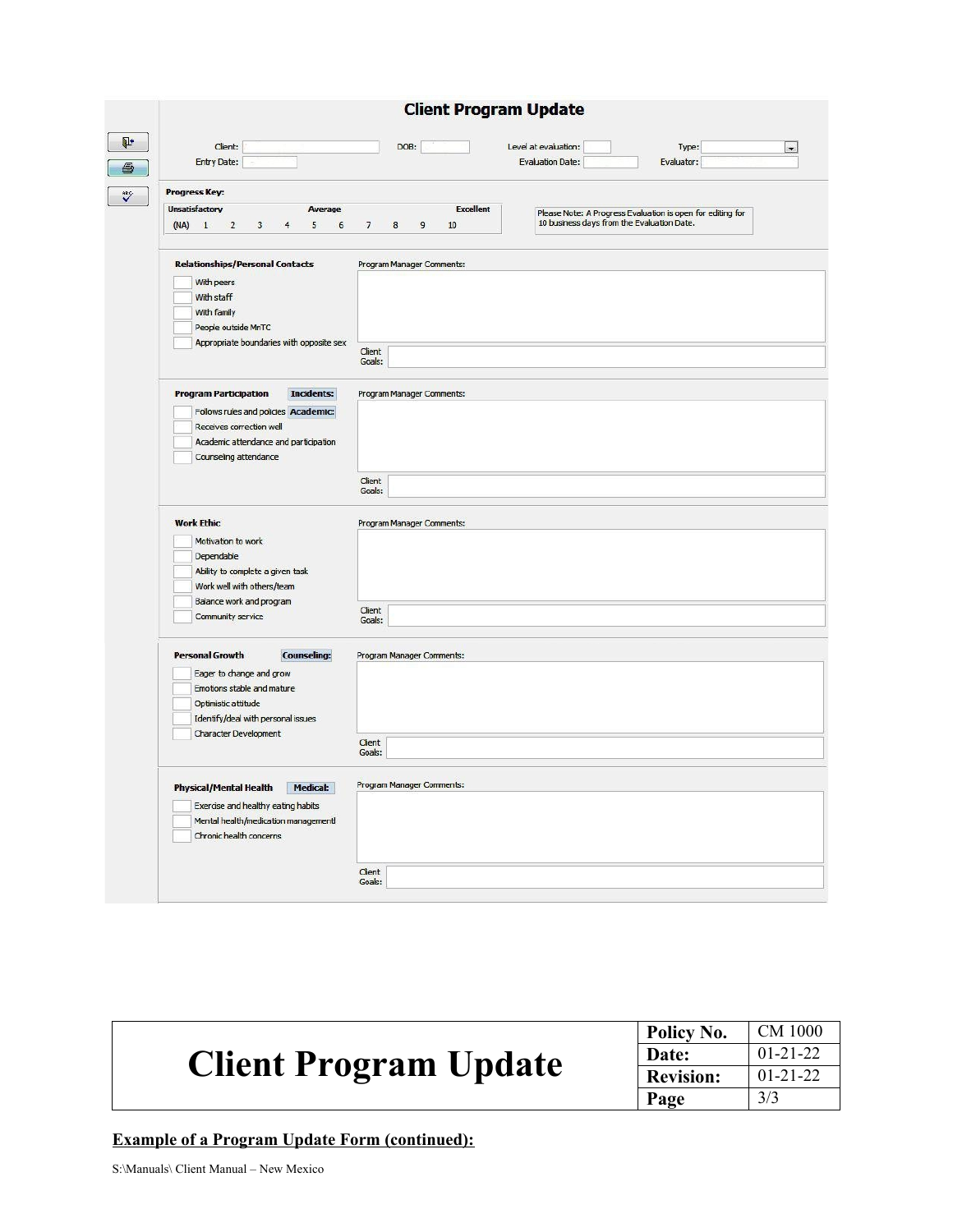|                                            | Program Manager Comments: |  |
|--------------------------------------------|---------------------------|--|
| <b>Money Management</b>                    | Ledger:                   |  |
| Able to develop and maintain a budget      |                           |  |
| Ability to save (increase in savings)      |                           |  |
| Responsible with credit / debt reduction   |                           |  |
| Other i.e.: child support, fines           |                           |  |
| Ledger:<br>Savings:<br>$\mathcal{I}$       | Client                    |  |
| \$10.00                                    | Goals:                    |  |
|                                            |                           |  |
| <b>Future Plans/Goal Setting/Aftercare</b> | Program Manager Comments: |  |
| Ability to set specific goals              |                           |  |
| Ability to implement a plan of action      |                           |  |
| Ability to follow through with plans       |                           |  |
|                                            |                           |  |
|                                            | Client                    |  |
|                                            | Goals:                    |  |
| <b>Drivers License Status:</b>             |                           |  |
|                                            |                           |  |
|                                            |                           |  |
|                                            |                           |  |
|                                            |                           |  |
| <b>Legal Issues:</b>                       | Legal:                    |  |
|                                            |                           |  |
|                                            |                           |  |
|                                            |                           |  |
| <b>Other Issues:</b>                       |                           |  |
|                                            |                           |  |

| <b>Music/Musical Instruments</b> | Policy No.       | CM 1100        |
|----------------------------------|------------------|----------------|
|                                  | Date:            | $01 - 21 - 22$ |
|                                  | <b>Revision:</b> | $01 - 21 - 22$ |
|                                  | Page             |                |

Music is an integral part of life at New Mexico Adult & Teen Challenge. Clients are allowed to keep MP3 players with approved Christian songs.

#### **Musical Instruments**

Clients may have their own personal musical instruments only after receiving permission from their Program Manager. The Program Manager may revoke that privilege at any time.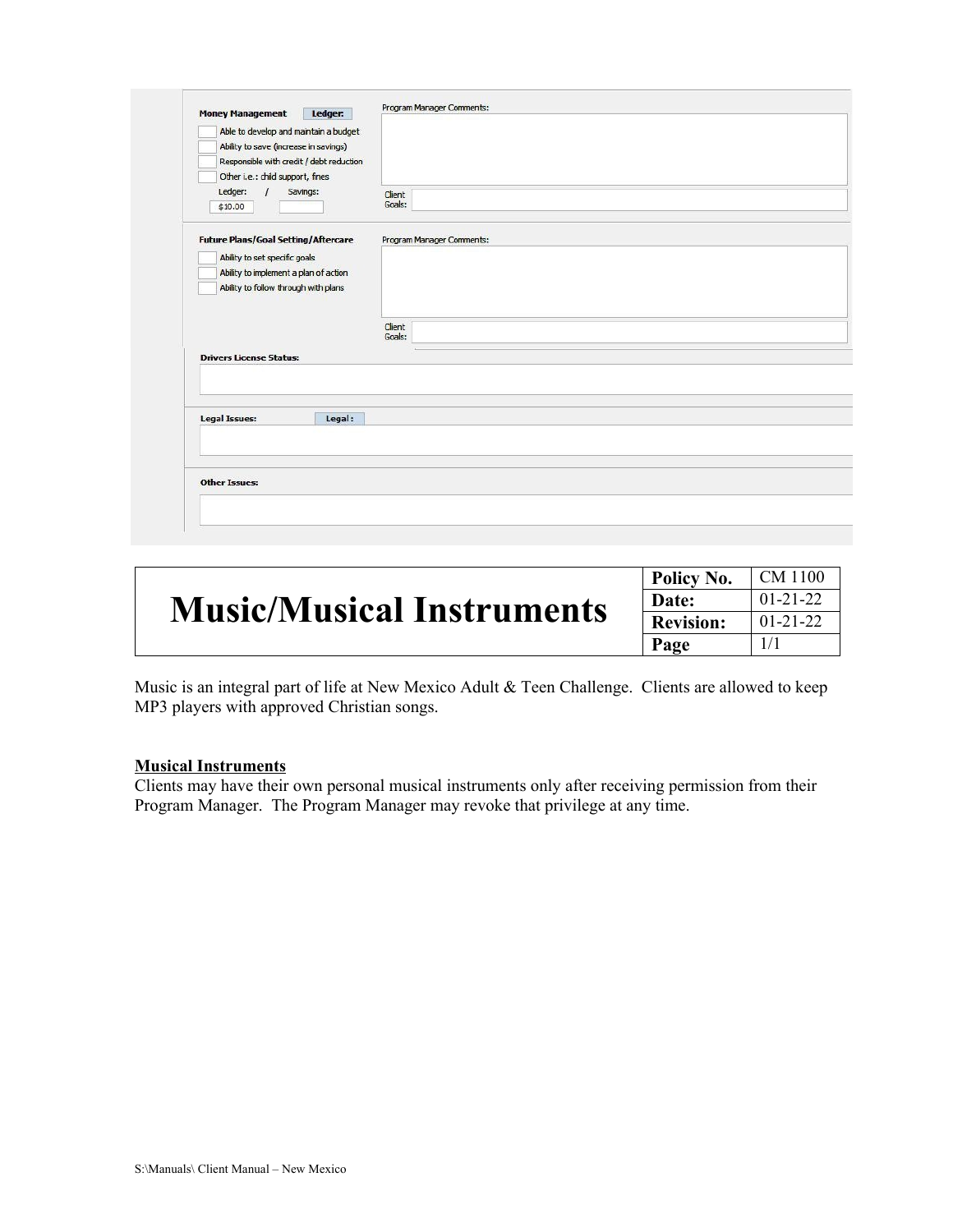| <b>Exercise</b> | Policy No.       | CM 1110        |
|-----------------|------------------|----------------|
|                 | Date:            | $01 - 21 - 22$ |
|                 | <b>Revision:</b> | $01 - 24 - 22$ |
|                 | Page             |                |

Recreation and physical fitness are very important. Clients will therefore be allowed as much time as possible to participate in activities which promote health, physical fitness, and opportunities to expend energy in a constructive manner. Staff are not allowed to participate in recreational activities with clients unless specifically authorized by the Program Manager. This will help ensure adequate supervision is provided to our clients.

ATCNM has a Planet Fitness membership that is offered to students after their first 30 days in the program. ATCNM has staff supervision at all times with the clients while at Planet Fitness.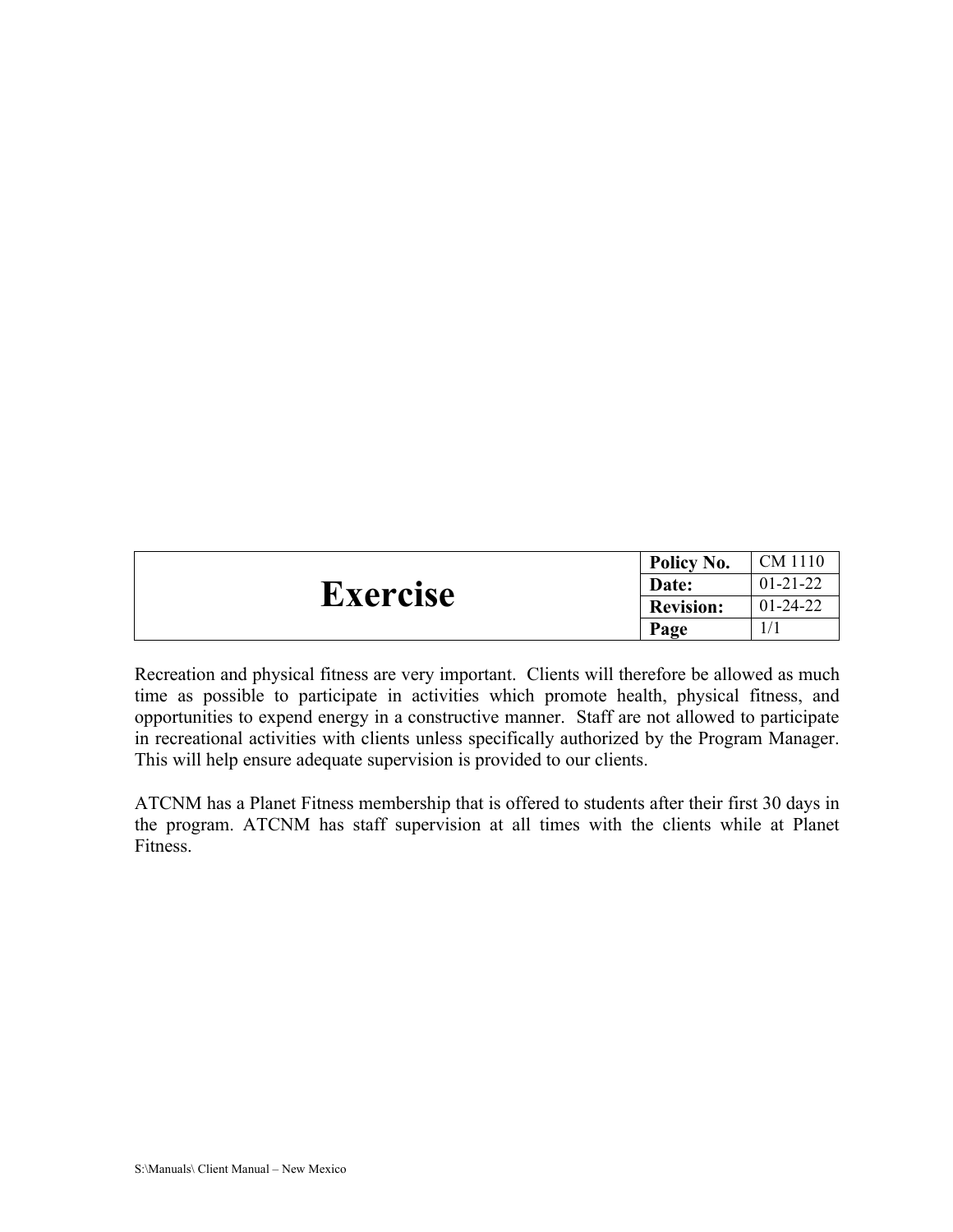| <b>Reading Material</b> | Policy No.       | CM 1120        |
|-------------------------|------------------|----------------|
|                         | Date:            | $01 - 21 - 22$ |
|                         | <b>Revision:</b> | $01 - 21 - 22$ |
|                         | Page             |                |

Reading can be a great source of relaxation and learning. Therefore, New Mexico Adult & Teen Challenge provides additional opportunities beyond what is required in the curriculum for your enjoyment. Local newspapers (as available) as well as a library are provided. We encourage clients to bring their own Bible and devotional book. Clients are allowed to have additional personal books in their possession as provided by NMTC; all books must be approved by the Program Manager before the client can have them.

**Newspaper** (when available)

- Clients are responsible for keeping newspapers in the area designated by the staff
- Clients are responsible for keeping newspapers in a neat and orderly fashion
- Clients are responsible for keeping newspapers intact; sections may not be separated, whole pages or individual articles may not be removed for personal use

#### **NMTC Library Books**

- Clients are responsible for signing out books no more than two at a time.
- Clients are responsible for returning books in good condition as soon as possible so other clients may also borrow the book.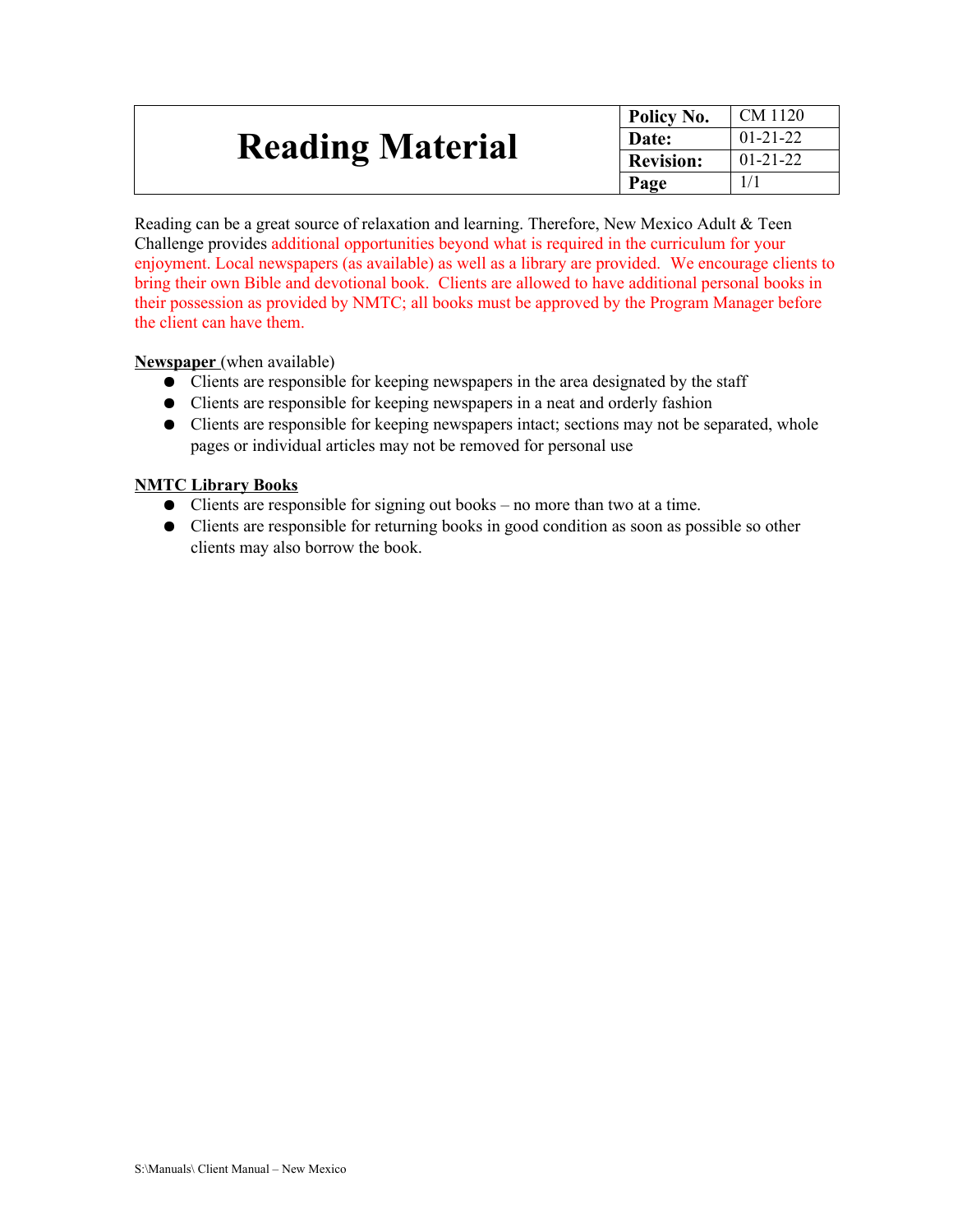| <b>Mentors</b> | Policy No.       | CM 1200        |
|----------------|------------------|----------------|
|                | Date:            | $01 - 21 - 22$ |
|                | <b>Revision:</b> | $01 - 21 - 22$ |
|                | Page             |                |

#### **Mentors**

Having a mentor can be one of the most powerful, life-changing experiences in your life. Here at New Mexico Adult  $\&$  Teen Challenge we are committed to the mentoring process for everyone who desires to have someone walk beside them in this life as a disciple of Jesus. All mentors for New Mexico Adult & Teen Challenge are volunteers.

#### **Requesting a Mentor**

In order to be placed on the waiting list, please fill out a Client Request Form for your Program Manager stating that you would like to have a mentor. Family member of current clients are not allowed to be mentors. If you have someone that you would like to be considered as a potential mentor, please have that person visit the <u>[www.mntc.org](http://www.mntc.org/)</u> website for more information on applying. All mentors must complete an application, have a reference form filled out, pass a background check, and complete NMTC's onboarding requirements prior to being assigned to a client.

#### **Mentor Assignment**

Mentor assignments are made by each client's Program Manager. Once a mentor is recruited and trained the Program Manager will meet the mentor and assign one of the clients on the waiting list. This will be based both on how long the client has been waiting for a mentor as well as how the Program Manager feels a particular mentor will fit with a particular client. Consideration will be given to both of the individual's interest compatibility as well as personality types. Any time after the first three meetings, if either the client or the mentor feels that they may not be well matched; either individual can request to be reassigned.

#### **Mentor Relationships**

We ask each mentor to commit to a minimum of 2 Saturday afternoons a month. The official time for client / mentor meetings is during the Saturday afternoon pass. In rare occasions, the Program Managers may make an exception and allow the meetings to occur during a week night other than Wednesday. No mentor / client meetings will occur on Wednesday evenings as all clients will be in church. Once assigned, the mentor will be added to the client's correspondence list and the client is encouraged to maintain regular contact with the mentor.

#### **Meeting / Visit Request**

The client will be responsible for filling out a Client Pass Request Form (green – see Client Request Forms – policy CM 250) for each meeting with their mentor. If something comes up prohibiting you from meeting with your mentor at the pre-arranged time, please notify your mentor as soon as possible. Remember, your mentor is a volunteer and we should do whatever we can to treat them with respect.

#### **Mentor Visits**

While out with a mentor, clients are to conduct themselves in accordance with all the rules of New Mexico Adult  $\&$  Teen Challenge. When clients are out with their mentor they are not to use telephones, or any other mode of communication without prior approval of staff. This pre-approved exception must be communicated directly to the mentor by staff. Whether clients are at New Mexico Adult & Teen Challenge or away from the program with their mentor, it is their responsibility to abide by New Mexico Adult & Teen Challenge policies while enrolled as a client